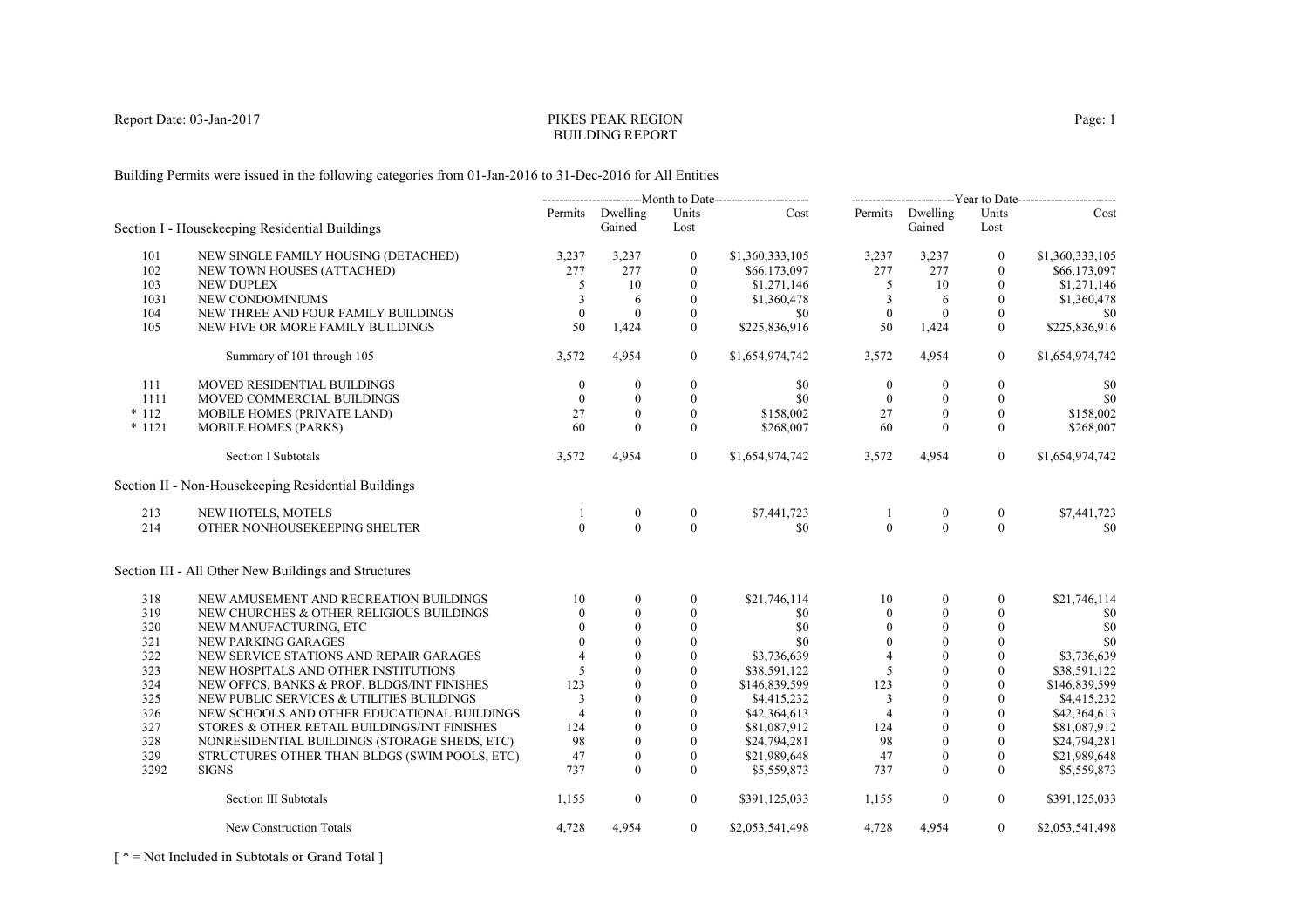# PIKES PEAK REGIONBUILDING REPORT

Building Permits were issued in the following categories from 01-Jan-2016 to 31-Dec-2016 for All Entities

|     |                                                 |         |                    |               | --------------------------Month to Date----------------------- |                |                    |                | -------------------------Year to Date------------------------ |
|-----|-------------------------------------------------|---------|--------------------|---------------|----------------------------------------------------------------|----------------|--------------------|----------------|---------------------------------------------------------------|
|     | Section IV - Additions and Alterations          | Permits | Dwelling<br>Gained | Units<br>Lost | Cost                                                           | Permits        | Dwelling<br>Gained | Units<br>Lost  | Cost                                                          |
| 433 | RESIDENTIAL BLDGS CONV TO INCREASE UNITS        |         |                    | $\mathbf{0}$  | \$105,045                                                      |                |                    | $\overline{0}$ | \$105,045                                                     |
| 434 | RESIDENTIAL ALTERATIONS (REMODEL, ADD, ETC)     | 39,975  | $\theta$           |               | \$333,211,553                                                  | 39,975         |                    |                | \$333,211,553                                                 |
| 435 | RESIDENTIAL REMODEL THAT DECREASE UNITS         |         | $\Omega$           |               | \$212,832                                                      |                | $\Omega$           | $\overline{4}$ | \$212,832                                                     |
| 436 | RESIDENTIAL GARAGES AND CARPORTS (ATT & DET)    | 256     | $\mathbf{0}$       | $\theta$      | \$9,699,001                                                    | 256            | $\mathbf{0}$       | $\overline{0}$ | \$9,699,001                                                   |
| 437 | COMMERCIAL ALTERATIONS (ADD, REMODEL, ETC)      | 2,082   | $\Omega$           | $\theta$      | \$247,483,796                                                  | 2,082          | $\theta$           | $\theta$       | \$247,483,796                                                 |
|     | Section IV Subtotals                            | 42,318  |                    | 4             | \$590,712,227                                                  | 42,318         |                    | $\overline{4}$ | \$590,712,227                                                 |
|     | Section V - Conversions                         |         |                    |               |                                                                |                |                    |                |                                                               |
| 540 | REMODEL COMMERCIAL TO RESIDENTIAL               | 6       | 5                  | $\mathbf{0}$  | \$48,501                                                       | 6              | 5                  | $\bf{0}$       | \$48,501                                                      |
| 541 | REMODEL RESIDENTIAL TO COMMERCIAL               |         | $\Omega$           |               | \$163,903                                                      |                | $\theta$           |                | \$163,903                                                     |
|     | Section V Subtotals                             |         | 5                  |               | \$212,404                                                      | $\overline{7}$ | 5                  |                | \$212,404                                                     |
|     | Section VI - Demolitions and Razing of Building |         |                    |               |                                                                |                |                    |                |                                                               |
| 645 | <b>DEMOLISH RESIDENTIAL BUILDINGS</b>           | 88      | $\mathbf{0}$       |               | \$493,713                                                      | 88             | $\bf{0}$           |                | \$493,713                                                     |
| 649 | DEMOLISH COMMERCIAL BUILDINGS                   | 16      | $\theta$           | $\theta$      | \$146,500                                                      | 16             | $\theta$           | $\theta$       | \$146,500                                                     |
|     | Section VI Subtotals                            | 104     | $\overline{0}$     |               | \$640,213                                                      | 104            | $\overline{0}$     |                | \$640,213                                                     |
|     | Add, Alt and Conversion Totals                  | 42,429  | 6                  | 6             | \$591,564,844                                                  | 42,429         | 6                  | 6              | \$591,564,844                                                 |
|     | ***** GRAND TOTAL                               | 47,157  | 4.960              | 6             | \$2,645,106,342                                                | 47,157         | 4.960              | 6              | \$2,645,106,342                                               |
|     |                                                 |         |                    |               |                                                                |                |                    |                |                                                               |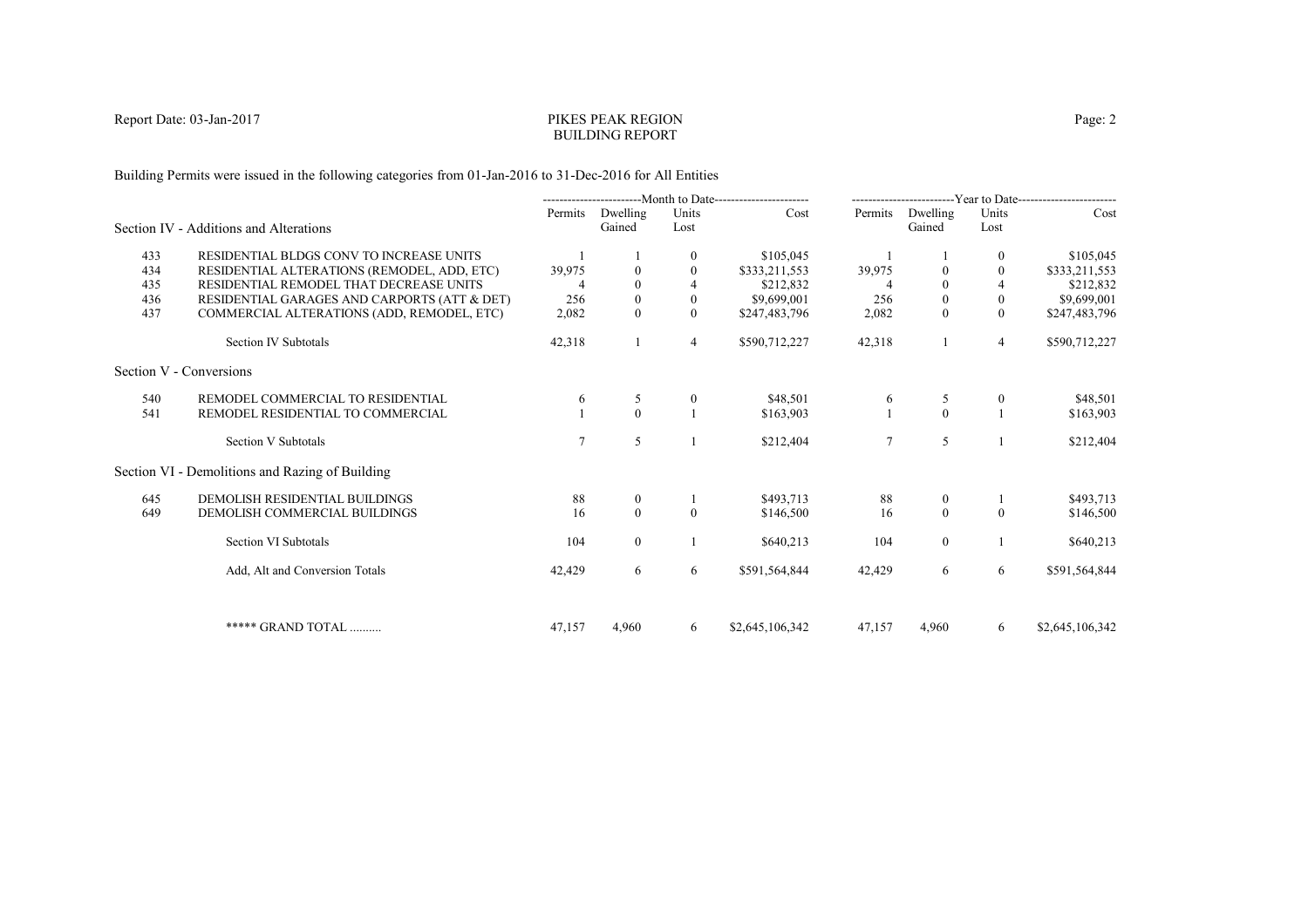### PIKES PEAK REGIONBUILDING REPORT

Building Permits were issued in the following categories from 01-Jan-2016 to 31-Dec-2016 for All Entities

| Classification<br>Permit                                                                       | Contractor                         | Cost        |
|------------------------------------------------------------------------------------------------|------------------------------------|-------------|
| J01625<br>NEW FIVE OR MORE FAMILY BUILDINGS                                                    | STEINER CONSTRUCTION, INC          | \$2,474,787 |
| 676 W MONUMENT ST - NEW APARTMENT BUILDING (20 UNIT) - UPGRADE TO FINISH                       |                                    |             |
| STORES AND OTHER RETAIL BUILDINGS/INT FINISHES<br>J03975                                       | HENNING COMPANIES, LLC             | \$1,239,086 |
| 9665 PROMINENT PT - NEW CONVENIENT STORE                                                       |                                    |             |
| J11498 NEW SINGLE FAMILY HOUSING                                                               | <b>CUSTOM DESIGN BUILDERS, INC</b> | \$1,019,616 |
| 17910 BAR X RD - RESIDENCE                                                                     |                                    |             |
| J27008 NEW FIVE OR MORE FAMILY BUILDINGS                                                       | <b>BIG-D CONSTRUCTION CORP</b>     | \$2,386,558 |
| 4618 AMAROSA HTS - NEW APARTMENT BUILDING, 16 UNITS, TYPE 3                                    |                                    |             |
| J27011 NEW FIVE OR MORE FAMILY BUILDINGS                                                       | <b>BIG-D CONSTRUCTION CORP</b>     | \$2,386,558 |
| 4698 AMAROSA HTS - NEW APARTMENT BUILDING, 16 UNITS, TYPE 3                                    |                                    |             |
| J27027 NEW FIVE OR MORE FAMILY BUILDINGS                                                       | <b>BIG-D CONSTRUCTION CORP</b>     | \$1,790,352 |
| 4665 AMAROSA HTS - APT BUILDING # 2-3/12 UNITS WITH ATTACHED GARAGES                           |                                    |             |
| J45967 NEW SINGLE FAMILY HOUSING                                                               | RATHERT INC.                       | \$652,867   |
| 4620 REDSTONE RIDGE RD - RESIDENCE / ENGINEERED STAMPED                                        |                                    |             |
| J51652 NEW PUBLIC SERVICES & UTILITIES BUILDINGS                                               | H.W. HOUSTON CONSTRUCTION LLC      | \$1,019,332 |
| 222 SECURITY BLVD - NEW PUMP HOUSE                                                             |                                    |             |
| J59073 NEW SINGLE FAMILY HOUSING                                                               | EA CONSTRUCTION CO                 | \$502,526   |
| 830 LANCERS CT - RESIDENCE (ENGINEER STAMPED)                                                  |                                    |             |
| J67642 NEW SINGLE FAMILY HOUSING                                                               | HI POINT HOME BUILDERS LLC         | \$667,858   |
| 13970 WILDOAK DR - RESIDENCE                                                                   | <b>DSP BUILDERS INC</b>            |             |
| <b>J68790 NEW SERVICE STATIONS AND REPAIR GARAGES</b><br>5721 N CAREFREE CIR - NEW AUTO REPAIR |                                    | \$920,000   |
| J86707 NEW SINGLE FAMILY HOUSING                                                               |                                    | \$689,000   |
| 5246 FRASER VALLEY LN - RESIDENCE - ENG STAMPED                                                | SADDLETREE HOLDINGS, INC           |             |
| J88469 NEW SINGLE FAMILY HOUSING                                                               | SADDLETREE HOLDINGS, INC           | \$1,385,000 |
| 1335 VINE CLIFF HTS - RESIDENCE                                                                |                                    |             |
| J89251 NEW SINGLE FAMILY HOUSING                                                               | SADDLETREE HOLDINGS, INC           | \$673,212   |
| 4590 SAXTON HOLLOW RD - RESIDENCE                                                              |                                    |             |
| J93751 NEW SINGLE FAMILY HOUSING                                                               | SADDLETREE HOLDINGS, INC.          | \$522,443   |
| 1728 REDBANK DR - SINGLE FAMILY ATTACHED                                                       |                                    |             |
| J97380 NEW SINGLE FAMILY HOUSING                                                               | VANTAGE HOMES CORPORATION          | \$525,000   |
| 12849 PENSADOR DR - RESIDENCE                                                                  |                                    |             |
| J97458<br>COMMERCIAL ALTERATIONS (ADDITIONS, REMODELS, ETC)                                    | BRYAN CONSTRUCTION, INC.           | \$2,937,000 |
| 1250 ACADEMY PARK LOOP, 100 - INTERIOR REMODEL - OFFICE                                        |                                    |             |
| J97515 NEW SINGLE FAMILY HOUSING                                                               | RICHMOND AMERICAN HOMES            | \$562,491   |
| 762 SALLY HILL CT - RESIDENCE                                                                  |                                    |             |
| J97623 NEW SINGLE FAMILY HOUSING                                                               | SADDLETREE HOLDINGS, INC.          | \$752,023   |
| 4520 SAXTON HOLLOW RD - RESIDENCE                                                              |                                    |             |
| J97683 NEW SINGLE FAMILY HOUSING                                                               | CHALLENGER HOMES, INC.             | \$578,767   |
| 19632 STILL RIVER CT - RESIDENCE                                                               |                                    |             |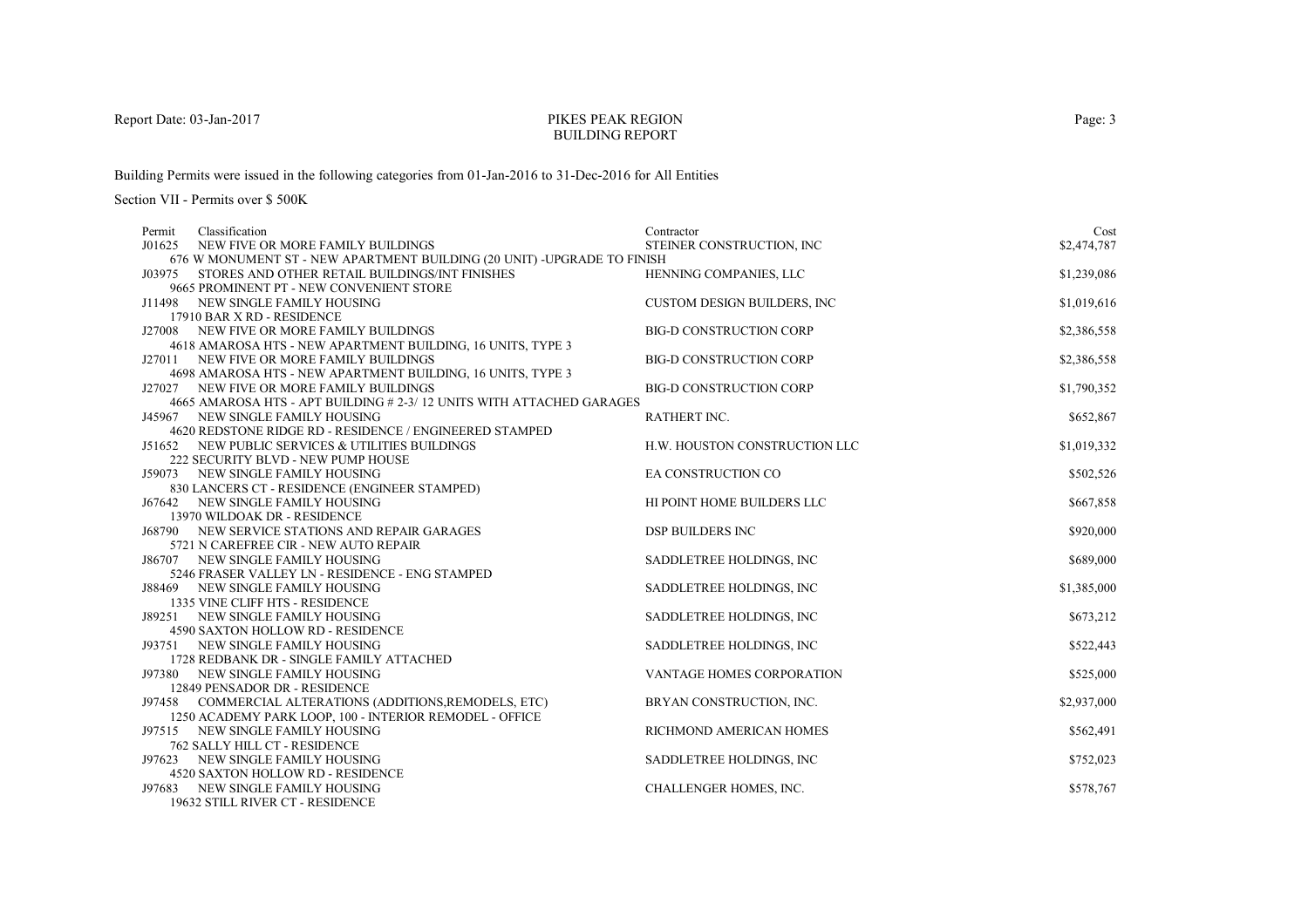## PIKES PEAK REGIONBUILDING REPORT

Building Permits were issued in the following categories from 01-Jan-2016 to 31-Dec-2016 for All Entities

| Classification<br>Permit                              | Contractor                                                         | Cost        |
|-------------------------------------------------------|--------------------------------------------------------------------|-------------|
| J97685<br>NEW SINGLE FAMILY HOUSING                   | CHALLENGER HOMES, INC.                                             | \$578,767   |
| 19855 ALEXANDRIA DR - RESIDENCE                       |                                                                    |             |
| J97686 NEW SINGLE FAMILY HOUSING                      | CHALLENGER HOMES, INC.                                             | \$597,078   |
| 19648 STILL RIVER CT - RESIDENCE                      |                                                                    |             |
| J97756 NEW SINGLE FAMILY HOUSING                      | ELITE PROPERTIES OF AMERICA, INC.                                  | \$535,079   |
| 7042 SILVER BUCKLE DR - RESIDENCE                     |                                                                    |             |
| J97763 NEW SINGLE FAMILY HOUSING                      | ELITE PROPERTIES OF AMERICA, INC.                                  | \$620,529   |
| 13016 FISHEYE DR - RESIDENCE                          |                                                                    |             |
| J97778 NEW SINGLE FAMILY HOUSING                      | TIFFANY HOMES, LLC.                                                | \$642,694   |
| 13454 DRYTOWN GRV - RESIDENCE (ENGINEER STAMPED)      |                                                                    |             |
| J97788 STORES AND OTHER RETAIL BUILDINGS/INT FINISHES | RICHARDSON VAN LEEUWEN CONSTRUCTION LLC                            | \$2,358,158 |
| 16760 LEATHER CHAPS DR - NEW RETAIL                   |                                                                    |             |
| J97813 NEW SINGLE FAMILY HOUSING                      | REO CONSTRUCTION, LLC                                              | \$527,476   |
| 12130 SMOKE BLUFFS RD - RESIDENCE                     |                                                                    |             |
| J97941 NEW SINGLE FAMILY HOUSING                      | VANTAGE HOMES CORPORATION                                          | \$566,774   |
| 10516 ECHO CANYON DR - RESIDENCE                      |                                                                    |             |
| J97985 NEW SINGLE FAMILY HOUSING                      | C. R. SHEA HOMES, INC.                                             | \$1,800,000 |
| 3680 HILL CIR - RESIDENCE - ENG STAMPED               |                                                                    |             |
| J98378 STORES AND OTHER RETAIL BUILDINGS/INT FINISHES | PANTERRA DEVELOPMENT LTD., LLP DBA PANTERRA CONSTRUCTION \$750,000 |             |
| 391 SPECTRUM LOOP - NEW RESTAURANT                    |                                                                    |             |
| NEW SINGLE FAMILY HOUSING<br>J98463                   | <b>MELSSEN CONSTRUCTION</b>                                        | \$663,575   |
| 4508 SILVER NELL DR - RESIDENCE                       |                                                                    |             |
| J98484 NEW SINGLE FAMILY HOUSING                      | ELITE PROPERTIES OF AMERICA, INC.                                  | \$563,669   |
| 12416 PENSADOR DR - RESIDENCE                         |                                                                    |             |
| <b>J98559 NEW SINGLE FAMILY HOUSING</b>               | KIRELLA HOMES, INC                                                 | \$684,670   |
| 2014 STONELEIGH TRL - RESIDENCE                       |                                                                    |             |
| J98635 NEW SINGLE FAMILY HOUSING                      | <b>KELLER HOMES INC</b>                                            | \$502,526   |
| 9085 VANDERWOOD RD - RESIDENCE                        |                                                                    |             |
| J98646 NEW SINGLE FAMILY HOUSING                      | OAKWOOD HOMES, LLC                                                 | \$514,091   |
| 9101 SENTRY DR - RESIDENCE                            |                                                                    |             |
| J98694 NEW SINGLE FAMILY HOUSING                      | VANTAGE HOMES CORPORATION                                          | \$504,133   |
| 4445 NEW SANTA FE TRL - RESIDENCE                     |                                                                    |             |
| NEW SINGLE FAMILY HOUSING<br>J98695                   | <b>VANTAGE HOMES CORPORATION</b>                                   | \$593,437   |
| <b>4508 OUTLOOK RIDGE TRL - RESIDENCE</b>             |                                                                    |             |
| J98845 NEW SINGLE FAMILY HOUSING                      | CAMPBELL HOMES LTD.                                                | \$502,634   |
| 10515 PICTURED ROCKS DR - RESIDENCE                   |                                                                    |             |
| J98934 NEW SINGLE FAMILY HOUSING                      | <b>GOETZMANN CUSTOM HOMES INC</b>                                  | \$556,495   |
| 3374 FOREST LAKES DR - RESIDENCE                      |                                                                    |             |
| J98935 NEW SINGLE FAMILY HOUSING                      | <b>GOETZMANN CUSTOM HOMES INC</b>                                  | \$556,495   |
| 3905 MESA TOP DR - RESIDENCE                          |                                                                    |             |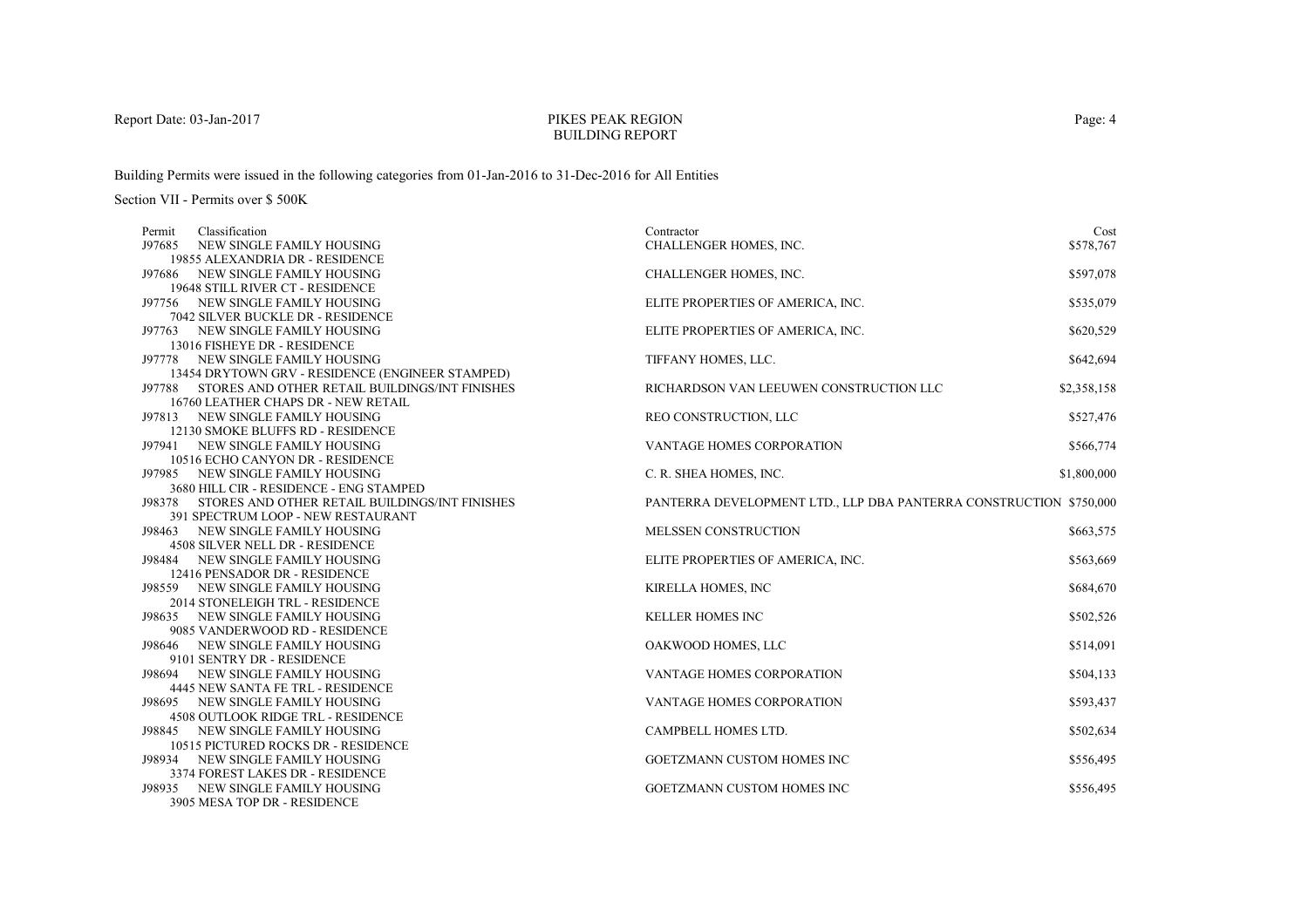## PIKES PEAK REGIONBUILDING REPORT

Building Permits were issued in the following categories from 01-Jan-2016 to 31-Dec-2016 for All Entities

| Classification<br>Permit                                                                                  | Contractor                        | Cost        |
|-----------------------------------------------------------------------------------------------------------|-----------------------------------|-------------|
| J98965<br>NEW SINGLE FAMILY HOUSING                                                                       | OAKWOOD HOMES, LLC                | \$594,401   |
| 7253 TAHOE RIM DR - RESIDENCE                                                                             |                                   |             |
| J99192 NEW SINGLE FAMILY HOUSING                                                                          | ELITE PROPERTIES OF AMERICA, INC. | \$560,457   |
| 9166 KATHI CREEK DR - RESIDENCE                                                                           |                                   |             |
| J99193 NEW OFFICES, BANKS, AND PROFESSIONAL BLDGS/INT FINISHES                                            | <b>WDS CONSTRUCTION</b>           | \$3,745,600 |
| 6310 SOURCE CENTER PT - NEW MEDICAL BUILDING                                                              |                                   |             |
| J99383 NEW SINGLE FAMILY HOUSING                                                                          | VANTAGE HOMES CORPORATION         | \$542,681   |
| 15937 MIDLAND VALLEY WAY - RESIDENCE                                                                      |                                   |             |
| J99559 RESIDENTIAL ALTERATIONS (REMODEL, ADDITIONS, ETC)                                                  | <b>FIXINS HOME SERVICES</b>       | \$550,000   |
| 8190 POSTROCK DR - REROOF                                                                                 |                                   |             |
| J99749 NEW SCHOOLS AND OTHER EDUCATIONAL BUILDINGS                                                        | <b>GE JOHNSON CONSTR CO, INC</b>  | \$7,000,000 |
| 1200 CRESTA RD, A&E - INTERIOR FINISH                                                                     |                                   |             |
| J99792 NEW SINGLE FAMILY HOUSING                                                                          | CAMPBELL HOMES LTD.               | \$546,001   |
| 12334 BLACK HILLS DR - RESIDENCE                                                                          |                                   |             |
| J99796 NEW SINGLE FAMILY HOUSING                                                                          | <b>CENTURY COMMUNITIES</b>        | \$513,234   |
| 17255 LEISURE LAKE DR - RESIDENCE                                                                         |                                   |             |
| J99797 COMMERCIAL ALTERATIONS (ADDITIONS, REMODELS, ETC)                                                  | <b>GE JOHNSON CONSTR CO, INC</b>  | \$750,000   |
| 12290 VOYAGER PKWY, A - INTERIOR REMODEL / EQUIPMENT PLATFORM<br>J99839 NEW FIVE OR MORE FAMILY BUILDINGS | PREMIER HOMES, INC.               | \$727,535   |
| 5804-5844 BIG PAW HTS - NEW APARTMENT BUILDING (6 UNITS)                                                  |                                   |             |
| J99843 NEW FIVE OR MORE FAMILY BUILDINGS                                                                  | PREMIER HOMES, INC.               | \$663,421   |
| 5948-5980 BIG PAW HTS - NEW APARTMENT BUILDING(5 UNITS)                                                   |                                   |             |
| J99955 NEW SINGLE FAMILY HOUSING                                                                          | ELITE PROPERTIES OF AMERICA, INC. | \$561,420   |
| 7018 SILVER BUCKLE DR - RESIDENCE                                                                         |                                   |             |
| J99959 NEW SINGLE FAMILY HOUSING                                                                          | ELITE PROPERTIES OF AMERICA, INC. | \$560,457   |
| 1848 REDBANK DR - RESIDENCE                                                                               |                                   |             |
| J99961 NEW SINGLE FAMILY HOUSING                                                                          | ELITE PROPERTIES OF AMERICA, INC. | \$507,238   |
| 1987 VILLA CREEK CIR - RESIDENCE MODEL 4F                                                                 |                                   |             |
| J99963 NEW SINGLE FAMILY HOUSING                                                                          | ELITE PROPERTIES OF AMERICA, INC. | \$559,172   |
| 6107 WOLF VILLAGE DR - RESIDENCE                                                                          |                                   |             |
| K00052 NEW SINGLE FAMILY HOUSING                                                                          | ADAMO BUILDING COMPANY, LLC       | \$528,226   |
| 18410 LOWER LAKE RD - RESIDENCE                                                                           |                                   |             |
| K00108 NEW SINGLE FAMILY HOUSING                                                                          | <b>CENTURY COMMUNITIES</b>        | \$597,613   |
| 17479 LEISURE LAKE DR - RESIDENCE                                                                         |                                   |             |
| K00150 NEW SINGLE FAMILY HOUSING                                                                          | VANTAGE HOMES CORPORATION         | \$550,820   |
| 4468 OUTLOOK RIDGE TRL - RESIDENCE                                                                        |                                   |             |
| K00153 NEW SINGLE FAMILY HOUSING                                                                          | VANTAGE HOMES CORPORATION         | \$512,164   |
| 1930 RIPPLE RIDGE RD - RESIDENCE                                                                          |                                   |             |
| K00164 NEW SINGLE FAMILY HOUSING                                                                          | <b>HOMEOWNER</b>                  | \$622,670   |
| 3640 SAND TAIL CT - RESIDENCE                                                                             |                                   |             |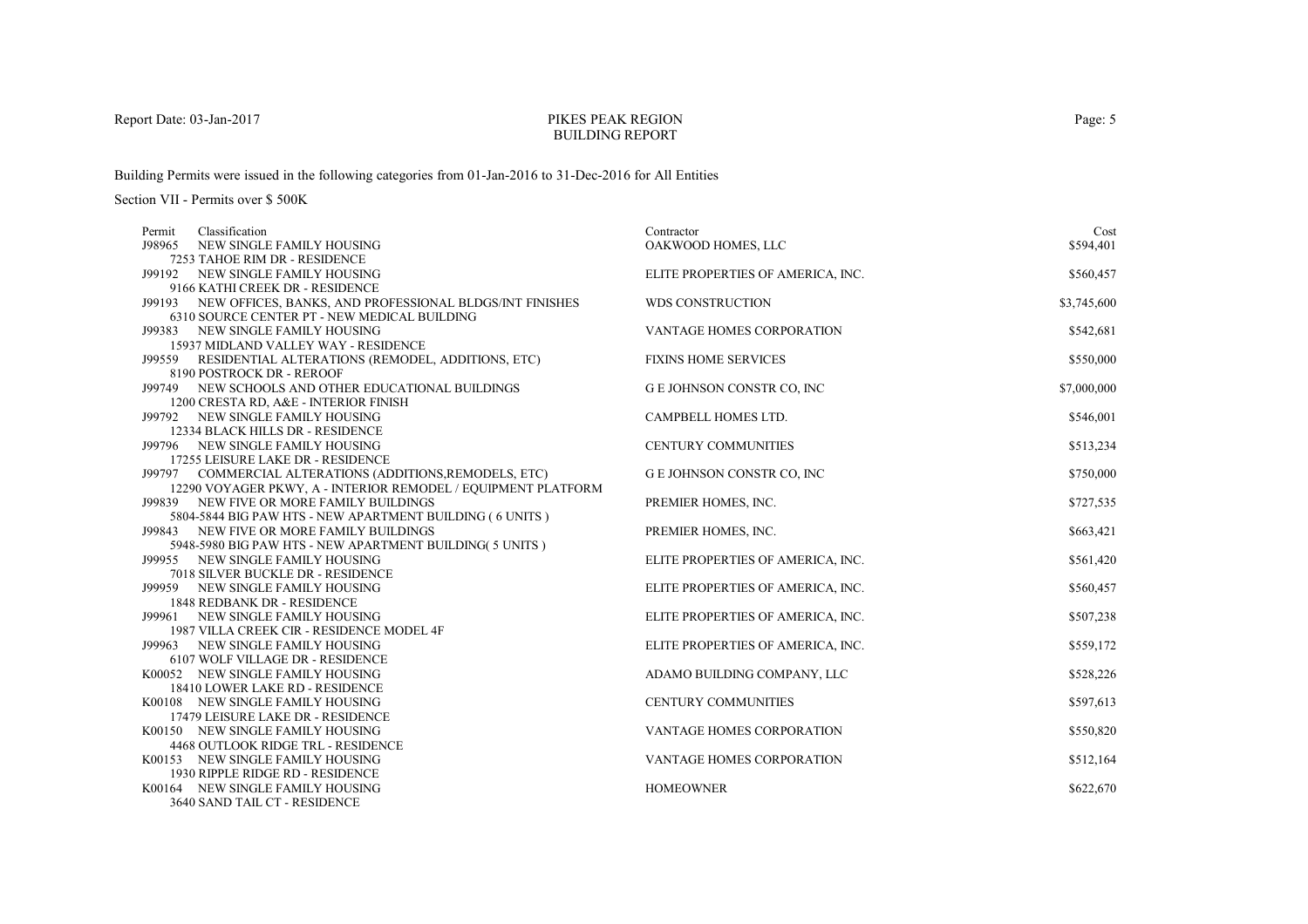## PIKES PEAK REGIONBUILDING REPORT

Building Permits were issued in the following categories from 01-Jan-2016 to 31-Dec-2016 for All Entities

| Classification<br>Permit<br>K00337 NEW SINGLE FAMILY HOUSING             | Contractor<br>ALLIANCE HOMES, LLC DBA ALLIANCE BUILDERS | Cost<br>\$982,887 |
|--------------------------------------------------------------------------|---------------------------------------------------------|-------------------|
| 5550 VESSEY RD - RESIDENCE                                               |                                                         |                   |
| K00445 NEW OFFICES, BANKS, AND PROFESSIONAL BLDGS/INT FINISHES           | ARNOLD & BEAUDIN INC                                    | \$655,000         |
| 9320 GRAND CORDERA PKWY, 100 - INTERIOR FINISH                           |                                                         |                   |
| K00459 NEW SINGLE FAMILY HOUSING                                         | ELITE PROPERTIES OF AMERICA, INC.                       | \$559,172         |
| 10860 FOREST CREEK DR - RESIDENCE                                        |                                                         |                   |
| K00460 NEW SINGLE FAMILY HOUSING                                         | ELITE PROPERTIES OF AMERICA, INC.                       | \$559,172         |
| 6740 ISSAQUAH DR - RESIDENCE                                             |                                                         |                   |
| K00558 NEW SINGLE FAMILY HOUSING                                         | <b>GOETZMANN CUSTOM HOMES INC</b>                       | \$556,495         |
| 12527 CHATTER CREEK CT - RESIDENCE                                       |                                                         |                   |
| K00593 STORES AND OTHER RETAIL BUILDINGS/INT FINISHES                    | COLORADO COMMERCIAL CONSTRUCTION, INC.                  | \$1,393,000       |
| 162 TRACKER DR - NEW RETAIL BUILDING CORE AND SHELL                      |                                                         |                   |
| K00598 NEW SINGLE FAMILY HOUSING                                         | OAKWOOD HOMES, LLC                                      | \$629,523         |
| 7284 TAHOE RIM DR - RESIDENCE                                            |                                                         |                   |
| K00612 COMMERCIAL ALTERATIONS (ADDITIONS, REMODELS, ETC)                 | MERRITT GENERAL CONTRACTORS                             | \$700,000         |
| 4290 DEERFIELD HILLS RD - ADDITION                                       |                                                         |                   |
| K00627 NEW SINGLE FAMILY HOUSING                                         | RICHMOND AMERICAN HOMES                                 | \$574,056         |
| 16608 GREYHAWK DR - RESIDENCE                                            |                                                         |                   |
| K00643 NEW SINGLE FAMILY HOUSING                                         | VANTAGE HOMES CORPORATION                               | \$504,133         |
| 15925 MIDLAND VALLEY WAY - RESIDENCE<br>K00711 NEW SINGLE FAMILY HOUSING | ELITE PROPERTIES OF AMERICA, INC.                       | \$563,669         |
| 9214 SUNSTONE DR - RESIDENCE                                             |                                                         |                   |
| K00721 NEW SINGLE FAMILY HOUSING                                         | ELITE PROPERTIES OF AMERICA, INC.                       | \$534,758         |
| 6081 ROWDY DR - RESIDENCE                                                |                                                         |                   |
| K00722 NEW SINGLE FAMILY HOUSING                                         | ELITE PROPERTIES OF AMERICA, INC.                       | \$560,457         |
| 2106 TURNBULL DR - RESIDENCE                                             |                                                         |                   |
| K00730 NEW SINGLE FAMILY HOUSING                                         | ELITE PROPERTIES OF AMERICA, INC.                       | \$506,703         |
| 16184 DENVER PACIFIC DR - RESIDENCE                                      |                                                         |                   |
| K00753 NEW SINGLE FAMILY HOUSING                                         | STONE AND STEEL CONSTRUCTION INC.                       | \$584,978         |
| 19745 SAVANNAH ACRES GRV - RESIDENCE                                     |                                                         |                   |
| K00914 NEW SINGLE FAMILY HOUSING                                         | <b>HOMEOWNER</b>                                        | \$912,964         |
| 3556 BLUE HERON SPRING LN - RESIDENCE                                    |                                                         |                   |
| K01183 NEW SINGLE FAMILY HOUSING                                         | MAJESTIC CUSTOM HOMES, INC.                             | \$570,736         |
| 11345 SAN LUIS PEAK WAY - RESIDENCE                                      |                                                         |                   |
| K01187 NEW SINGLE FAMILY HOUSING                                         | ELITE PROPERTIES OF AMERICA, INC.                       | \$533,473         |
| 2595 FARRIER CT - RESIDENCE                                              |                                                         |                   |
| K01251 COMMERCIAL ALTERATIONS (ADDITIONS, REMODELS, ETC)                 | WELLS & WEST GENERAL CONT. INC                          | \$960,000         |
| 1750 E BOULDER ST - INTERIOR REMODEL                                     |                                                         |                   |
| K01439 NEW SINGLE FAMILY HOUSING                                         | <b>VANTAGE HOMES CORPORATION</b>                        | \$542,681         |
| 146 KETTLE VALLEY WAY - RESIDENCE                                        |                                                         |                   |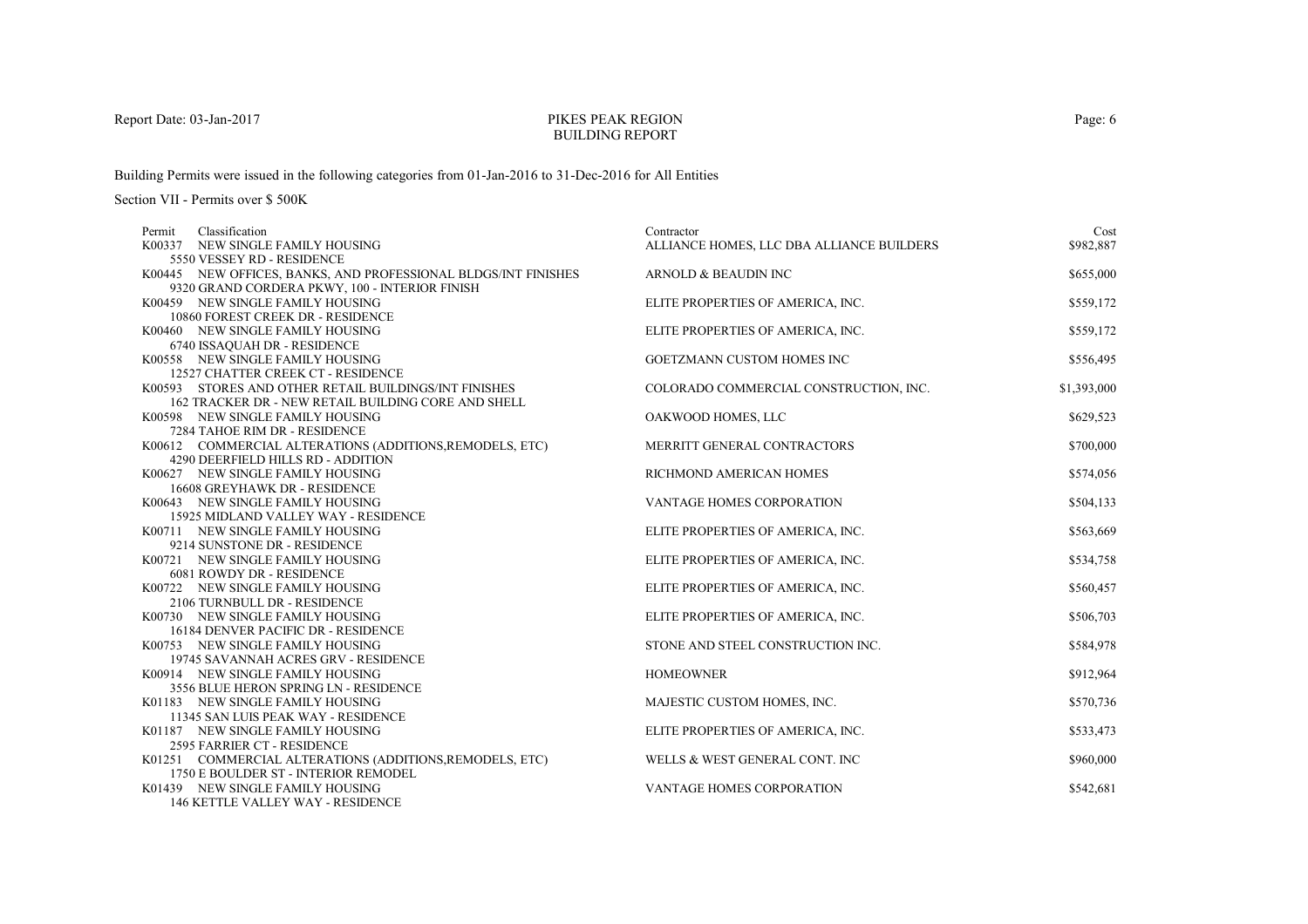### PIKES PEAK REGIONBUILDING REPORT

Building Permits were issued in the following categories from 01-Jan-2016 to 31-Dec-2016 for All Entities

| Classification<br>Permit                                                                      | Contractor                        | Cost         |
|-----------------------------------------------------------------------------------------------|-----------------------------------|--------------|
| K01570 COMMERCIAL ALTERATIONS (ADDITIONS, REMODELS, ETC)                                      | <b>AOI CORPORATION</b>            | \$1,400,000  |
| 1680 BRIARGATE BLVD, 100 - INTERIOR REMODEL                                                   |                                   |              |
| K01580 NEW SINGLE FAMILY HOUSING                                                              | <b>KELLER HOMES INC</b>           | \$543,966    |
| <b>1378 FOOTHILLS FARM WAY - RESIDENCE</b>                                                    |                                   |              |
| K01596 NEW SINGLE FAMILY HOUSING<br>1797 REDBANK DR - RESIDENCE                               | <b>GALIANT HOMES, LLC.</b>        | \$775,688    |
| K01831 NEW SINGLE FAMILY HOUSING                                                              | CREEKSTONE DEVELOPMENT, INC.      | \$521,373    |
| 5691 WOLF VILLAGE DR - RESIDENCE                                                              |                                   |              |
| K01832 NEW SINGLE FAMILY HOUSING                                                              | CREEKSTONE DEVELOPMENT, INC.      | \$501,563    |
| 7037 SHINING PEAK LN - RESIDENCE                                                              |                                   |              |
| K01833 STORES AND OTHER RETAIL BUILDINGS/INT FINISHES                                         | C & S DEVELOPMENT SERVICES, LLC.  | \$750,000    |
| 383 SPECTRUM LOOP - NEW RESTAURANT                                                            |                                   |              |
| K01843 NEW SINGLE FAMILY HOUSING                                                              | <b>HOMEOWNER</b>                  | \$539,576    |
| 7585 PINERY CIR - RESIDENCE - ENGINEER STAMPED                                                |                                   |              |
| K01856 STORES AND OTHER RETAIL BUILDINGS/INT FINISHES                                         | HAMMERS CONSTRUCTION, INC         | \$875,000    |
| 925 N POWERS BLVD - NEW OFFICE/AUTO SALES                                                     |                                   |              |
| K01857 COMMERCIAL ALTERATIONS (ADDITIONS, REMODELS, ETC)                                      | HAMMERS CONSTRUCTION, INC         | \$550,737    |
| 2184 EXECUTIVE CIR - INTERIOR REMODEL - SECOND STORY ADDITION                                 |                                   |              |
| K01996 NEW SINGLE FAMILY HOUSING                                                              | ELITE PROPERTIES OF AMERICA, INC. | \$526,727    |
| 7119 RENEGADE RIDGE DR - RESIDENCE<br>K02000 NEW SINGLE FAMILY HOUSING                        |                                   | \$559,172    |
| 9142 SUNSTONE DR - RESIDENCE                                                                  | ELITE PROPERTIES OF AMERICA, INC. |              |
| K02001 NEW SINGLE FAMILY HOUSING                                                              | ELITE PROPERTIES OF AMERICA, INC. | \$561,420    |
| 12530 HAWK STONE DR - RESIDENCE                                                               |                                   |              |
| K02066 NEW SINGLE FAMILY HOUSING                                                              | LEVEL 1 HOMES, INC                | \$950,000    |
| 7780 WILDRIDGE RD - RESIDENCE                                                                 |                                   |              |
| K02143 NEW SINGLE FAMILY HOUSING                                                              | <b>ELEVATION HOMES, LLC</b>       | \$718,935    |
| 15044 POLE PINE PT - RESIDENCE                                                                |                                   |              |
| K02150 COMMERCIAL ALTERATIONS (ADDITIONS, REMODELS, ETC)                                      | <b>GE JOHNSON CONSTR CO, INC</b>  | \$1,000,000  |
| 340 PRINTERS PKWY - INTERIOR REMODEL                                                          |                                   |              |
| K02152 COMMERCIAL ALTERATIONS (ADDITIONS, REMODELS, ETC)                                      | SUPERIOR ROOFING, INC             | \$500,255    |
| <b>6805 CORPORATE DR - REROOF</b>                                                             |                                   |              |
| K02181 NEW SINGLE FAMILY HOUSING                                                              | HI POINT HOME BUILDERS LLC        | \$547,179    |
| 404 ECLIPSE DR - RESIDENCE                                                                    |                                   |              |
| K02203 RESIDENTIAL ALTERATIONS (REMODEL, ADDITIONS, ETC)                                      | <b>FIXINS HOME SERVICES</b>       | \$550,000    |
| 17120 HILLCREST CT - REROOF<br>K02221 NEW OFFICES, BANKS, AND PROFESSIONAL BLDGS/INT FINISHES | <b>GE JOHNSON CONSTR CO, INC</b>  | \$10,000,000 |
| 3314 MESA RD - NEW SPA/EVENT CENTER (UPGRADE TO SHELL & LOWER LEVEL FINISH)                   |                                   |              |
| K02226 NEW SINGLE FAMILY HOUSING                                                              | VANTAGE HOMES CORPORATION         | \$566,774    |
| 10913 ECHO CANYON DR - RESIDENCE                                                              |                                   |              |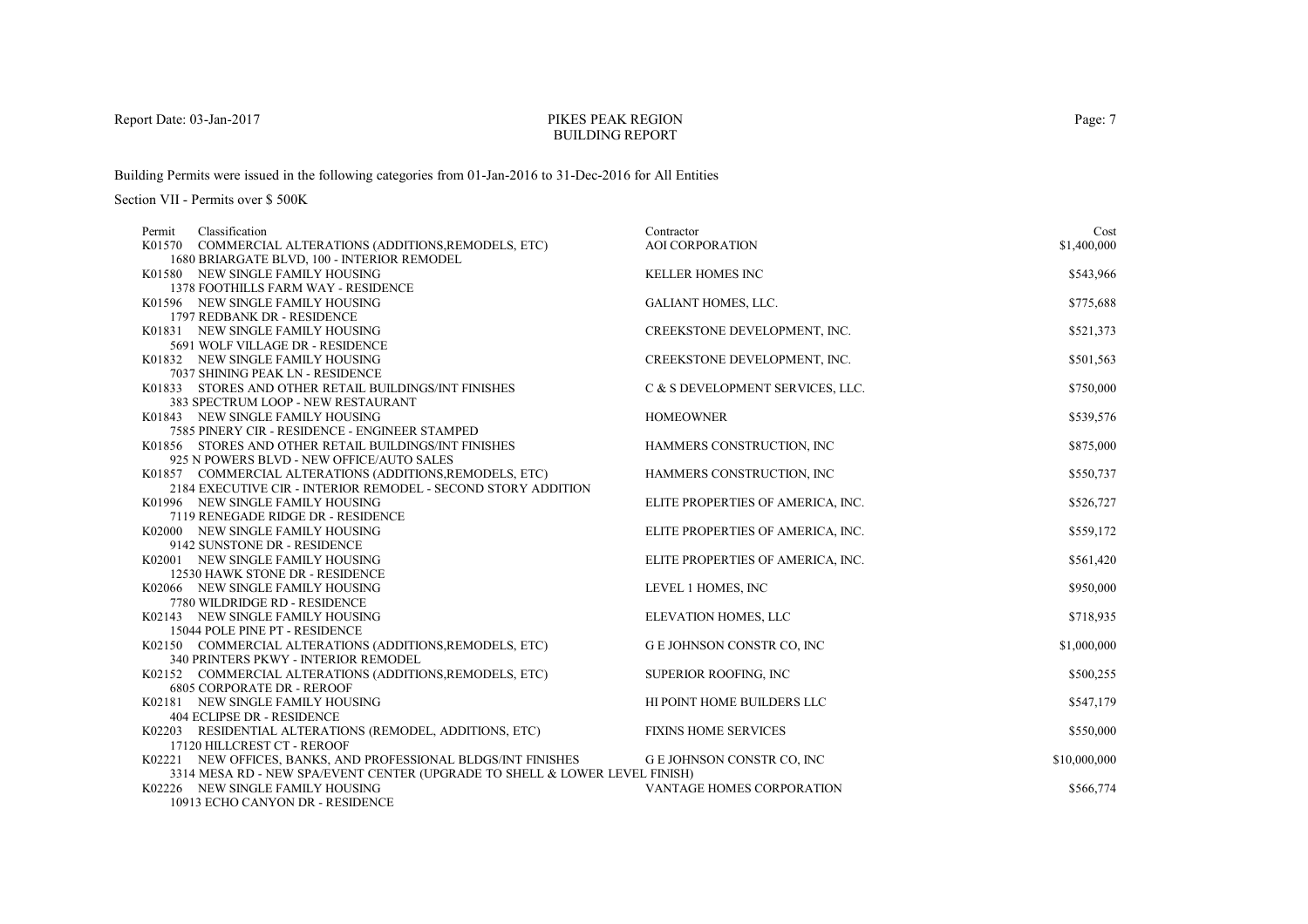## PIKES PEAK REGIONBUILDING REPORT

Building Permits were issued in the following categories from 01-Jan-2016 to 31-Dec-2016 for All Entities

| Classification<br>Permit                                                   | Contractor                        | Cost        |
|----------------------------------------------------------------------------|-----------------------------------|-------------|
| K02229 NEW SINGLE FAMILY HOUSING                                           | <b>CENTURY COMMUNITIES</b>        | \$517,839   |
| 17269 LEISURE LAKE DR - RESIDENCE                                          |                                   |             |
| K02289 NONRESIDENTIAL BUILDINGS (STORAGE SHEDS, ETC)                       | MURPHY CONSTRUCTORS OF C/S INC    | \$2,741,424 |
| 2121 EXECUTIVE CIR - NEW WAREHOUSE - CORE AND SHELL(SUITE 100-110)         |                                   |             |
| K02343 NEW SINGLE FAMILY HOUSING                                           | <b>HOMEOWNER</b>                  | \$584,871   |
| 6150 SHOUP RD - RESIDENCE<br>K02344 NEW SINGLE FAMILY HOUSING              |                                   | \$760,000   |
| 13658 KITTY JOE CT - RESIDENCE                                             | SADDLETREE HOLDINGS, INC          |             |
| K02364 NEW SINGLE FAMILY HOUSING                                           | RICHMOND AMERICAN HOMES           | \$562,491   |
| 16635 MYSTIC CANYON DR - RESIDENCE                                         |                                   |             |
| K02374 COMMERCIAL ALTERATIONS (ADDITIONS, REMODELS, ETC)                   | DANIEL-BARRY CONSTRUCTION INC     | \$4,500,000 |
| 800 PROGRESS DR - ADDITION/INTERIOR REMODEL                                |                                   |             |
| K02482 NEW SINGLE FAMILY HOUSING                                           | SADDLETREE HOLDINGS, INC          | \$719,950   |
| 1609 YELLOW TAIL DR - RESIDENCE                                            |                                   |             |
| K02494 NEW SINGLE FAMILY HOUSING                                           | PALMER RIDGE CONSTRUCTION CO.     | \$676,746   |
| 19260 SIXPENNY LN - RESIDENCE                                              |                                   |             |
| K02634 NEW SINGLE FAMILY HOUSING                                           | <b>RON COVINGTON HOMES</b>        | \$507,773   |
| 13641 KITTY JOE CT - RESIDENCE                                             |                                   |             |
| K02672 NEW SINGLE FAMILY HOUSING                                           | CONSTRUCTION BY GENESIS, INC.     | \$658,221   |
| <b>4535 FOXCHASE WAY - RESIDENCE</b>                                       |                                   |             |
| K02683 NEW SINGLE FAMILY HOUSING                                           | VANGUARD HOMES CORP.              | \$560,243   |
| 10545 SLUMBER RIDGE WAY - RESIDENCE                                        |                                   |             |
| K02703 NEW SINGLE FAMILY HOUSING                                           | <b>GOETZMANN CUSTOM HOMES INC</b> | \$522,443   |
| 6025 FERGUS DR - RESIDENCE                                                 |                                   |             |
| K02756 NEW SINGLE FAMILY HOUSING                                           | ELITE PROPERTIES OF AMERICA, INC. | \$514,091   |
| 9237 SUNSTONE DR - RESIDENCE                                               |                                   |             |
| K02758 NEW SINGLE FAMILY HOUSING                                           | ELITE PROPERTIES OF AMERICA, INC. | \$559,172   |
| 9165 KATHI CREEK DR - RESIDENCE                                            |                                   |             |
| K02759 NEW SINGLE FAMILY HOUSING                                           | ELITE PROPERTIES OF AMERICA, INC. | \$559,172   |
| 9190 KATHI CREEK DR - RESIDENCE                                            |                                   |             |
| K02809 NEW FIVE OR MORE FAMILY BUILDINGS                                   | GORDON CONSTRUCTION CO., INC.     | \$750,000   |
| 210 PUEBLO AVE - NEW APARTMENT BUILDINGS (5 UNITS)101, 201, 202, 301 & 302 |                                   |             |
| K02831 COMMERCIAL ALTERATIONS (ADDITIONS, REMODELS, ETC)                   | SCHAUER CONSTRUCTION CO INC       | \$582,403   |
| 5055 LIST DR - ADDITION                                                    |                                   |             |
| K02832 STORES AND OTHER RETAIL BUILDINGS/INT FINISHES                      | PIONEER GROUP INC                 | \$1,672,582 |
| <b>6020 DUBLIN BLVD - NEW CONVENIENCE STORE</b>                            |                                   |             |
| K02867 NONRESIDENTIAL BUILDINGS (STORAGE SHEDS, ETC)                       | DANIEL-BARRY CONSTRUCTION INC     | \$1,414,239 |
| 947 E LAS VEGAS ST - NEW EQUIPMENT BUILDING                                |                                   |             |
| K02964 NEW PUBLIC SERVICES & UTILITIES BUILDINGS                           | THE PERRY GROUP, LTD.             | \$2,095,900 |
| 6596 RAY NIXON RD - NEW SDA SCRUBBER (FOUNDATION ONLY)                     |                                   |             |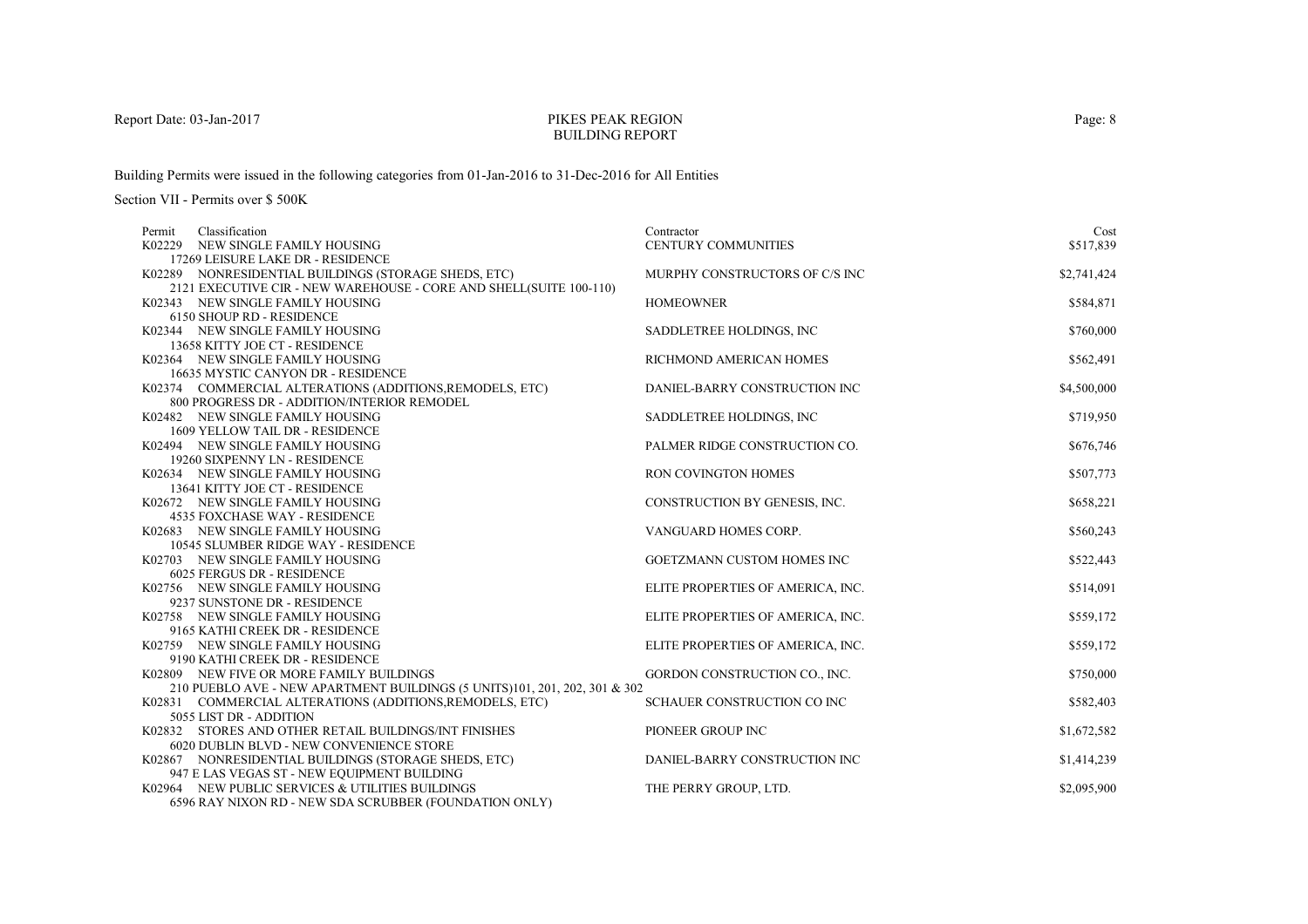## PIKES PEAK REGIONBUILDING REPORT

Building Permits were issued in the following categories from 01-Jan-2016 to 31-Dec-2016 for All Entities

| Classification<br>Permit                                               | Contractor                        | Cost        |
|------------------------------------------------------------------------|-----------------------------------|-------------|
| K02984 NEW SINGLE FAMILY HOUSING                                       | <b>REUNION HOMES</b>              | \$562,598   |
| 10208 HIDDEN PARK WAY - RESIDENCE                                      |                                   |             |
| K03003 NEW SINGLE FAMILY HOUSING                                       | <b>VANTAGE HOMES CORPORATION</b>  | \$558,000   |
| 10529 ECHO CANYON DR - RESIDENCE                                       |                                   |             |
| K03004 NEW SINGLE FAMILY HOUSING                                       | VANTAGE HOMES CORPORATION         | \$512,164   |
| 10846 FOREST CREEK DR - RESIDENCE<br>K03188 NEW SINGLE FAMILY HOUSING  | PICASSO HOMES, LLC                | \$739,923   |
| 290 THUNDER RIDGE DR - RESIDENCE                                       |                                   |             |
| K03334 NEW SINGLE FAMILY HOUSING                                       | CHALLENGER HOMES, INC.            | \$545,573   |
| 19914 LINDENMERE DR - RESIDENCE                                        |                                   |             |
| K03335 NEW SINGLE FAMILY HOUSING                                       | CHALLENGER HOMES, INC.            | \$585,513   |
| 8072 POTENTILLA GRV - RESIDENCE                                        |                                   |             |
| K03337 NEW SINGLE FAMILY HOUSING                                       | CHALLENGER HOMES, INC.            | \$585,513   |
| 8082 POTENTILLA GRV - RESIDENCE                                        |                                   |             |
| K03440 STORES AND OTHER RETAIL BUILDINGS/INT FINISHES                  | FRED FLETEMEYER CO GEN CNTR INC.  | \$916,930   |
| 13395 VOYAGER PKWY - NEW RETAIL BUILDING - CORE AND SHELL              |                                   |             |
| K03449 NEW SINGLE FAMILY HOUSING                                       | GOEBEL CONSTRUCTION, INC          | \$633,485   |
| 7055 WILDRIDGE RD - RESIDENCE - ENGINEER STAMPED                       |                                   |             |
| K03467 NEW SINGLE FAMILY HOUSING                                       | SADDLETREE HOLDINGS, INC          | \$799,000   |
| 2363 COYOTE CREST VW - RESIDENCE / ENGINEERED STAMPED                  |                                   |             |
| K03498 NEW SINGLE FAMILY HOUSING                                       | SADDLETREE HOLDINGS, INC.         | \$899,000   |
| 12590 CHIANTI CT - RESIDENCE / ENGINEERED STAMPED                      |                                   |             |
| K03558 NEW SINGLE FAMILY HOUSING                                       | ELITE PROPERTIES OF AMERICA, INC. | \$619,993   |
| 13076 FISHEYE DR - RESIDENCE                                           |                                   |             |
| K03692 COMMERCIAL ALTERATIONS (ADDITIONS, REMODELS, ETC)               | G E JOHNSON CONSTR CO, INC        | \$1,200,000 |
| 6001 E WOODMEN RD, 2ND FLOOR - INTERIOR REMODEL                        |                                   |             |
| K03738 NEW SINGLE FAMILY HOUSING                                       | VANTAGE HOMES CORPORATION         | \$524,585   |
| 4564 PORTILLO PL - RESIDENCE                                           |                                   |             |
| K03739 NEW SINGLE FAMILY HOUSING                                       | VANTAGE HOMES CORPORATION         | \$512,164   |
| 10958 FOREST CREEK DR - RESIDENCE                                      |                                   |             |
| K03878 NEW SINGLE FAMILY HOUSING                                       | TUSCANY HOMES LLC                 | \$554,353   |
| 13036 FISHEYE DR - RESIDENCE                                           |                                   |             |
| K04113 NEW SINGLE FAMILY HOUSING                                       | SOLOMON'S CONSTRUCTION, LLC       | \$506,810   |
| <b>6955 JUNIPER DR - RESIDENCE</b><br>K04135 NEW SINGLE FAMILY HOUSING | CHALLENGER HOMES, INC.            | \$545,573   |
| 19672 STILL RIVER CT - RESIDENCE                                       |                                   |             |
| K04170 NEW SINGLE FAMILY HOUSING                                       | SADDLETREE HOLDINGS, INC          | \$759,237   |
| 10161 COYOTE SONG TER - RESIDENCE                                      |                                   |             |
| K04175 NEW SINGLE FAMILY HOUSING                                       | MAJESTIC CUSTOM HOMES, INC.       | \$628,881   |
| 11445 LOBO PEAK DR - RESIDENCE                                         |                                   |             |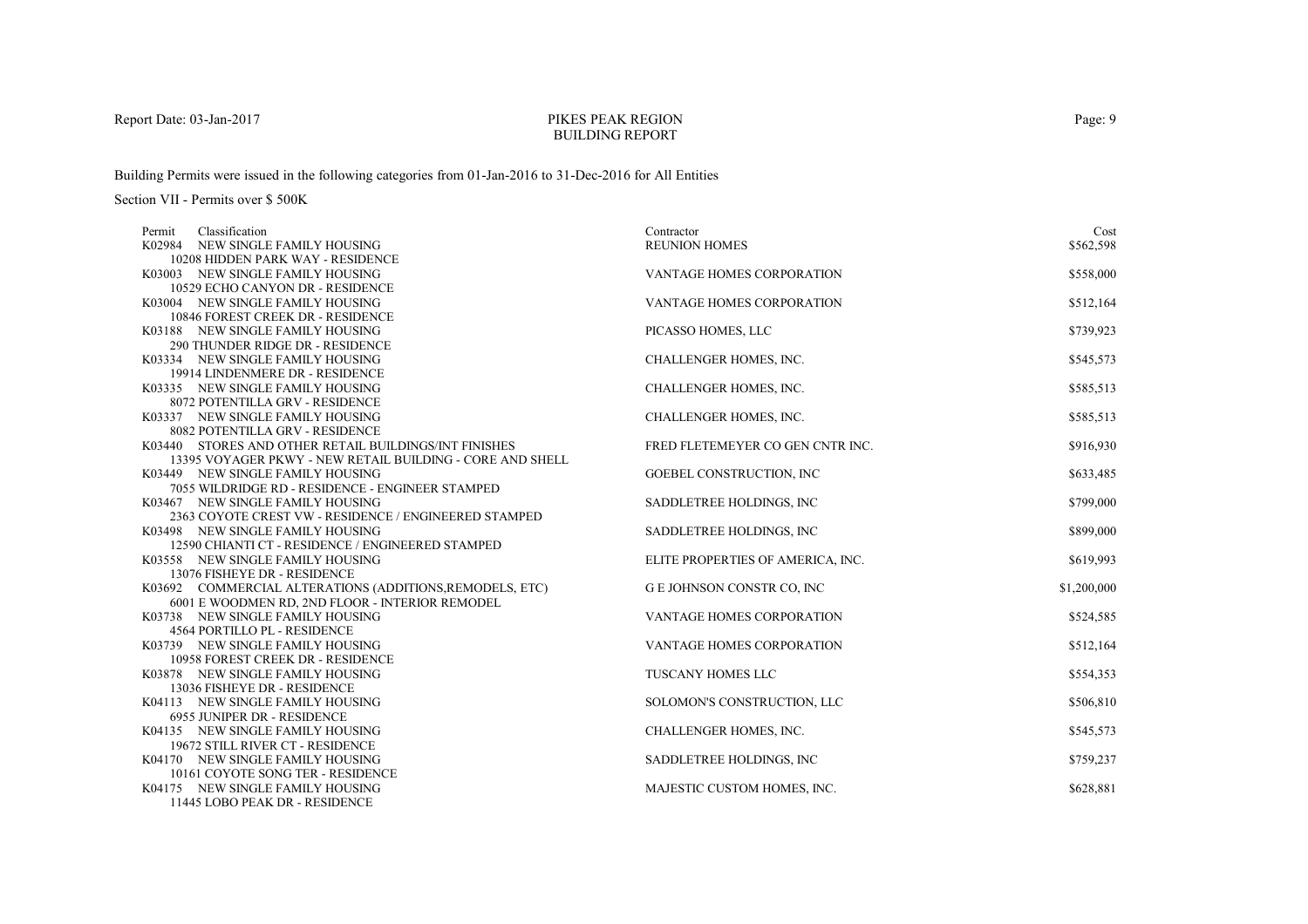## PIKES PEAK REGIONBUILDING REPORT

Building Permits were issued in the following categories from 01-Jan-2016 to 31-Dec-2016 for All Entities

| Classification<br>Permit                                                                         | Contractor                                              | Cost        |
|--------------------------------------------------------------------------------------------------|---------------------------------------------------------|-------------|
| K04251 NEW SINGLE FAMILY HOUSING                                                                 | <b>KELLER HOMES INC</b>                                 | \$504,775   |
| 1807 LA BELLEZZA GRV - RESIDENCE                                                                 |                                                         |             |
| K04253 NEW SINGLE FAMILY HOUSING                                                                 | CREEKSTONE DEVELOPMENT, INC.                            | \$521,373   |
| 6123 WOLF VILLAGE DR - RESIDENCE                                                                 |                                                         |             |
| K04364 NEW SINGLE FAMILY HOUSING                                                                 | ELITE PROPERTIES OF AMERICA, INC.                       | \$579,303   |
| 9238 KATHI CREEK DR - RESIDENCE                                                                  |                                                         |             |
| K04365 NEW SINGLE FAMILY HOUSING                                                                 | ELITE PROPERTIES OF AMERICA, INC.                       | \$559,172   |
| 9249 SUNSTONE DR - RESIDENCE                                                                     |                                                         |             |
| K04366 NEW SINGLE FAMILY HOUSING                                                                 | ELITE PROPERTIES OF AMERICA, INC.                       | \$560,457   |
| 7316 HORIZON WOOD LN - RESIDENCE                                                                 |                                                         |             |
| K04451 NEW SINGLE FAMILY HOUSING                                                                 | CHALLENGER HOMES, INC.                                  | \$629,202   |
| 866 CITRINE VW - RESIDENCE                                                                       |                                                         |             |
| K04452 NEW SINGLE FAMILY HOUSING                                                                 | CHALLENGER HOMES, INC.                                  | \$629,202   |
| 856 CITRINE VW - RESIDENCE                                                                       |                                                         |             |
| K04453 NEW SINGLE FAMILY HOUSING                                                                 | CHALLENGER HOMES, INC.                                  | \$629,202   |
| 846 CITRINE VW - RESIDENCE                                                                       |                                                         |             |
| K04454 NEW SINGLE FAMILY HOUSING                                                                 | CHALLENGER HOMES, INC.                                  | \$629,202   |
| 836 CITRINE VW - RESIDENCE                                                                       |                                                         |             |
| K04455 NEW SINGLE FAMILY HOUSING                                                                 | CHALLENGER HOMES, INC.                                  | \$629,202   |
| 826 CITRINE VW - RESIDENCE                                                                       |                                                         |             |
| K04456 NEW SINGLE FAMILY HOUSING                                                                 | CHALLENGER HOMES, INC.                                  | \$629,202   |
| 816 CITRINE VW - RESIDENCE                                                                       |                                                         |             |
| K04469 NEW OFFICES, BANKS, AND PROFESSIONAL BLDGS/INT FINISHES                                   | RIVERS DEVELOPMENT, INC.                                | \$953,165   |
| 13511 NORTHGATE ESTATES DR - NEW OFFICE BUILDING - CORE AND SHELL/ADR CHG 832 PERIDOT-AV 3-15-16 |                                                         |             |
| K04471 NEW OFFICES, BANKS, AND PROFESSIONAL BLDGS/INT FINISHES                                   | RIVERS DEVELOPMENT. INC.                                | \$953,165   |
| 13521 NORTHGATE ESTATES DR - NEW OFFICE BUILDING - CORE AND SHELL/ADR CHG FROM 862 PERIDOT PT-AV |                                                         |             |
| K04495 NEW SINGLE FAMILY HOUSING                                                                 | SHELLENBERGER HOMES                                     | \$522,443   |
| 20215 INDI DR - RESIDENCE (ENGINEER STAMPED)                                                     |                                                         |             |
| K04499 COMMERCIAL ALTERATIONS (ADDITIONS, REMODELS, ETC)                                         | <b>GRB SERVICE SYSTEM INC DBA SOUTHWESTERN SERVICES</b> | \$900,000   |
| 3201 E PLATTE AVE - INTERIOR AND EXTERIOR REMODEL                                                |                                                         |             |
| K04627 NEW SINGLE FAMILY HOUSING<br>2756 CATHEDRAL ROCK VW - RESIDENCE                           | ALLIANCE HOMES, LLC DBA ALLIANCE BUILDERS               | \$829,870   |
| K04657 NEW SINGLE FAMILY HOUSING                                                                 | VANTAGE HOMES CORPORATION                               | \$521,908   |
| 1210 FOOTHILLS FARM WAY - RESIDENCE                                                              |                                                         |             |
| K04663 NEW SINGLE FAMILY HOUSING                                                                 | ASPEN VALLEY CUSTOM HOMES, LLC                          | \$671,606   |
| 3912 ROBERTS RIDGE PL - RESIDENCE                                                                |                                                         |             |
| K04682 NEW SINGLE FAMILY HOUSING                                                                 | <b>HOMEOWNER</b>                                        | \$1,008,801 |
| 8450 KIRK DR - RESIDENCE                                                                         |                                                         |             |
| K04685 NEW SINGLE FAMILY HOUSING                                                                 | ELEVATION HOMES, LLC                                    | \$532,509   |
| 12725 LINNWOOD LN - RESIDENCE                                                                    |                                                         |             |
|                                                                                                  |                                                         |             |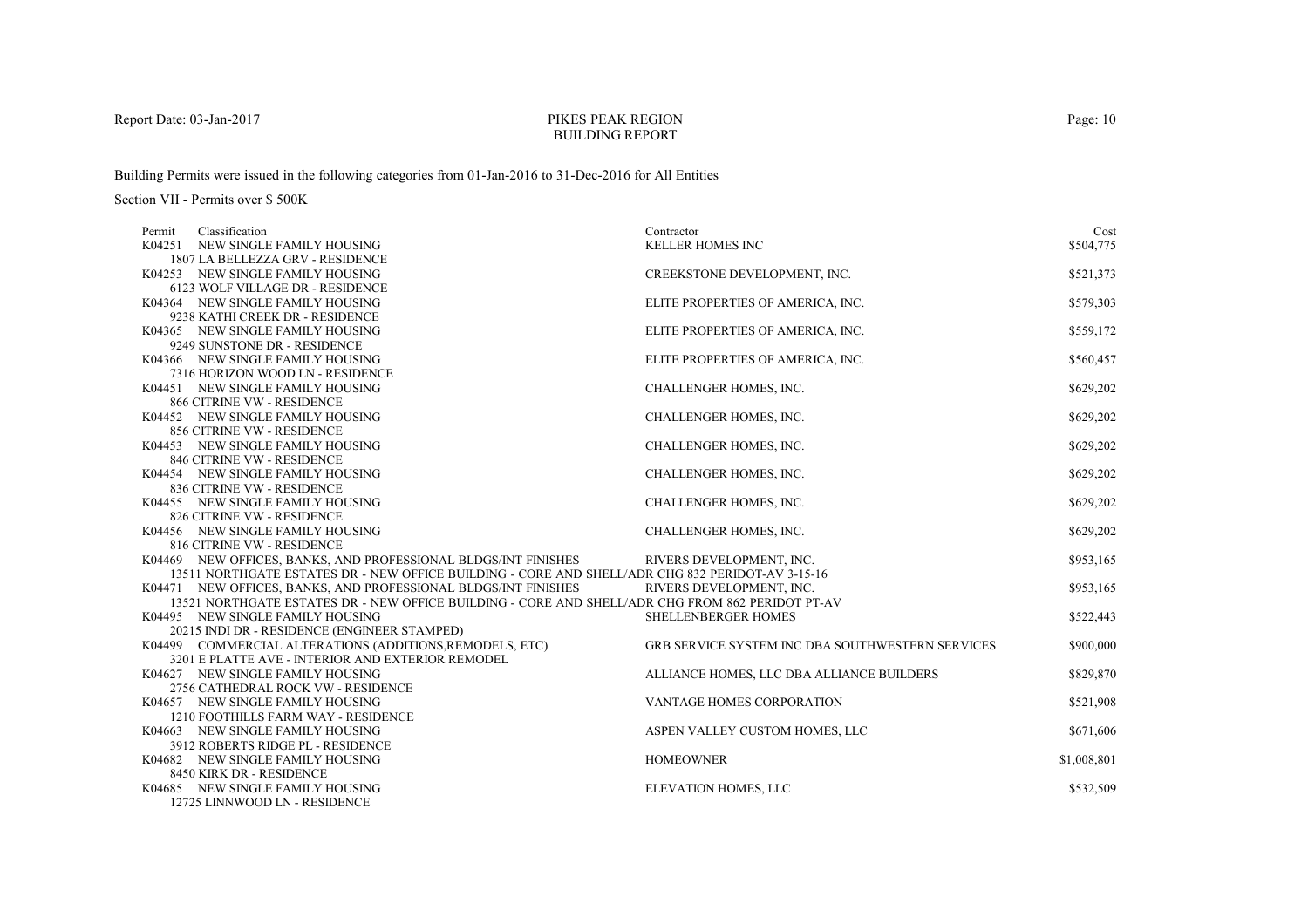## PIKES PEAK REGIONBUILDING REPORT

Building Permits were issued in the following categories from 01-Jan-2016 to 31-Dec-2016 for All Entities

| Classification<br>Permit                                                                     | Contractor                          | Cost        |
|----------------------------------------------------------------------------------------------|-------------------------------------|-------------|
| K04810 NEW SERVICE STATIONS AND REPAIR GARAGES                                               | <b>GREAT WEST CONSTRUCTION, LLC</b> | \$1,144,673 |
| 665 AUTO HTS - NEW AUTOMOTIVE REPAIR GARAGE & STORAGE                                        |                                     |             |
| K04971 COMMERCIAL ALTERATIONS (ADDITIONS, REMODELS, ETC)                                     | MURPHY CONSTRUCTORS OF C/S INC      | \$675,000   |
| 506 N CASCADE AVE - INTERIOR REMODEL/CHANGE OF OCCUPANCY                                     |                                     |             |
| K05024 NEW SINGLE FAMILY HOUSING                                                             | RIVER ROCK CUSTOM HOMES, INC.       | \$677,174   |
| 3605 MESA TOP DR - RESIDENCE / ENGINEERED STAMPED                                            |                                     |             |
| K05072 NEW SINGLE FAMILY HOUSING                                                             | CHALLENGER HOMES, INC.              | \$557,030   |
| 6946 THORN BRUSH WAY - RESIDENCE                                                             |                                     |             |
| K05080 NEW SINGLE FAMILY HOUSING                                                             | CHALLENGER HOMES, INC.              | \$629,202   |
| 8062 POTENTILLA GRV - RESIDENCE                                                              |                                     |             |
| K05242 NEW SINGLE FAMILY HOUSING                                                             | SCOTT BUILDING, INC                 | \$655,972   |
| 15540 APEX RANCH RD - RESIDENCE                                                              |                                     |             |
| K05299 NONRESIDENTIAL BUILDINGS (STORAGE SHEDS, ETC)                                         | COLORADO STRUCTURES INC             | \$1,215,228 |
| 1187 HARNESS RD - STORAGE BUILDING A<br>K05301 NONRESIDENTIAL BUILDINGS (STORAGE SHEDS, ETC) | COLORADO STRUCTURES INC             | \$848,190   |
| 1187 HARNESS RD - STORAGE BUILDING C                                                         |                                     |             |
| K05305 NONRESIDENTIAL BUILDINGS (STORAGE SHEDS, ETC)                                         | <b>COLORADO STRUCTURES INC</b>      | \$1,391,229 |
| 1187 HARNESS RD - STORAGE BUILDING D                                                         |                                     |             |
| K05307 NEW SINGLE FAMILY HOUSING                                                             | ELITE PROPERTIES OF AMERICA, INC.   | \$561,420   |
| 12691 WHEELER PEAK DR - RESIDENCE                                                            |                                     |             |
| K05309 NEW SINGLE FAMILY HOUSING                                                             | ELITE PROPERTIES OF AMERICA, INC.   | \$514,091   |
| 9256 STANLEY PARK DR - RESIDENCE                                                             |                                     |             |
| K05311 NEW SINGLE FAMILY HOUSING                                                             | ELITE PROPERTIES OF AMERICA, INC.   | \$720,327   |
| 9153 KATHI CREEK DR - RESIDENCE                                                              |                                     |             |
| K05313 NEW SINGLE FAMILY HOUSING                                                             | ELITE PROPERTIES OF AMERICA, INC.   | \$560,457   |
| 9285 SUNSTONE DR - RESIDENCE                                                                 |                                     |             |
| K05325 NEW SINGLE FAMILY HOUSING                                                             | SADDLETREE HOLDINGS, INC            | \$845,000   |
| 9871 PINE SPRINGS WAY - RESIDENCE                                                            |                                     |             |
| K05353 NEW SINGLE FAMILY HOUSING                                                             | <b>GOETZMANN CUSTOM HOMES INC</b>   | \$556,495   |
| 12444 PENSADOR DR - RESIDENCE                                                                |                                     |             |
| K05354 NEW SINGLE FAMILY HOUSING                                                             | <b>GOETZMANN CUSTOM HOMES INC</b>   | \$556,495   |
| 2070 TURNBULL DR - RESIDENCE                                                                 |                                     |             |
| K05501 NEW OFFICES, BANKS, AND PROFESSIONAL BLDGS/INT FINISHES                               | ART C KLEIN CONSTRUCTION, INC.      | \$1,333,160 |
| 1146 INTEROUEST PKWY - NEW BANK                                                              |                                     |             |
| K05548 NEW SINGLE FAMILY HOUSING                                                             | VANTAGE HOMES CORPORATION           | \$503,811   |
| 1168 FOOTHILLS FARM WAY - RESIDENCE                                                          |                                     |             |
| K05549 NEW SINGLE FAMILY HOUSING                                                             | VANTAGE HOMES CORPORATION           | \$518,053   |
| 4497 OUTLOOK RIDGE TRL - RESIDENCE                                                           |                                     |             |
| K05552 NEW SINGLE FAMILY HOUSING                                                             | <b>REUNION HOMES</b>                | \$562,598   |
| 10751 BLANCA PEAK CT - RESIDENCE                                                             |                                     |             |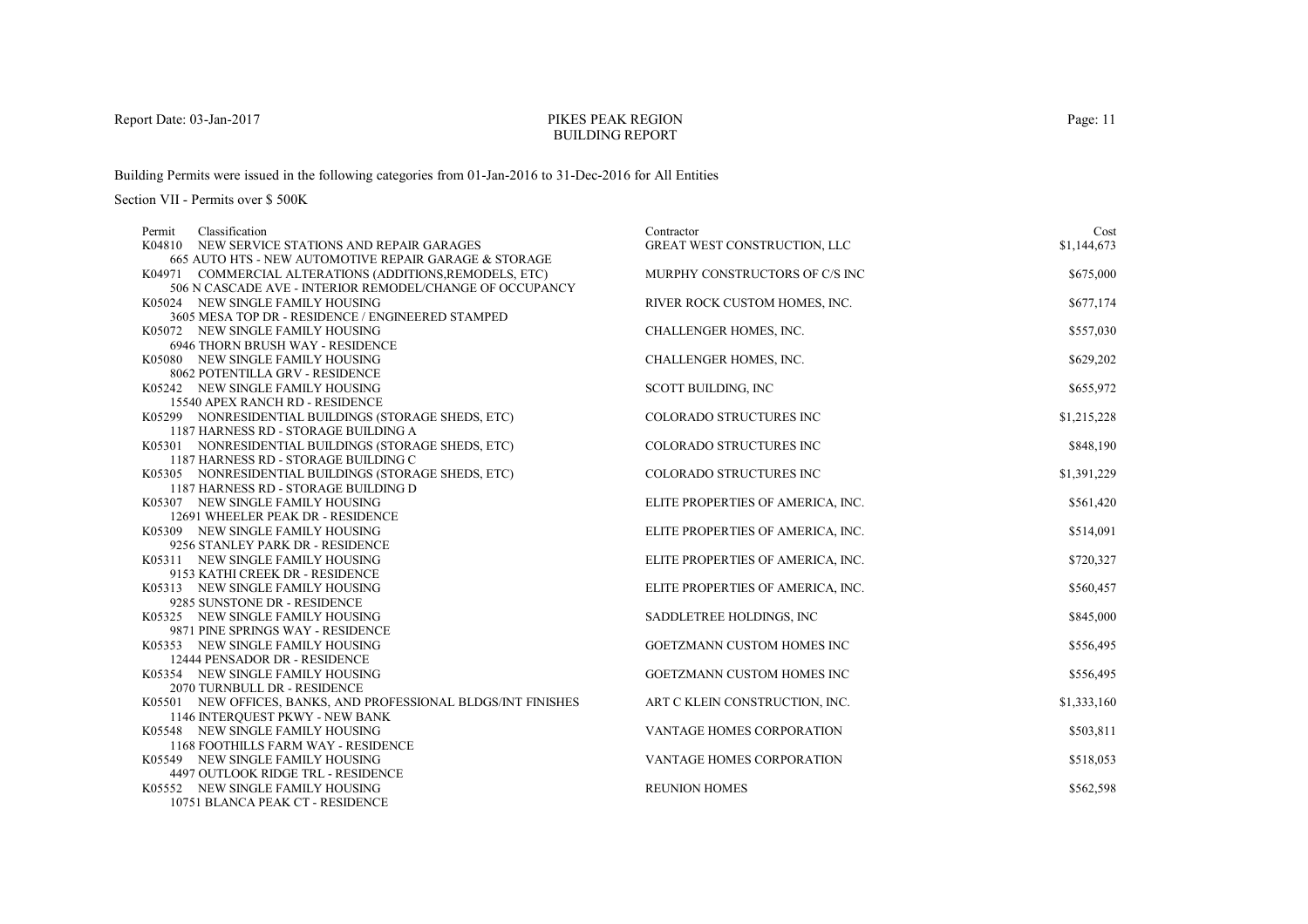## PIKES PEAK REGIONBUILDING REPORT

Building Permits were issued in the following categories from 01-Jan-2016 to 31-Dec-2016 for All Entities

| Classification<br>Permit                                           | Contractor                        | Cost        |
|--------------------------------------------------------------------|-----------------------------------|-------------|
| K05554 NEW SINGLE FAMILY HOUSING                                   | <b>REUNION HOMES</b>              | \$562,598   |
| 12776 WHEELER PEAK DR - RESIDENCE                                  |                                   |             |
| K05556 NEW SINGLE FAMILY HOUSING                                   | <b>REUNION HOMES</b>              | \$562,598   |
| 10704 BLANCA PEAK CT - RESIDENCE                                   |                                   |             |
| K05557 NEW SINGLE FAMILY HOUSING                                   | CONSTRUCTION BY GENESIS, INC.     | \$596,329   |
| 3434 FOREST LAKES DR - RESIDENCE                                   |                                   |             |
| K05743 NEW OFFICES, BANKS, AND PROFESSIONAL BLDGS/INT FINISHES     | HAMMERS CONSTRUCTION, INC         | \$924,061   |
| 1435 WOOLSEY HTS - NEW OFFICES/WAREHOUSE                           |                                   |             |
| K05858 NEW SINGLE FAMILY HOUSING                                   | SADDLETREE HOLDINGS, INC.         | \$694,950   |
| 10142 COYOTE SONG TER - RESIDENCE                                  |                                   |             |
| K05931 NEW SINGLE FAMILY HOUSING                                   | CHALLENGER HOMES, INC.            | \$629,202   |
| 8022 POTENTILLA GRV - RESIDENCE                                    |                                   |             |
| K05933 NEW SINGLE FAMILY HOUSING                                   | CHALLENGER HOMES, INC.            | \$629,202   |
| 8032 POTENTILLA GRV - RESIDENCE                                    |                                   |             |
| K05935 NEW SINGLE FAMILY HOUSING                                   | CHALLENGER HOMES, INC.            | \$629,202   |
| 8042 POTENTILLA GRV - RESIDENCE                                    |                                   |             |
| K05940 NEW SINGLE FAMILY HOUSING                                   | <b>CHALLENGER HOMES, INC.</b>     | \$629,202   |
| 886 CITRINE VW - RESIDENCE                                         |                                   |             |
| K05941 NEW SINGLE FAMILY HOUSING                                   | CHALLENGER HOMES, INC.            | \$629,202   |
| 876 CITRINE VW - RESIDENCE                                         |                                   |             |
| K05976 NEW SINGLE FAMILY HOUSING                                   | COMITO BUILDING AND DESIGN, LLC   | \$1,210,539 |
| 3805 CAMELROCK VW - RESIDENCE                                      |                                   |             |
| K06003 NEW CONDOMINIUMS                                            | TIERRA DEVELOPMENT, LLC           | \$701,694   |
| 1475-1495 LEWIS RIDGE VW - NEW CONDOS (3UNITS)                     | PEAK SIDE PROPERTIES, LLC         |             |
| K06015 NEW SINGLE FAMILY HOUSING<br>11960 WELLWOOD TER - RESIDENCE |                                   | \$605,002   |
| K06056 COMMERCIAL ALTERATIONS (ADDITIONS, REMODELS, ETC)           | NUNN CONSTRUCTION INC             | \$4,166,384 |
| 2101 MANITOBA DR - INTERIOR REMODEL                                |                                   |             |
| K06087 NEW SINGLE FAMILY HOUSING                                   | ELITE PROPERTIES OF AMERICA, INC. | \$572,128   |
| 3356 MESA TOP DR - RESIDENCE                                       |                                   |             |
| K06098 NEW SINGLE FAMILY HOUSING                                   | ELITE PROPERTIES OF AMERICA, INC. | \$720,327   |
| 12474 HAWK STONE DR - RESIDENCE                                    |                                   |             |
| K06099 NEW SINGLE FAMILY HOUSING                                   | ELITE PROPERTIES OF AMERICA, INC. | \$512,271   |
| 9214 KATHI CREEK DR - RESIDENCE                                    |                                   |             |
| K06232 NEW SINGLE FAMILY HOUSING                                   | <b>SILVER SUMMIT GC</b>           | \$589,154   |
| 1325 OLD RANCH RD - RESIDENCE                                      |                                   |             |
| K06287 NEW SINGLE FAMILY HOUSING                                   | <b>REUNION HOMES</b>              | \$562,598   |
| 7904 HARDWOOD CIR - RESIDENCE                                      |                                   |             |
| K06289 NEW SINGLE FAMILY HOUSING                                   | <b>REUNION HOMES</b>              | \$562,598   |
| 8468 HARDWOOD CIR - RESIDENCE                                      |                                   |             |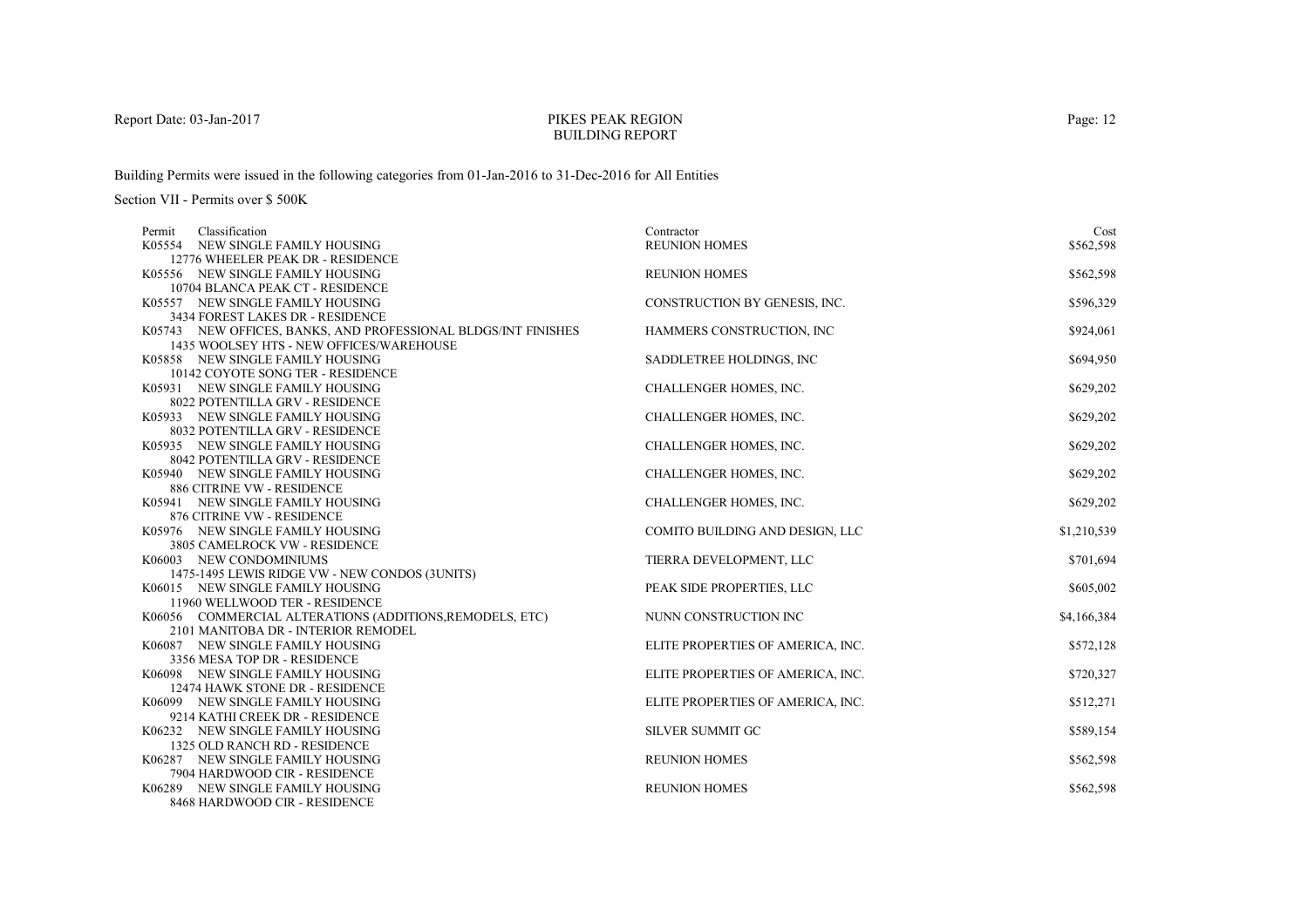## PIKES PEAK REGIONBUILDING REPORT

Building Permits were issued in the following categories from 01-Jan-2016 to 31-Dec-2016 for All Entities

| Classification<br>Permit                                 | Contractor                                   | Cost        |
|----------------------------------------------------------|----------------------------------------------|-------------|
| K06301 COMMERCIAL ALTERATIONS (ADDITIONS, REMODELS, ETC) | COLARELLI CONSTRUCTION, INC.                 | \$794,724   |
| 28 E BOULDER ST, 200 - INTERIOR REMODEL                  |                                              |             |
| K06306 NEW SINGLE FAMILY HOUSING                         | <b>HOMEOWNER</b>                             | \$599,220   |
| 902 HIDDEN VALLEY RD - RESIDENCE                         |                                              |             |
| K06308 NEW SINGLE FAMILY HOUSING                         | <b>HOMEOWNER</b>                             | \$1,786,523 |
| 15502 OPEN SKY WAY - RESIDENCE                           |                                              |             |
| K06309 NEW SINGLE FAMILY HOUSING                         | VANTAGE HOMES CORPORATION                    | \$521,908   |
| <b>1154 FOOTHILLS FARM WAY - RESIDENCE</b>               |                                              |             |
| K06310 NEW SINGLE FAMILY HOUSING                         | <b>VANTAGE HOMES CORPORATION</b>             | \$550,820   |
| <b>1224 FOOTHILLS FARM WAY - RESIDENCE</b>               |                                              |             |
| K06423 COMMERCIAL ALTERATIONS (ADDITIONS, REMODELS, ETC) | HAIGH CONSTRUCTION, INC.                     | \$667,577   |
| 2002 LELARAY ST, 100 - INTERIOR REMODEL                  |                                              |             |
| K06438 NEW SINGLE FAMILY HOUSING                         | SADDLETREE HOLDINGS, INC                     | \$689,000   |
| 10249 HEWLETTS GULCH CT - RESIDENCE                      |                                              |             |
| K06454 NEW SINGLE FAMILY HOUSING                         | <b>BRIESE ENTERPRISES</b>                    | \$677,281   |
| 1345 AMBERGATE CT - RESIDENCE                            |                                              |             |
| K06645 NEW SINGLE FAMILY HOUSING                         | JP COOPER CONSTRUCTION/INTERIOR FINISHES LLC | \$527,262   |
| 2014 BENT CREEK DR - RESIDENCE                           |                                              |             |
| K06662 NEW SINGLE FAMILY HOUSING                         | ALLGOOD CONSTRUCTION LLC                     | \$578,339   |
| 1135 WOODMOOR ACRES DR - RESIDENCE - ENGINEER STAMPED    |                                              |             |
| K06802 NEW SINGLE FAMILY HOUSING                         | STAUFFER AND SONS CONSTRUCTION               | \$654,152   |
| 321 ELKHORN RD - RESIDENCE ENGINEER STAMPED              |                                              |             |
| K06815 STORES AND OTHER RETAIL BUILDINGS/INT FINISHES    | FRED FLETEMEYER CO GEN CNTR INC.             | \$853,515   |
| 13375 VOYAGER PKWY - NEW RETAIL - CORE AND SHELL ONLY    |                                              |             |
| K06858 COMMERCIAL ALTERATIONS (ADDITIONS, REMODELS, ETC) | <b>G E JOHNSON CONSTR CO, INC</b>            | \$1,500,000 |
| 1400 E BOULDER ST, 6TH FLOOR - INTERIOR REMODEL          |                                              |             |
| K06928 COMMERCIAL ALTERATIONS (ADDITIONS, REMODELS, ETC) | BRYAN CONSTRUCTION, INC.                     | \$2,600,000 |
| 2145 S CHELTON RD - INTERIOR REMODEL - DISTRICT 2        |                                              |             |
| K06966 NEW SINGLE FAMILY HOUSING                         | ELITE PROPERTIES OF AMERICA, INC.            | \$559,172   |
| 8643 MEADOW WING CIR - RESIDENCE                         |                                              |             |
| K06969 NEW SINGLE FAMILY HOUSING                         | ELITE PROPERTIES OF AMERICA, INC.            | \$533,473   |
| 9232 STANLEY PARK DR - RESIDENCE                         |                                              |             |
| K07011 NEW SINGLE FAMILY HOUSING                         | <b>HAMMER HOMES</b>                          | \$609,821   |
| 4692 SECLUDED CREEK CT - RESIDENCE ENGINEER STAMPED      |                                              |             |
| K07029 NEW SINGLE FAMILY HOUSING                         | <b>HOMEOWNER</b>                             | \$913,928   |
| 12027 NORMA KATE LN - RESIDENCE                          |                                              |             |
| K07032 NEW SINGLE FAMILY HOUSING                         | CUVALA CONSTRUCTION, INC.                    | \$545,144   |
| 4550 RED ROCK RANCH DR - RESIDENCE / ENGINEERED STAMPED  |                                              |             |
| K07282 NEW SINGLE FAMILY HOUSING                         | <b>VANTAGE HOMES CORPORATION</b>             | \$548,801   |
| 12638 CHIANTI CT - RESIDENCE                             |                                              |             |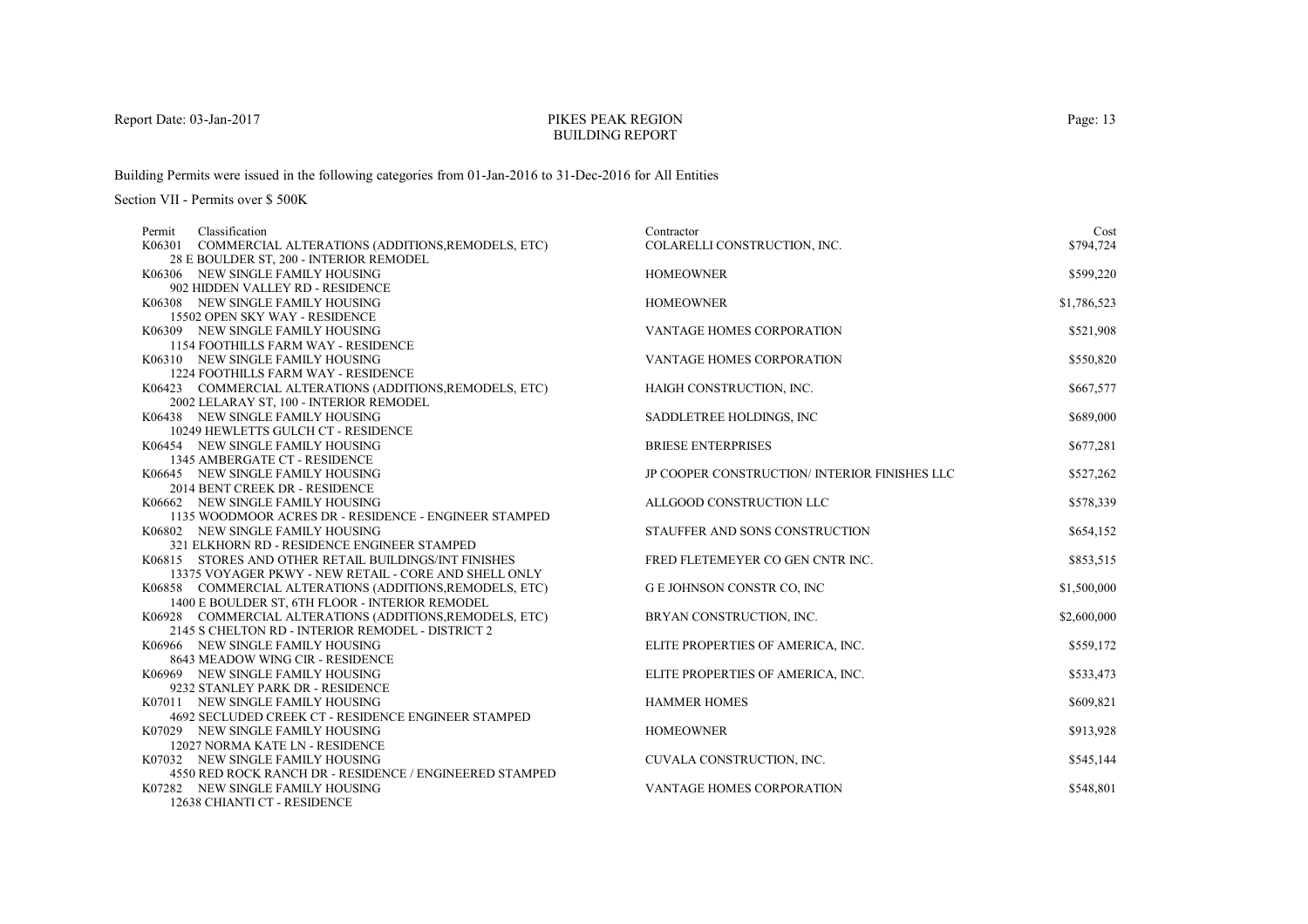## PIKES PEAK REGIONBUILDING REPORT

Building Permits were issued in the following categories from 01-Jan-2016 to 31-Dec-2016 for All Entities

| Classification<br>Permit                                              | Contractor                        | Cost        |
|-----------------------------------------------------------------------|-----------------------------------|-------------|
| K07312 COMMERCIAL ALTERATIONS (ADDITIONS, REMODELS, ETC)              | ART C KLEIN CONSTRUCTION, INC.    | \$982,000   |
| 1212 MOTOR CITY DR - INTERIOR REMODEL                                 |                                   |             |
| K07335 NEW SINGLE FAMILY HOUSING                                      | <b>MELSSEN CONSTRUCTION</b>       | \$632,307   |
| 4458 SILVER NELL DR - RESIDENCE                                       |                                   |             |
| K07501 NEW SINGLE FAMILY HOUSING                                      | <b>REUNION HOMES</b>              | \$562,598   |
| 7712 WAGONWOOD PL - RESIDENCE                                         |                                   |             |
| K07544 NEW SINGLE FAMILY HOUSING                                      | CHALLENGER HOMES, INC.            | \$531,759   |
| 19853 LINDENMERE DR - RESIDENCE                                       |                                   |             |
| K07828 NEW OFFICES, BANKS, AND PROFESSIONAL BLDGS/INT FINISHES        | MURPHY CONSTRUCTORS OF C/S INC    | \$850,000   |
| 565 COMMUNICATION CIR - NEW OFFICE BUILDING - SHELL ONLY              |                                   |             |
| K07878 NEW SINGLE FAMILY HOUSING                                      | HEREBIC HOMES, INC                | \$540,433   |
| 4531 RED ROCK RANCH DR - RESIDENCE - ENGINEER STAMPED                 |                                   |             |
| K07886 NEW SINGLE FAMILY HOUSING                                      | ELITE PROPERTIES OF AMERICA, INC. | \$559,172   |
| 5564 LEON YOUNG DR - RESIDENCE                                        |                                   |             |
| K07887 NEW SINGLE FAMILY HOUSING                                      | ELITE PROPERTIES OF AMERICA, INC. | \$559,172   |
| 6043 WOLF VILLAGE DR - RESIDENCE                                      |                                   |             |
| K07890 NEW SINGLE FAMILY HOUSING                                      | ELITE PROPERTIES OF AMERICA, INC. | \$764,980   |
| 12541 CHIANTI CT - RESIDENCE                                          |                                   |             |
| K07891 NEW SINGLE FAMILY HOUSING                                      | ELITE PROPERTIES OF AMERICA, INC. | \$563,669   |
| 12458 PENSADOR DR - RESIDENCE                                         |                                   |             |
| K07892 NEW SINGLE FAMILY HOUSING<br>10916 FOREST CREEK DR - RESIDENCE | ELITE PROPERTIES OF AMERICA, INC. | \$559,172   |
| K07905 NEW SINGLE FAMILY HOUSING                                      |                                   | \$561,420   |
| 3278 LAKEFRONT DR - RESIDENCE                                         | ELITE PROPERTIES OF AMERICA, INC. |             |
| K07913 NEW SINGLE FAMILY HOUSING                                      | GC LUXURY HOMES, LLC              | \$614,211   |
| 9613 LOCHWINNOCH LN - RESIDENCE                                       |                                   |             |
| K07928 STORES AND OTHER RETAIL BUILDINGS/INT FINISHES                 | BRYAN CONSTRUCTION, INC.          | \$9,932,789 |
| 7915 CONSTITUTION AVE - NEW GROCERY STORE                             |                                   |             |
| K07948 STORES AND OTHER RETAIL BUILDINGS/INT FINISHES                 | PEAK PROFESSIONAL CONTRS INC      | \$1,621,395 |
| 5925 DUBLIN BLVD - NEW RETAIL BUILDING - SHELL ONLY                   |                                   |             |
| K08005 NEW SINGLE FAMILY HOUSING                                      | DME HOMES DBA GJ GARDNER HOMES    | \$629,309   |
| 13090 LARIAT CIR - RESIDENCE                                          |                                   |             |
| K08018 NEW SINGLE FAMILY HOUSING                                      | SAINT AUBYN HOMES, LLC            | \$541,396   |
| 13850 WINDRUSH DR - RESIDENCE                                         |                                   |             |
| K08019 NEW SINGLE FAMILY HOUSING                                      | SAINT AUBYN HOMES, LLC            | \$541,396   |
| 13817 RIVERCREST CIR - RESIDENCE                                      |                                   |             |
| K08020 NEW SINGLE FAMILY HOUSING                                      | SAINT AUBYN HOMES, LLC            | \$541,396   |
| 13881 RIVERCREST CIR - RESIDENCE                                      |                                   |             |
| K08021 NEW SINGLE FAMILY HOUSING                                      | SAINT AUBYN HOMES, LLC            | \$541,396   |
| 13801 RIVERCREST CIR - RESIDENCE                                      |                                   |             |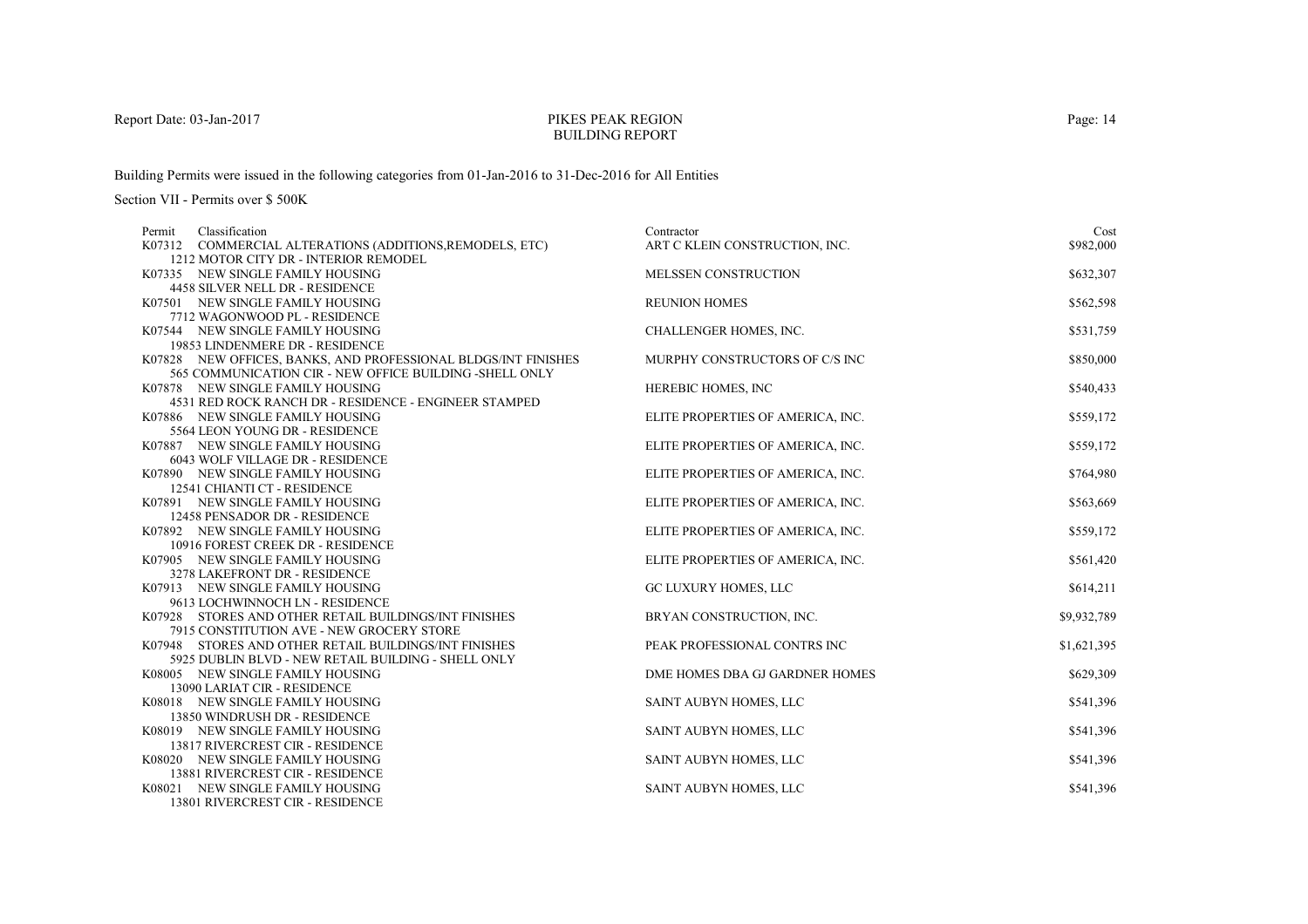## PIKES PEAK REGIONBUILDING REPORT

Building Permits were issued in the following categories from 01-Jan-2016 to 31-Dec-2016 for All Entities

| Classification<br>Permit                                                     | Contractor                        | Cost        |
|------------------------------------------------------------------------------|-----------------------------------|-------------|
| K08023 NEW SINGLE FAMILY HOUSING                                             | <b>KELLER HOMES INC</b>           | \$542,146   |
| 1196 FOOTHILLS FARM WAY - RESIDENCE                                          |                                   |             |
| K08038 NEW SINGLE FAMILY HOUSING                                             | CAMPBELL HOMES LTD.               | \$500,278   |
| 17915 GYPSUM CANYON CT - RESIDENCE                                           |                                   |             |
| K08096 NEW SINGLE FAMILY HOUSING                                             | <b>GOETZMANN CUSTOM HOMES INC</b> | \$568,274   |
| 3956 MESA TOP DR - RESIDENCE                                                 |                                   |             |
| K08105 NEW SINGLE FAMILY HOUSING                                             | <b>VANTAGE HOMES CORPORATION</b>  | \$550,820   |
| <b>1377 FOOTHILLS FARM WAY - RESIDENCE</b>                                   |                                   |             |
| K08120 NEW SINGLE FAMILY HOUSING                                             | OAKWOOD HOMES, LLC                | \$699,554   |
| 7273 TAHOE RIM DR - RESIDENCE                                                |                                   |             |
| K08121 NEW SINGLE FAMILY HOUSING                                             | OAKWOOD HOMES, LLC                | \$620,850   |
| 8426 MEADOW WING CIR - RESIDENCE                                             |                                   |             |
| K08126 NEW SINGLE FAMILY HOUSING                                             | ELITE PROPERTIES OF AMERICA, INC. | \$501,349   |
| 3032 WATERFRONT DR - RESIDENCE                                               |                                   |             |
| K08190 NEW SINGLE FAMILY HOUSING                                             | <b>KELLER HOMES INC</b>           | \$583,051   |
| 3705 PALAZZO GRV - RESIDENCE                                                 |                                   |             |
| K08191 NEW SINGLE FAMILY HOUSING                                             | <b>KELLER HOMES INC</b>           | \$504,775   |
| 3715 PALAZZO GRV - RESIDENCE                                                 |                                   |             |
| K08270 NEW SINGLE FAMILY HOUSING                                             | <b>GREGOIRE HOMES</b>             | \$1,256,584 |
| 2882 TREELINE VW - RESIDENCE - ENGINEER STAMPED                              |                                   |             |
| K08436 NEW SINGLE FAMILY HOUSING                                             | SCOTT BUILDING, INC               | \$537,113   |
| 540 VISTA GRANDE DR - SINGLE FAMILY DWELLING                                 |                                   |             |
| K08453 NEW SINGLE FAMILY HOUSING<br>824 YELLOW JASPER PT - RESIDENCE         | CHALLENGER HOMES, INC.            | \$629,202   |
| K08456 NEW SINGLE FAMILY HOUSING                                             |                                   |             |
| 810 YELLOW JASPER PT - RESIDENCE                                             | CHALLENGER HOMES, INC.            | \$629,202   |
| K08459 STORES AND OTHER RETAIL BUILDINGS/INT FINISHES                        | BRYAN CONSTRUCTION, INC.          | \$1,582,296 |
| 7935 CONSTITUTION AVE - NEW RETAIL (CORE AND SHELL)                          |                                   |             |
| K08467 NEW SINGLE FAMILY HOUSING                                             | CHALLENGER HOMES, INC.            | \$578,767   |
| 19616 STILL RIVER CT - RESIDENCE                                             |                                   |             |
| K08472 NEW SINGLE FAMILY HOUSING                                             | SAINT AUBYN HOMES, LLC            | \$1,887,499 |
| <b>6586 PHANTOM WAY - RESIDENCE</b>                                          |                                   |             |
| K08501 COMMERCIAL ALTERATIONS (ADDITIONS, REMODELS, ETC)                     | SHARP GENERAL CONTRACTORS, INC.   | \$650,000   |
| 300 W GARDEN OF THE GODS RD, 100 - INT REMODEL & ADDITION (CREATE NEW SUITE) |                                   |             |
| K08598 NEW SINGLE FAMILY HOUSING                                             | SADDLETREE HOLDINGS, INC          | \$1,000,039 |
| 13662 STONY HILL PT - RESIDENCE                                              |                                   |             |
| K08601 NEW SINGLE FAMILY HOUSING                                             | ZOOK CONTRACTING                  | \$649,976   |
| 3994 PIKE FOREST VW - RESIDENCE                                              |                                   |             |
| K08638 NEW FIVE OR MORE FAMILY BUILDINGS                                     | PREMIER HOMES, INC.               | \$1,308,550 |
| 5859-5931 BIG PAW HTS - NEW APARTMENT BUILDING (10 UNIT)                     |                                   |             |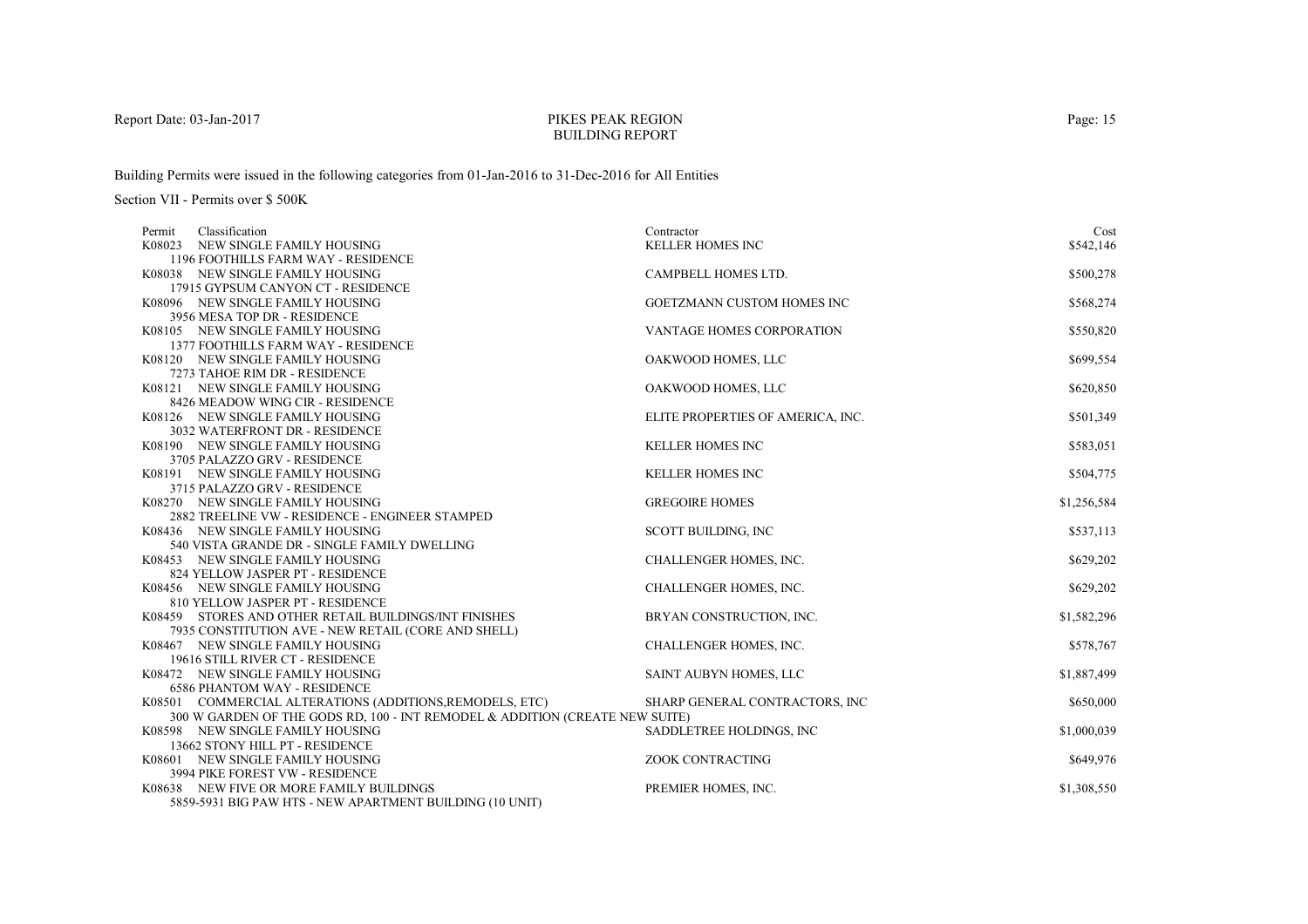## PIKES PEAK REGIONBUILDING REPORT

Building Permits were issued in the following categories from 01-Jan-2016 to 31-Dec-2016 for All Entities

| Contractor                        | Cost                                                                                                                                                                                                                                                                                                                                                                                                                                                                                                                                                                                         |
|-----------------------------------|----------------------------------------------------------------------------------------------------------------------------------------------------------------------------------------------------------------------------------------------------------------------------------------------------------------------------------------------------------------------------------------------------------------------------------------------------------------------------------------------------------------------------------------------------------------------------------------------|
| DREAM DESIGN & CONSTRUCTION, LLC  | \$702,231                                                                                                                                                                                                                                                                                                                                                                                                                                                                                                                                                                                    |
|                                   |                                                                                                                                                                                                                                                                                                                                                                                                                                                                                                                                                                                              |
| ELITE PROPERTIES OF AMERICA, INC. | \$563,669                                                                                                                                                                                                                                                                                                                                                                                                                                                                                                                                                                                    |
|                                   |                                                                                                                                                                                                                                                                                                                                                                                                                                                                                                                                                                                              |
| ELITE PROPERTIES OF AMERICA, INC. | \$619,993                                                                                                                                                                                                                                                                                                                                                                                                                                                                                                                                                                                    |
|                                   |                                                                                                                                                                                                                                                                                                                                                                                                                                                                                                                                                                                              |
|                                   | \$559,172                                                                                                                                                                                                                                                                                                                                                                                                                                                                                                                                                                                    |
|                                   |                                                                                                                                                                                                                                                                                                                                                                                                                                                                                                                                                                                              |
|                                   | \$561,420                                                                                                                                                                                                                                                                                                                                                                                                                                                                                                                                                                                    |
|                                   |                                                                                                                                                                                                                                                                                                                                                                                                                                                                                                                                                                                              |
|                                   | \$856,000                                                                                                                                                                                                                                                                                                                                                                                                                                                                                                                                                                                    |
|                                   |                                                                                                                                                                                                                                                                                                                                                                                                                                                                                                                                                                                              |
|                                   | \$504,347                                                                                                                                                                                                                                                                                                                                                                                                                                                                                                                                                                                    |
|                                   |                                                                                                                                                                                                                                                                                                                                                                                                                                                                                                                                                                                              |
|                                   | \$512,164                                                                                                                                                                                                                                                                                                                                                                                                                                                                                                                                                                                    |
|                                   |                                                                                                                                                                                                                                                                                                                                                                                                                                                                                                                                                                                              |
|                                   | \$504,133                                                                                                                                                                                                                                                                                                                                                                                                                                                                                                                                                                                    |
|                                   |                                                                                                                                                                                                                                                                                                                                                                                                                                                                                                                                                                                              |
|                                   | \$536,257                                                                                                                                                                                                                                                                                                                                                                                                                                                                                                                                                                                    |
|                                   |                                                                                                                                                                                                                                                                                                                                                                                                                                                                                                                                                                                              |
|                                   | \$672,569                                                                                                                                                                                                                                                                                                                                                                                                                                                                                                                                                                                    |
|                                   |                                                                                                                                                                                                                                                                                                                                                                                                                                                                                                                                                                                              |
|                                   | \$1,103,000                                                                                                                                                                                                                                                                                                                                                                                                                                                                                                                                                                                  |
|                                   |                                                                                                                                                                                                                                                                                                                                                                                                                                                                                                                                                                                              |
|                                   | \$648,000                                                                                                                                                                                                                                                                                                                                                                                                                                                                                                                                                                                    |
|                                   |                                                                                                                                                                                                                                                                                                                                                                                                                                                                                                                                                                                              |
|                                   | \$939,000                                                                                                                                                                                                                                                                                                                                                                                                                                                                                                                                                                                    |
|                                   | \$603,717                                                                                                                                                                                                                                                                                                                                                                                                                                                                                                                                                                                    |
|                                   |                                                                                                                                                                                                                                                                                                                                                                                                                                                                                                                                                                                              |
|                                   | \$2,041,000                                                                                                                                                                                                                                                                                                                                                                                                                                                                                                                                                                                  |
|                                   |                                                                                                                                                                                                                                                                                                                                                                                                                                                                                                                                                                                              |
|                                   | \$1,010,999                                                                                                                                                                                                                                                                                                                                                                                                                                                                                                                                                                                  |
|                                   |                                                                                                                                                                                                                                                                                                                                                                                                                                                                                                                                                                                              |
|                                   | \$561,420                                                                                                                                                                                                                                                                                                                                                                                                                                                                                                                                                                                    |
|                                   |                                                                                                                                                                                                                                                                                                                                                                                                                                                                                                                                                                                              |
|                                   | \$506,703                                                                                                                                                                                                                                                                                                                                                                                                                                                                                                                                                                                    |
|                                   |                                                                                                                                                                                                                                                                                                                                                                                                                                                                                                                                                                                              |
|                                   | \$537,649                                                                                                                                                                                                                                                                                                                                                                                                                                                                                                                                                                                    |
|                                   |                                                                                                                                                                                                                                                                                                                                                                                                                                                                                                                                                                                              |
|                                   | ELITE PROPERTIES OF AMERICA, INC.<br>ELITE PROPERTIES OF AMERICA, INC.<br>SADDLETREE HOLDINGS, INC.<br>OAKWOOD HOMES, LLC<br><b>VANTAGE HOMES CORPORATION</b><br><b>VANTAGE HOMES CORPORATION</b><br><b>GOEBEL CONSTRUCTION, INC</b><br><b>CHARTERCRAFT HOMES INC</b><br>ALLIANCE HOMES, LLC DBA ALLIANCE BUILDERS<br>ALLIANCE HOMES, LLC DBA ALLIANCE BUILDERS<br>ROCHE CONSTRUCTORS, INC<br>PALMER RIDGE CONSTRUCTION CO.<br><b>ELDER CONSTRUCTION</b><br>PARK VISTA BUILDERS, LLC<br>ELITE PROPERTIES OF AMERICA, INC.<br>ELITE PROPERTIES OF AMERICA, INC.<br><b>CENTURY COMMUNITIES</b> |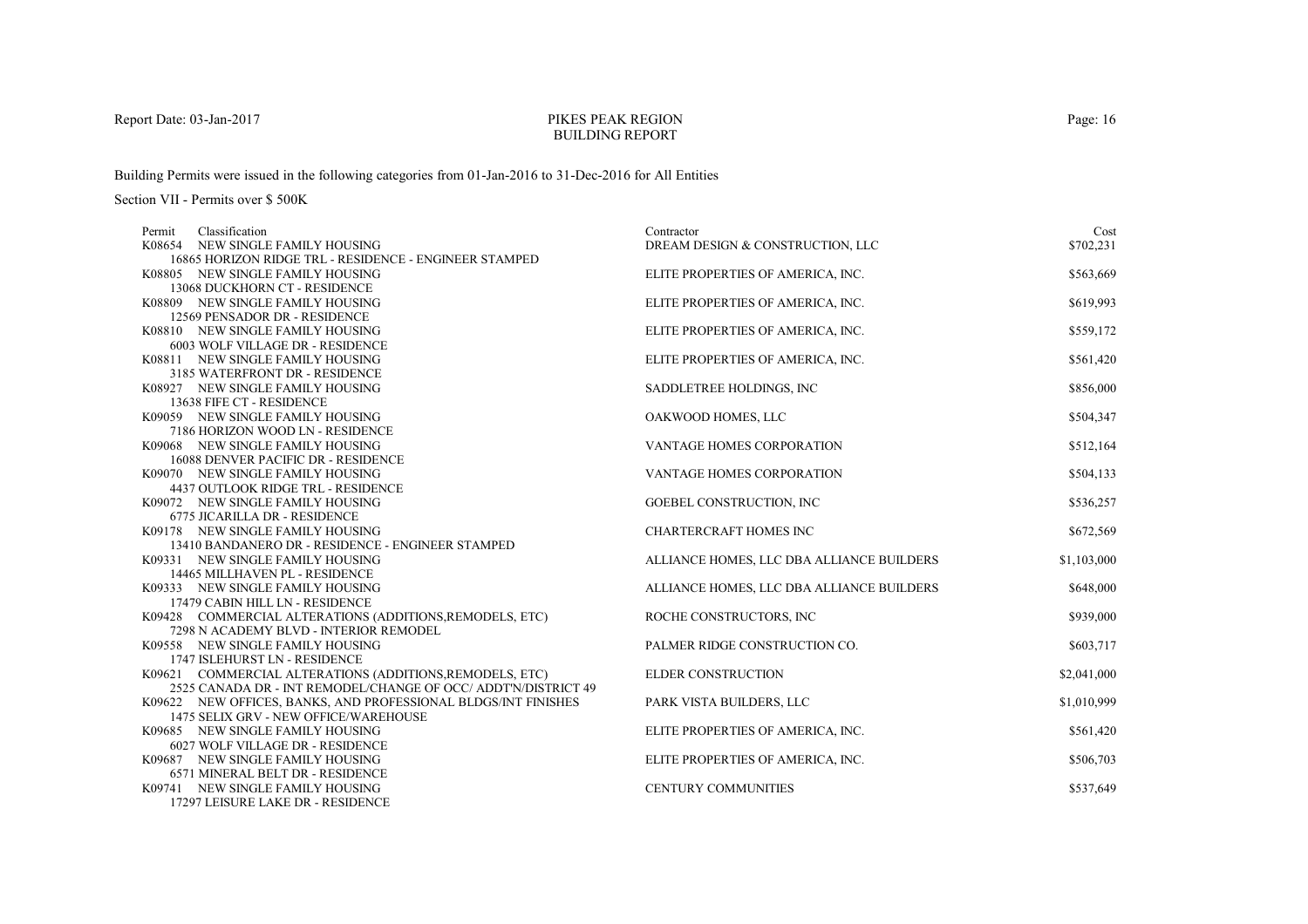### PIKES PEAK REGIONBUILDING REPORT

Building Permits were issued in the following categories from 01-Jan-2016 to 31-Dec-2016 for All Entities

| Classification<br>Permit                                                                                  | Contractor                        | Cost         |
|-----------------------------------------------------------------------------------------------------------|-----------------------------------|--------------|
| K09745 NEW SINGLE FAMILY HOUSING                                                                          | CENTURY COMMUNITIES               | \$537,649    |
| 17572 LAKE OVERLOOK CT - RESIDENCE<br>K09913 NEW SINGLE FAMILY HOUSING                                    | OAKWOOD HOMES, LLC                | \$511,521    |
| 7266 HORIZON WOOD LN - RESIDENCE                                                                          |                                   |              |
| K09915 NEW SINGLE FAMILY HOUSING                                                                          | OAKWOOD HOMES, LLC                | \$531,438    |
| 7262 JAGGED TREE CIR - RESIDENCE                                                                          |                                   |              |
| K10086 NEW SINGLE FAMILY HOUSING                                                                          | ACUFF HOMES, INC.                 | \$525,120    |
| 3237 VIRIDIAN PT - RESIDENCE                                                                              |                                   |              |
| K10108 NEW SINGLE FAMILY HOUSING                                                                          | <b>BELLA VITA CUSTOM HOMES</b>    | \$1,359,488  |
| 1071 OLD NORTH GATE RD - RESIDENCE - ENGINEER STAMPED                                                     |                                   |              |
| K10109 NEW SINGLE FAMILY HOUSING                                                                          | <b>HOMEOWNER</b>                  | \$661,754    |
| 9650 THOROUGHBRED LN - RESIDENCE                                                                          |                                   |              |
| K10130 NEW SINGLE FAMILY HOUSING                                                                          | <b>REUNION HOMES</b>              | \$562,598    |
| 10243 EVENING VISTA DR - RESIDENCE                                                                        |                                   |              |
| K10131 NEW SINGLE FAMILY HOUSING                                                                          | SADDLETREE HOLDINGS, INC          | \$857,000    |
| 13674 KITTY JOE CT - RESIDENCE / ENGINEERED STAMPED                                                       |                                   |              |
| K10134 NEW SINGLE FAMILY HOUSING                                                                          | <b>REUNION HOMES</b>              | \$562,598    |
| 7344 BONTERRA LN - RESIDENCE                                                                              |                                   |              |
| K10137 NEW SINGLE FAMILY HOUSING                                                                          | <b>REUNION HOMES</b>              | \$562,598    |
| 7255 DUTCH LOOP - RESIDENCE                                                                               |                                   |              |
| K10168 COMMERCIAL ALTERATIONS (ADDITIONS, REMODELS, ETC)<br><b>1655 SPRINGCREST RD - INTERIOR REMODEL</b> | <b>ELDER CONSTRUCTION</b>         | \$1,454,000  |
| K10347 NEW SINGLE FAMILY HOUSING                                                                          | CHALLENGER HOMES, INC.            | \$629,202    |
| 852 YELLOW JASPER PT - RESIDENCE                                                                          |                                   |              |
| K10348 NEW SINGLE FAMILY HOUSING                                                                          | CHALLENGER HOMES, INC.            | \$629,202    |
| 838 YELLOW JASPER PT - RESIDENCE                                                                          |                                   |              |
| K10382 NEW SINGLE FAMILY HOUSING                                                                          | <b>GOETZMANN CUSTOM HOMES INC</b> | \$556,495    |
| 12555 PENSADOR DR - RESIDENCE                                                                             |                                   |              |
| K10384 NEW SINGLE FAMILY HOUSING                                                                          | <b>GOETZMANN CUSTOM HOMES INC</b> | \$547,500    |
| 12750 LINNWOOD LN - RESIDENCE                                                                             |                                   |              |
| K10546 NEW FIVE OR MORE FAMILY BUILDINGS                                                                  | COLORADO STRUCTURES INC           | \$28,000,000 |
| 2940-2980 TUTT BLVD - NEW APT BLDG 162 UNITS UPGRADE TO FINISH                                            |                                   |              |
| K10618 COMMERCIAL ALTERATIONS (ADDITIONS, REMODELS, ETC)                                                  | MAXWELL BUILDERS, INC.            | \$1,608,784  |
| 9225 N UNION BLVD - INTERIOR REMODEL                                                                      |                                   |              |
| K10624 NEW SINGLE FAMILY HOUSING                                                                          | ELITE PROPERTIES OF AMERICA, INC. | \$563,669    |
| 17720 SIERRA WAY - RESIDENCE                                                                              |                                   |              |
| K10631 NEW SINGLE FAMILY HOUSING                                                                          | ELITE PROPERTIES OF AMERICA, INC. | \$666,894    |
| 3755 MESA TOP DR - RESIDENCE                                                                              |                                   |              |
| K10633 NEW SINGLE FAMILY HOUSING                                                                          | ELITE PROPERTIES OF AMERICA, INC. | \$559,172    |
| 5939 WOLF VILLAGE DR - RESIDENCE                                                                          |                                   |              |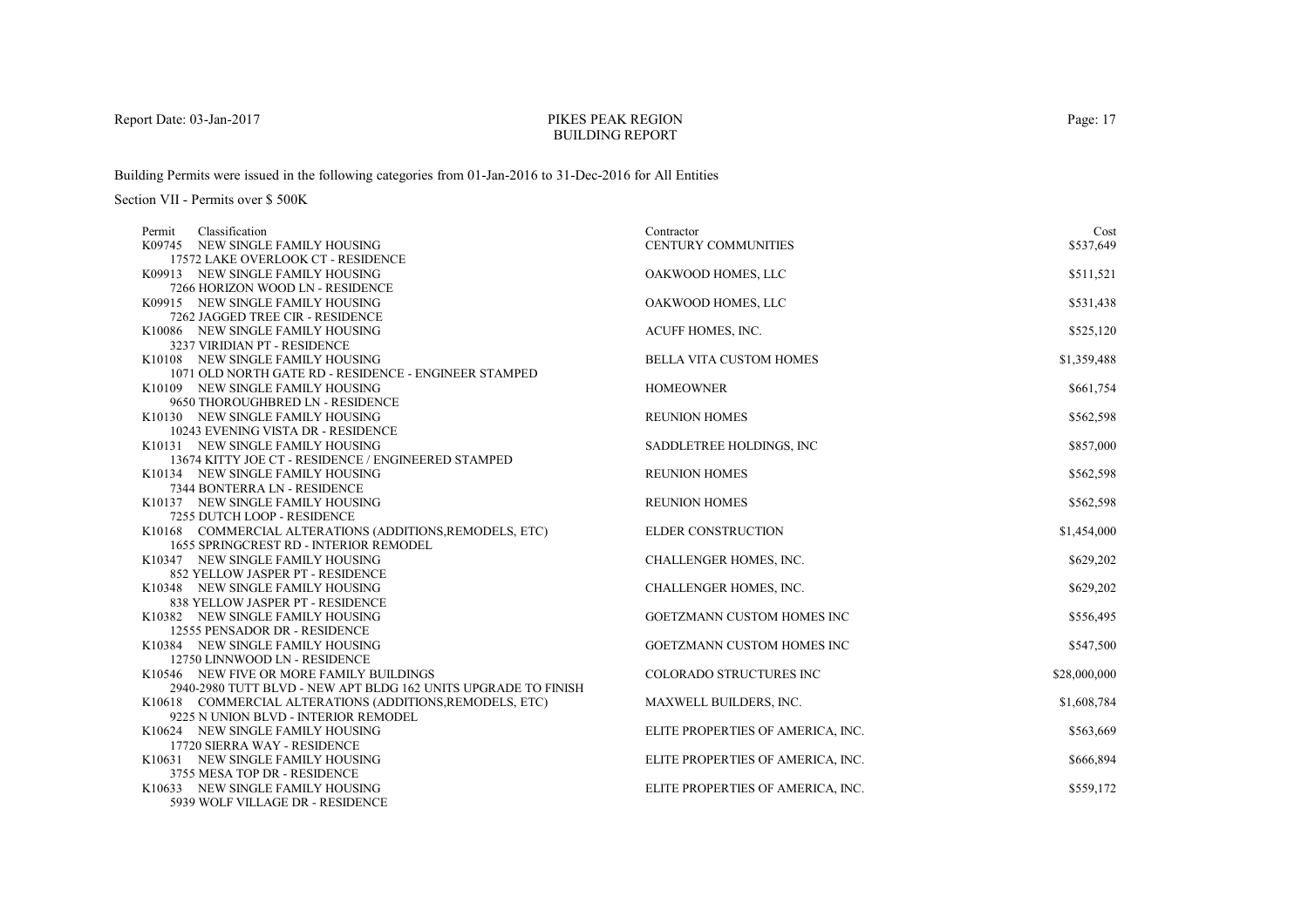## PIKES PEAK REGIONBUILDING REPORT

Building Permits were issued in the following categories from 01-Jan-2016 to 31-Dec-2016 for All Entities

| Classification<br>Permit<br>K10635 NEW SINGLE FAMILY HOUSING                | Contractor                        | Cost<br>\$559.172 |
|-----------------------------------------------------------------------------|-----------------------------------|-------------------|
| 8667 MEADOW WING CIR - RESIDENCE                                            | ELITE PROPERTIES OF AMERICA, INC. |                   |
| K10663 NEW SINGLE FAMILY HOUSING                                            | WEBBCRAFT CONSTRUCTION, LLC       | \$534,543         |
| 17335 LOVACA DR - RESIDENCE                                                 |                                   |                   |
| K10760 NEW SINGLE FAMILY HOUSING                                            | ALL ABOUT HOME DESIGN, LLC        | \$652,224         |
| 17355 W CHERRY STAGE RD - RESIDENCE - ENGINEER STAMPED                      |                                   |                   |
| K10762 NEW SINGLE FAMILY HOUSING                                            | ALL ABOUT HOME DESIGN, LLC        | \$709,512         |
| 12790 BRIDLE BIT RD - RESIDENCE                                             |                                   |                   |
| K10865 NEW SINGLE FAMILY HOUSING                                            | DME HOMES DBA GJ GARDNER HOMES    | \$579,838         |
| 15625 POLE PINE PT - RESIDENCE (ENGINEER STAMPED)                           |                                   |                   |
| K10871 NEW SINGLE FAMILY HOUSING                                            | OAKWOOD HOMES, LLC                | \$531,438         |
| 7196 HORIZON WOOD LN - RESIDENCE                                            |                                   |                   |
| K10874 NEW SINGLE FAMILY HOUSING                                            | VANTAGE HOMES CORPORATION         | \$550,820         |
| 1916 RIPPLE RIDGE RD - RESIDENCE                                            |                                   |                   |
| K10875 NEW SINGLE FAMILY HOUSING                                            | OAKWOOD HOMES, LLC                | \$521,587         |
| 7296 HORIZON WOOD LN - RESIDENCE                                            |                                   |                   |
| K10876 NEW SINGLE FAMILY HOUSING                                            | <b>VANTAGE HOMES CORPORATION</b>  | \$638,090         |
| 3717 SKY RIM CT - RESIDENCE                                                 |                                   |                   |
| K10901 NEW SINGLE FAMILY HOUSING                                            | C. R. SHEA HOMES, INC.            | \$1,650,000       |
| <b>15 ALTA VISTA RD - RESIDENCE</b>                                         |                                   |                   |
| K10911 NEW SINGLE FAMILY HOUSING                                            | <b>CENTURY COMMUNITIES</b>        | \$537,649         |
| 17437 LEISURE LAKE DR - RESIDENCE                                           |                                   |                   |
| K10912 NEW SINGLE FAMILY HOUSING                                            | <b>CENTURY COMMUNITIES</b>        | \$537,649         |
| 17438 LEISURE LAKE DR - RESIDENCE                                           |                                   |                   |
| K10921 NEW SINGLE FAMILY HOUSING                                            | <b>CENTURY COMMUNITIES</b>        | \$597,613         |
| 17423 LEISURE LAKE DR - RESIDENCE                                           |                                   |                   |
| K11055 NEW SINGLE FAMILY HOUSING                                            | CHALLENGER HOMES, INC.            | \$597,078         |
| 19664 STILL RIVER CT - RESIDENCE                                            |                                   |                   |
| K11071 NEW FIVE OR MORE FAMILY BUILDINGS                                    | KBS, INC.                         | \$45,727,510      |
| 1121 AUSTIN BLUFFS PKWY - NEW STUDENT HOUSING (UPGRADE TO FINISH) 195 UNITS |                                   |                   |
| K11270 NEW SINGLE FAMILY HOUSING                                            | SAINT AUBYN HOMES, LLC            | \$541,396         |
| 13833 RIVERCREST CIR - RESIDENCE                                            |                                   |                   |
| K11576 NEW SINGLE FAMILY HOUSING                                            | RIVER ROCK CUSTOM HOMES, INC.     | \$658,435         |
| 2314 COYOTE CREST VW - RESIDENCE                                            |                                   |                   |
| K11607 NEW SINGLE FAMILY HOUSING<br>12417 HAWK STONE DR - RESIDENCE         | ELITE PROPERTIES OF AMERICA, INC. | \$595,151         |
| K11608 NEW SINGLE FAMILY HOUSING                                            | ELITE PROPERTIES OF AMERICA, INC. | \$561,420         |
| 13088 ROCK RABBIT CT - RESIDENCE                                            |                                   |                   |
| K11665 NEW SINGLE FAMILY HOUSING                                            | SADDLETREE HOLDINGS, INC          | \$699,000         |
| 1937 REDBANK DR - RESIDENCE                                                 |                                   |                   |
|                                                                             |                                   |                   |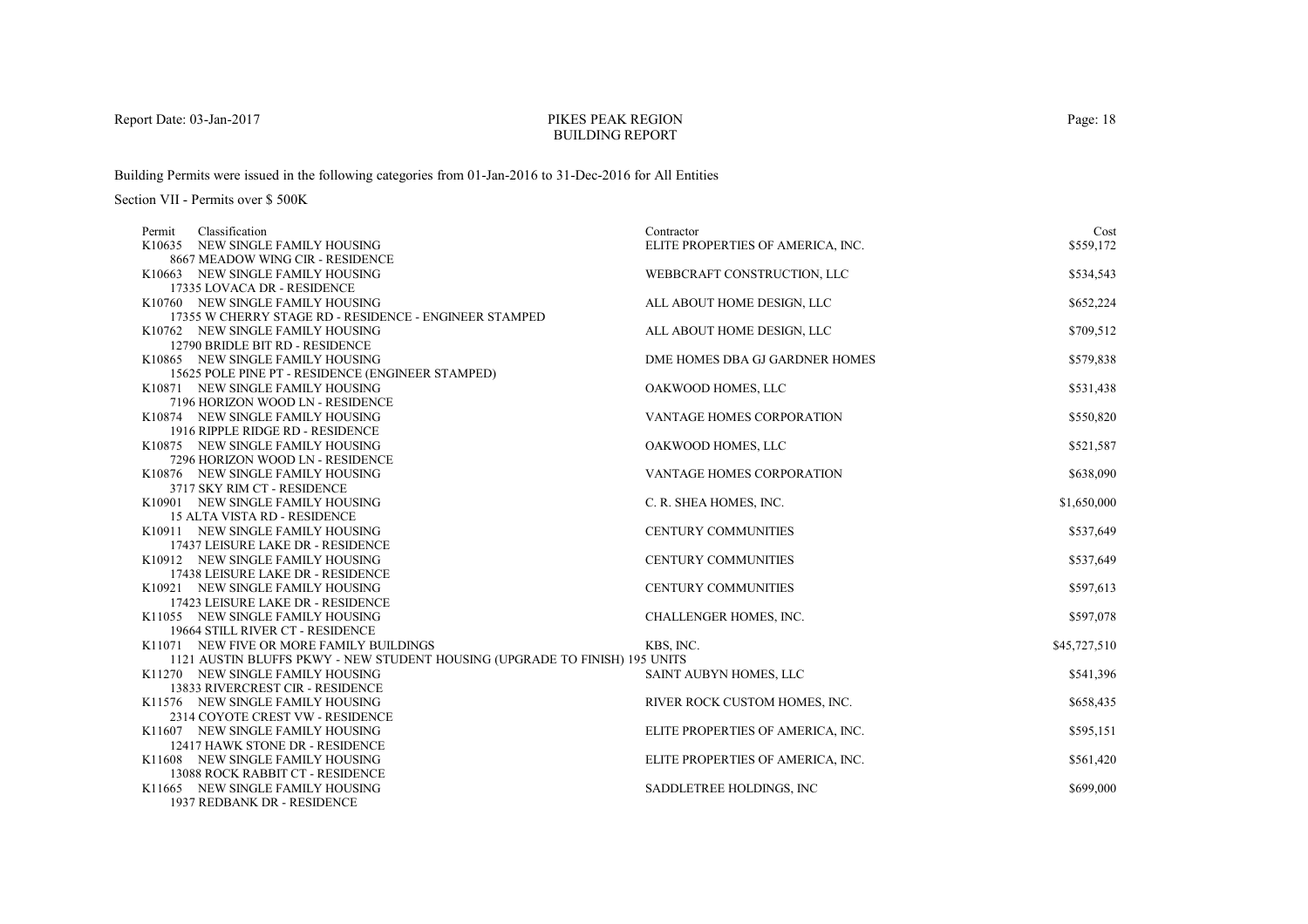# PIKES PEAK REGIONBUILDING REPORT

Building Permits were issued in the following categories from 01-Jan-2016 to 31-Dec-2016 for All Entities

| Classification<br>Permit                                                                                      | Contractor                           | Cost        |
|---------------------------------------------------------------------------------------------------------------|--------------------------------------|-------------|
| K11719 NEW SINGLE FAMILY HOUSING                                                                              | S K STEELE CONSTRUCTION COMPANY INC. | \$800,000   |
| 4085 RESERVE PT - RESIDENCE                                                                                   |                                      |             |
| K11736 NEW SINGLE FAMILY HOUSING                                                                              | <b>KELLER HOMES INC</b>              | \$527,904   |
| 4115 NEW SANTA FE TRL - RESIDENCE                                                                             |                                      |             |
| K11757 NEW SINGLE FAMILY HOUSING                                                                              | CLANCY BUILDING & DESIGN, LLC.       | \$576,733   |
| 6140 WILSON RD - RESIDENCE                                                                                    |                                      |             |
| K11800 NEW SINGLE FAMILY HOUSING                                                                              | VANTAGE HOMES CORPORATION            | \$618,815   |
| 12556 PENSADOR DR - RESIDENCE                                                                                 |                                      |             |
| K11815 NEW SINGLE FAMILY HOUSING                                                                              | <b>HOMEOWNER</b>                     | \$653,188   |
| 3535 HARE HAVEN LN - RESIDENCE / ENGINEERED STAMPED                                                           |                                      |             |
| K11831 NEW SINGLE FAMILY HOUSING                                                                              | <b>GOETZMANN CUSTOM HOMES INC</b>    | \$556,495   |
| 12566 CHIANTI CT - RESIDENCE                                                                                  |                                      |             |
| K11846 STORES AND OTHER RETAIL BUILDINGS/INT FINISHES                                                         | CHRISTOFFERSON COMM BLDRS INC        | \$1,117,000 |
| 990 W BAPTIST RD - NEW CONVENIENCE STORE                                                                      |                                      |             |
| K11865 NEW SINGLE FAMILY HOUSING                                                                              | MAJESTIC CUSTOM HOMES, INC.          | \$628,881   |
| 7855 VALLI FARM RD - RESIDENCE                                                                                |                                      |             |
| K12057 NEW SINGLE FAMILY HOUSING                                                                              | L. SPEAR BUILDERS, INC.              | \$570,094   |
| 15705 POLE PINE PT - RESIDENCE / ENGINEERED STAMPED                                                           |                                      |             |
| K12059 NEW SINGLE FAMILY HOUSING                                                                              | ELEVATION HOMES, LLC                 | \$608,964   |
| 11655 BISON MEADOWS CT - RESIDENCE                                                                            |                                      |             |
| K12070 NEW SINGLE FAMILY HOUSING<br>4408 SETTLERS RANCH RD - RESIDENCE                                        | <b>OAKSBURY HOMES</b>                | \$653,509   |
|                                                                                                               |                                      |             |
| K12182 NEW SINGLE FAMILY HOUSING<br>4780 BROADLAKE VW - RESIDENCE - ENGINEER STAMPED                          | THE NEWPORT COMPANY                  | \$1,056,665 |
|                                                                                                               |                                      |             |
| K12294 COMMERCIAL ALTERATIONS (ADDITIONS, REMODELS, ETC)<br>1200 CRESTA RD - INTERIOR REMODEL AREAS B G AND K | <b>G E JOHNSON CONSTR CO, INC</b>    | \$3,990,000 |
| K12388 STORES AND OTHER RETAIL BUILDINGS/INT FINISHES                                                         | FRED FLETEMEYER CO GEN CNTR INC.     | \$1,600,000 |
| 13355 VOYAGER PKWY - NEW HARDWARE STORE                                                                       |                                      |             |
| K12423 NEW SINGLE FAMILY HOUSING                                                                              | <b>HAMMER HOMES</b>                  | \$519,338   |
| 2530 BROGANS BLUFF DR - REBUILD RESIDENCE                                                                     |                                      |             |
| K12567 NEW SINGLE FAMILY HOUSING                                                                              | ELITE PROPERTIES OF AMERICA, INC.    | \$563,669   |
| 13602 PENFOLD DR - RESIDENCE                                                                                  |                                      |             |
| K12571 NEW SINGLE FAMILY HOUSING                                                                              | ELITE PROPERTIES OF AMERICA, INC.    | \$560,457   |
| 3246 LAKEFRONT DR - RESIDENCE                                                                                 |                                      |             |
| K12574 NEW SINGLE FAMILY HOUSING                                                                              | ELITE PROPERTIES OF AMERICA, INC.    | \$559,172   |
| 16124 DENVER PACIFIC DR - RESIDENCE                                                                           |                                      |             |
| K12697 NEW SINGLE FAMILY HOUSING                                                                              | <b>KELLER HOMES INC</b>              | \$542,146   |
| <b>1349 FOOTHILLS FARM WAY - RESIDENCE</b>                                                                    |                                      |             |
| K12698 NEW SINGLE FAMILY HOUSING                                                                              | <b>KELLER HOMES INC</b>              | \$532,188   |
| 1335 FOOTHILLS FARM WAY - RESIDENCE                                                                           |                                      |             |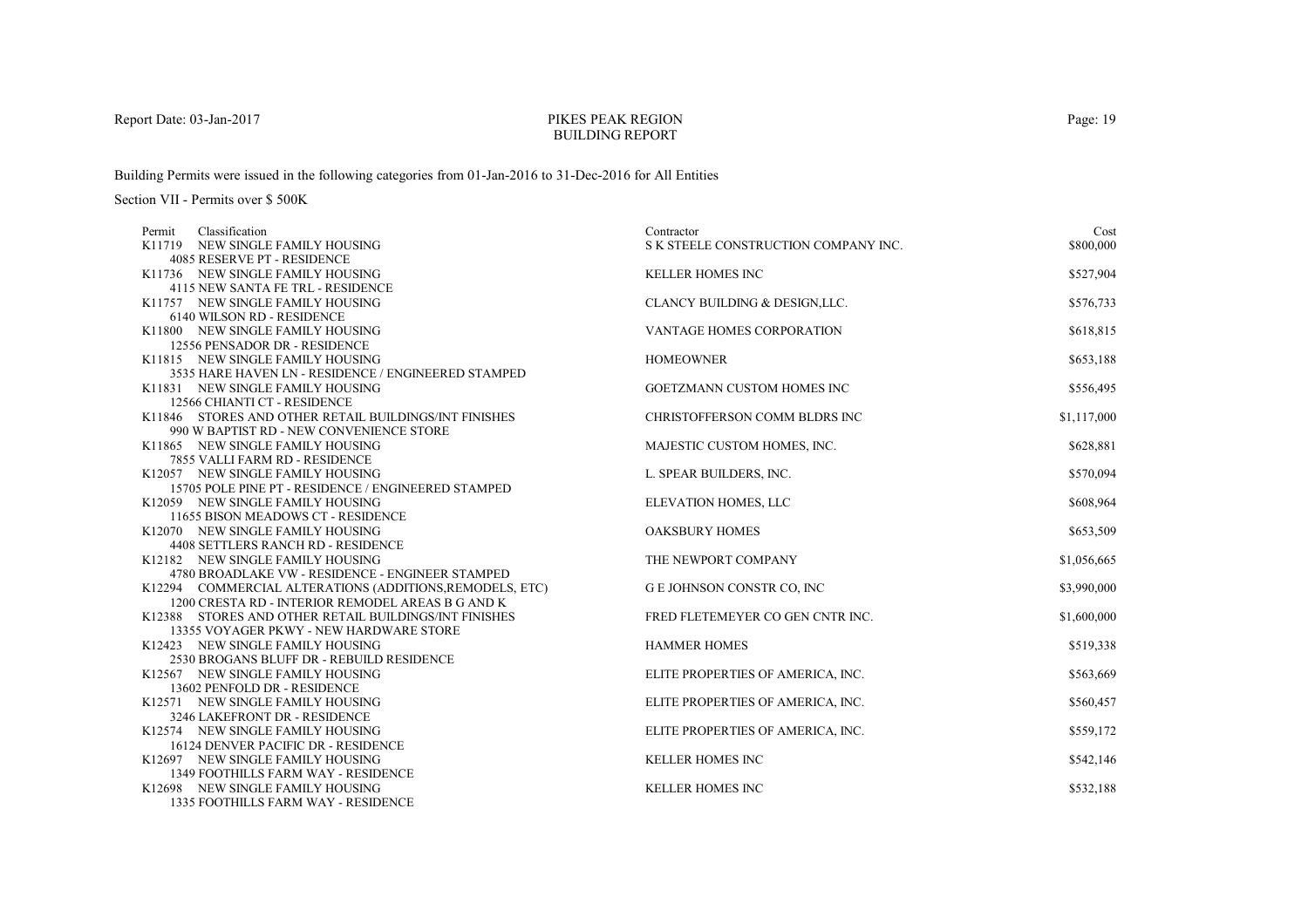## PIKES PEAK REGIONBUILDING REPORT

Building Permits were issued in the following categories from 01-Jan-2016 to 31-Dec-2016 for All Entities

| Classification<br>Permit                                                                   | Contractor                        | Cost         |
|--------------------------------------------------------------------------------------------|-----------------------------------|--------------|
| K12780 NEW SINGLE FAMILY HOUSING                                                           | <b>VANTAGE HOMES CORPORATION</b>  | \$513,020    |
| 16069 PENN CENTRAL WAY - RESIDENCE                                                         |                                   |              |
| K12783 NEW SINGLE FAMILY HOUSING                                                           | VANTAGE HOMES CORPORATION         | \$504,133    |
| 1363 FOOTHILLS FARM WAY - RESIDENCE                                                        |                                   |              |
| K12802 NEW SINGLE FAMILY HOUSING                                                           | ELEVATION HOMES, LLC              | \$526,191    |
| 9695 CANYON DR - RESIDENCE - ENGINEER STAMPED                                              |                                   |              |
| K12805 COMMERCIAL ALTERATIONS (ADDITIONS, REMODELS, ETC)                                   | <b>GERALD H PHIPPS INC</b>        | \$28,000,000 |
| 1021 N CASCADE AVE - INTERIOR REMODEL/ADDITION - UPGRADE TO FINISH                         | <b>HOMEOWNER</b>                  | \$898,080    |
| K12812 NEW SINGLE FAMILY HOUSING                                                           |                                   |              |
| 1510 NORTHFIELD RD - RESIDENCE<br>K13048 COMMERCIAL ALTERATIONS (ADDITIONS, REMODELS, ETC) | GREAT WEST CONSTRUCTION, LLC      | \$1,089,160  |
| 8115 VOYAGER PKWY - INTERIOR REMODEL/PARTIAL CHANGE OF OCCUPANCY                           |                                   |              |
| K13159 NEW SINGLE FAMILY HOUSING                                                           | SAINT AUBYN HOMES, LLC            | \$515,697    |
| 12607 WHEELER PEAK DR - RESIDENCE                                                          |                                   |              |
| K13176 NEW SINGLE FAMILY HOUSING                                                           | CHALLENGER HOMES, INC.            | \$597,078    |
| 19671 STILL RIVER CT - RESIDENCE                                                           |                                   |              |
| K13304 NEW SINGLE FAMILY HOUSING                                                           | ELITE PROPERTIES OF AMERICA, INC. | \$534,758    |
| 6033 ROWDY DR - RESIDENCE                                                                  |                                   |              |
| K13306 NEW SINGLE FAMILY HOUSING                                                           | ELITE PROPERTIES OF AMERICA, INC. | \$560,457    |
| 1340 MORRO BAY WAY - RESIDENCE                                                             |                                   |              |
| K13315 NEW SINGLE FAMILY HOUSING                                                           | ELITE PROPERTIES OF AMERICA, INC. | \$560,457    |
| 12543 HAWK STONE DR - RESIDENCE                                                            |                                   |              |
| K13321 NEW SINGLE FAMILY HOUSING                                                           | ELITE PROPERTIES OF AMERICA, INC. | \$560,457    |
| 12686 CULEBRA PEAK DR - RESIDENCE                                                          |                                   |              |
| K13341 NEW SINGLE FAMILY HOUSING                                                           | BOTTIN CONSTRUCTION, INC          | \$617,209    |
| 4063 HODGEN POND CT - RESIDENCE - ENGINEER STAMPED                                         |                                   |              |
| K13370 COMMERCIAL ALTERATIONS (ADDITIONS, REMODELS, ETC)                                   | <b>ELDER CONSTRUCTION</b>         | \$4,214,352  |
| 1655 SPRINGCREST RD - ADDITION/ REMODEL                                                    |                                   |              |
| K13417 NEW SINGLE FAMILY HOUSING                                                           | OAKWOOD HOMES, LLC                | \$699,554    |
| 7263 TAHOE RIM DR - RESIDENCE                                                              |                                   |              |
| K13426 NEW SINGLE FAMILY HOUSING                                                           | PALMER RIDGE CONSTRUCTION CO.     | \$1,100,000  |
| 14195 MARBLE ARCH CT - RESIDENCE                                                           |                                   |              |
| K13711 COMMERCIAL ALTERATIONS (ADDITIONS, REMODELS, ETC)                                   | <b>GERALD H PHIPPS INC</b>        | \$785,000    |
| 1025 N CASCADE AVE - INTERIOR REMODEL                                                      |                                   |              |
| K13831 NEW SINGLE FAMILY HOUSING                                                           | GOETZMANN CUSTOM HOMES INC        | \$544,716    |
| 12402 PENSADOR DR - RESIDENCE                                                              |                                   |              |
| K13860 NEW SINGLE FAMILY HOUSING                                                           | SADDLETREE HOLDINGS, INC          | \$688,000    |
| 4986 RAINBOW GULCH TRL - RESIDENCE                                                         |                                   |              |
| K14108 NEW SINGLE FAMILY HOUSING                                                           | VANGUARD HOMES CORP.              | \$514,198    |
| 10584 SLUMBER RIDGE WAY - RESIDENCE                                                        |                                   |              |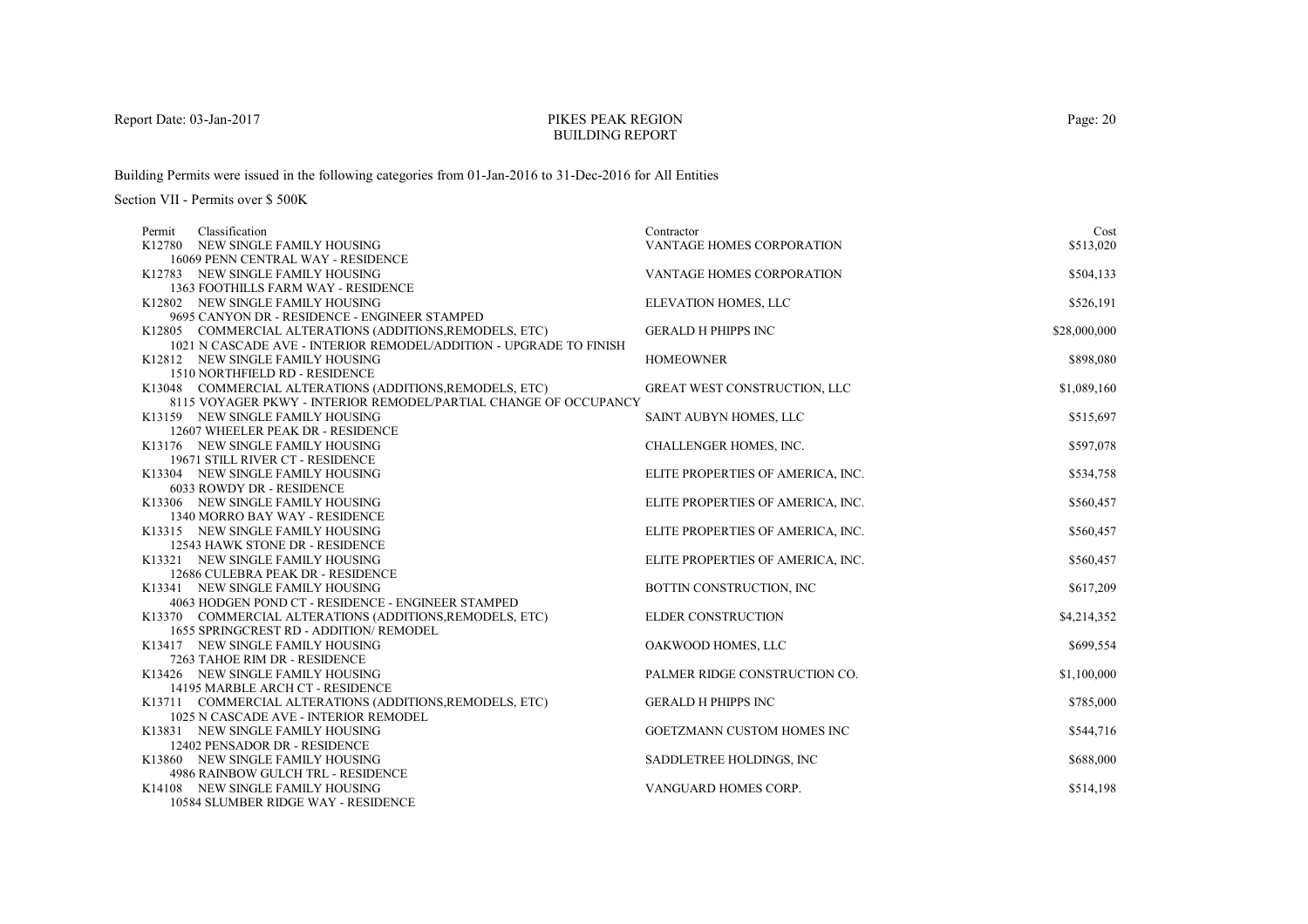## PIKES PEAK REGIONBUILDING REPORT

Building Permits were issued in the following categories from 01-Jan-2016 to 31-Dec-2016 for All Entities

| Classification<br>Permit                                             | Contractor                                        | Cost         |
|----------------------------------------------------------------------|---------------------------------------------------|--------------|
| K14368 NEW SINGLE FAMILY HOUSING                                     | ELITE PROPERTIES OF AMERICA, INC.                 | \$514,091    |
| 3262 LAKEFRONT DR - RESIDENCE                                        |                                                   |              |
| K14369 NEW SINGLE FAMILY HOUSING                                     | ELITE PROPERTIES OF AMERICA, INC.                 | \$764,980    |
| 2925 LAKEFRONT DR - RESIDENCE                                        |                                                   |              |
| K14373 NEW SINGLE FAMILY HOUSING                                     | ELITE PROPERTIES OF AMERICA, INC.                 | \$559,172    |
| 12704 WHEELER PEAK DR - RESIDENCE                                    |                                                   |              |
| K14377 NEW SINGLE FAMILY HOUSING                                     | ELITE PROPERTIES OF AMERICA, INC.                 | \$507,131    |
| <b>2560 FARRIER CT - RESIDENCE</b>                                   |                                                   |              |
| K14394 NEW FIVE OR MORE FAMILY BUILDINGS                             | WATERS CONSTRUCTION CO., INC.                     | \$2,598,168  |
| 650 HIKER'S WAY - NEW APARTMENT BUILDINGS (24 UNITS)                 |                                                   |              |
| K14449 NEW AMUSEMENT AND RECREATION BUILDINGS                        | AVALON DEVELOPMENT COMPANY LLC                    | \$1,964,806  |
| 196 SPECTRUM LOOP - INTERIOR FINISH - INDOOR RACETRACK               |                                                   |              |
| K14463 NEW SINGLE FAMILY HOUSING                                     | <b>HOMEOWNER</b>                                  | \$754,164    |
| 19647 GUILDFORD CT - RESIDENCE                                       |                                                   |              |
| K14479 NEW OFFICES, BANKS, AND PROFESSIONAL BLDGS/INT FINISHES       | MAHLER GC GENERAL CONTRACTING COMPANY             | \$1,100,000  |
| 1016 MIDDLE CREEK PKWY - NEW DENTAL OFFICE                           |                                                   |              |
| K14569 NEW SINGLE FAMILY HOUSING                                     | SAINT AUBYN HOMES, LLC                            | \$538,077    |
| 12648 MT LINDSEY DR - RESIDENCE                                      |                                                   |              |
| K14586 NEW SINGLE FAMILY HOUSING                                     | ADAMO BUILDING COMPANY, LLC                       | \$625,776    |
| 2065 SAFE HARBOR CT - RESIDENCE                                      |                                                   |              |
| K14605 NEW SINGLE FAMILY HOUSING                                     | SAINT AUBYN HOMES, LLC                            | \$541,396    |
| 13929 RIVERCREST CIR - RESIDENCE                                     |                                                   |              |
| K14616 NEW SINGLE FAMILY HOUSING                                     | <b>HOMEOWNER</b>                                  | \$535,400    |
| 8255 FOREST HEIGHTS CIR - RESIDENCE - ENGINEER STAMPED - BFF REBUILD |                                                   |              |
| K14625 NEW SINGLE FAMILY HOUSING                                     | <b>VANTAGE HOMES CORPORATION</b>                  | \$504,133    |
| 1321 FOOTHILLS FARM WAY - RESIDENCE                                  |                                                   |              |
| K14627 NEW SINGLE FAMILY HOUSING                                     | <b>VANTAGE HOMES CORPORATION</b>                  | \$512,164    |
| 10121 COYOTE SONG TER - RESIDENCE                                    |                                                   |              |
| K14642 NEW SINGLE FAMILY HOUSING                                     | OAKWOOD HOMES, LLC                                | \$531,438    |
| 7980 MOONDANCE TRL - RESIDENCE                                       |                                                   |              |
| K14646 NEW SINGLE FAMILY HOUSING                                     | OAKWOOD HOMES, LLC                                | \$699,554    |
| 7254 TAHOE RIM DR - RESIDENCE                                        |                                                   |              |
| K14796 NEW SINGLE FAMILY HOUSING                                     | <b>CENTURY COMMUNITIES</b>                        | \$537,649    |
| 17652 LAKE OVERLOOK CT - RESIDENCE                                   |                                                   |              |
| K14802 NEW SINGLE FAMILY HOUSING                                     | GENE SQUIRES CONSTRUCTION & ADJUSTING OF COLORADO | \$640,981    |
| 11005 HUNTSMAN RD - RESIDENCE                                        |                                                   |              |
| K14852 NEW SINGLE FAMILY HOUSING                                     | CHALLENGER HOMES, INC.                            | \$820,875    |
| 19631 STILL RIVER CT - RESIDENCE                                     |                                                   |              |
| K14863 NEW AMUSEMENT AND RECREATION BUILDINGS                        | ADOLFSON & PETERSON CONSTRUCTION                  | \$11,970,000 |
| 111 N BALDWIN ST - NEW AQUATIC CENTER - UPGRADE TO FINISH            |                                                   |              |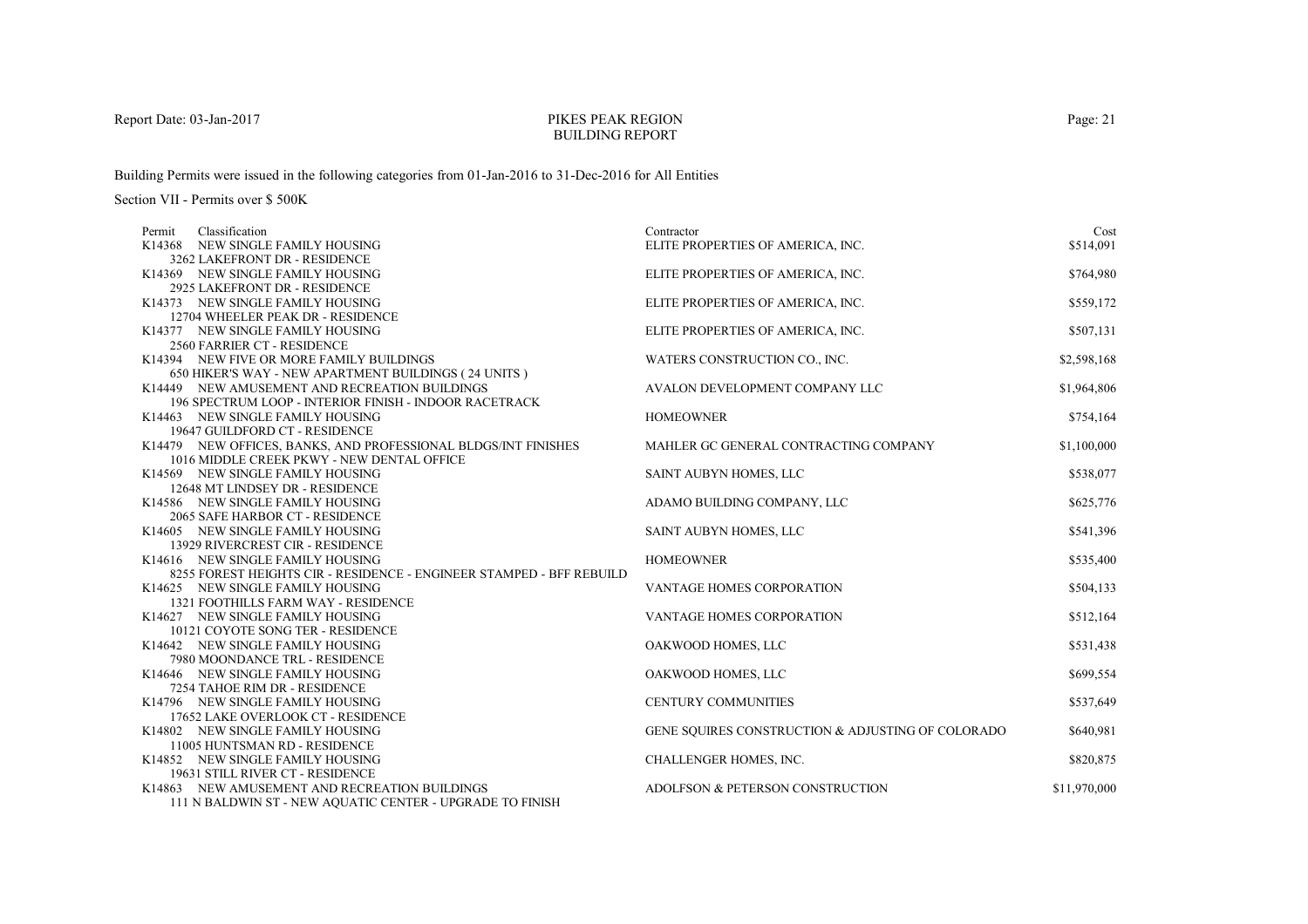### PIKES PEAK REGIONBUILDING REPORT

Building Permits were issued in the following categories from 01-Jan-2016 to 31-Dec-2016 for All Entities

| Classification<br>Permit                                                | Contractor                                    | Cost        |
|-------------------------------------------------------------------------|-----------------------------------------------|-------------|
| K14865 NEW TOWN HOUSES (ATTACHED)                                       | CHALLENGER HOMES, INC.                        | \$657,685   |
| 4158 PARK VILLAGE GRV - NEW TOWN HOUSE - MODEL D                        |                                               |             |
| K14913 NEW SINGLE FAMILY HOUSING                                        | PEAK SIDE PROPERTIES, LLC                     | \$791,321   |
| <b>6765 RANCHEROS LN - RESIDENCE</b>                                    |                                               |             |
| K14937 NEW SINGLE FAMILY HOUSING                                        | SADDLETREE HOLDINGS, INC                      | \$846,575   |
| 1745 TURNBULL DR - RESIDENCE                                            |                                               |             |
| K15044 COMMERCIAL ALTERATIONS (ADDITIONS, REMODELS, ETC)                | MEL-RO CONSTRUCTION INC                       | \$1,400,000 |
| <b>8 LAKE AVE - BOILER REPLACEMENT</b>                                  |                                               |             |
| K15047 NEW SINGLE FAMILY HOUSING                                        | CONSTRUCTION BY GENESIS, INC.                 | \$1,014,690 |
| 4820 FOXCHASE WAY - RESIDENCE                                           |                                               |             |
| K15060 NEW SERVICE STATIONS AND REPAIR GARAGES                          | HAMMERS CONSTRUCTION, INC                     | \$1,180,000 |
| 11147 E HWY 24 - NEW AUTOMOTIVE REPAIR GARAGE                           |                                               |             |
| K15132 NEW SINGLE FAMILY HOUSING                                        | ELITE PROPERTIES OF AMERICA, INC.             | \$559,172   |
| 7054 SILVER BUCKLE DR - RESIDENCE                                       |                                               |             |
| K15135 NEW SINGLE FAMILY HOUSING                                        | ELITE PROPERTIES OF AMERICA, INC.             | \$559,172   |
| 8588 MOORLAND LN - RESIDENCE                                            |                                               |             |
| K15160 NEW SINGLE FAMILY HOUSING                                        | ASPEN VALLEY CUSTOM HOMES, LLC                | \$767,335   |
| 18572 WETHERILL RD - RESIDENCE - ENGINEER STAMPED                       |                                               |             |
| K15189 NEW SINGLE FAMILY HOUSING                                        | SADDLETREE HOLDINGS, INC                      | \$731,500   |
| 10260 HEWLETTS GULCH CT - RESIDENCE                                     |                                               |             |
| K15308 STORES AND OTHER RETAIL BUILDINGS/INT FINISHES                   | <b>EXECUTIVE CUSTOM CONSTRUCTION</b>          | \$1,200,000 |
| 13345 VOYAGER PKWY - RETAIL BUILDING - CORE AND SHELL                   |                                               |             |
| K15404 NEW SINGLE FAMILY HOUSING                                        | ROCKWOOD HOMES, LLC                           | \$597,399   |
| 15176 GARRETT RD - RESIDENCE                                            |                                               |             |
| K15419 NEW SINGLE FAMILY HOUSING<br>16196 DENVER PACIFIC DR - RESIDENCE | <b>VANTAGE HOMES CORPORATION</b>              | \$517,303   |
| K15522 NEW SINGLE FAMILY HOUSING                                        | ROCKY MOUNTAIN RESTORATION & CONSTRUCTION LLC | \$663,682   |
| 17215 HERRING RD - RESIDENCE / ENGINEERED STAMPED                       |                                               |             |
| K15553 COMMERCIAL ALTERATIONS (ADDITIONS, REMODELS, ETC)                | NUNN CONSTRUCTION INC                         | \$3,288,741 |
| 23 W LAS VEGAS ST - INTERIOR REMODEL/ADDITION-CHANGE OF OCC.            |                                               |             |
| K15576 NONRESIDENTIAL BUILDINGS (STORAGE SHEDS, ETC)                    | <b>JC DESIGN &amp; BUILD LLC</b>              | \$671,232   |
| 8122 AIRPARK HTS - NEW HANGAR - SHELL ONLY                              |                                               |             |
| K15586 NEW SINGLE FAMILY HOUSING                                        | OAKWOOD HOMES, LLC                            | \$699,554   |
| 7294 TAHOE RIM DR - RESIDENCE                                           |                                               |             |
| K15620 NEW SINGLE FAMILY HOUSING                                        | PEAK SIDE PROPERTIES, LLC                     | \$605,002   |
| 11025 HUNTSMAN RD - RESIDENCE                                           |                                               |             |
| K15848 NEW SINGLE FAMILY HOUSING                                        | RICHMOND AMERICAN HOMES                       | \$549,856   |
| 16496 CURLED OAK DR - RESIDENCE                                         |                                               |             |
| K15952 COMMERCIAL ALTERATIONS (ADDITIONS, REMODELS, ETC)                | ARCO SPECIALTY CONSTRUCTION COMPANY, INC.     | \$5,288,472 |
| 1525 N NEWPORT RD - INTERIOR REMODEL/ADDITION                           |                                               |             |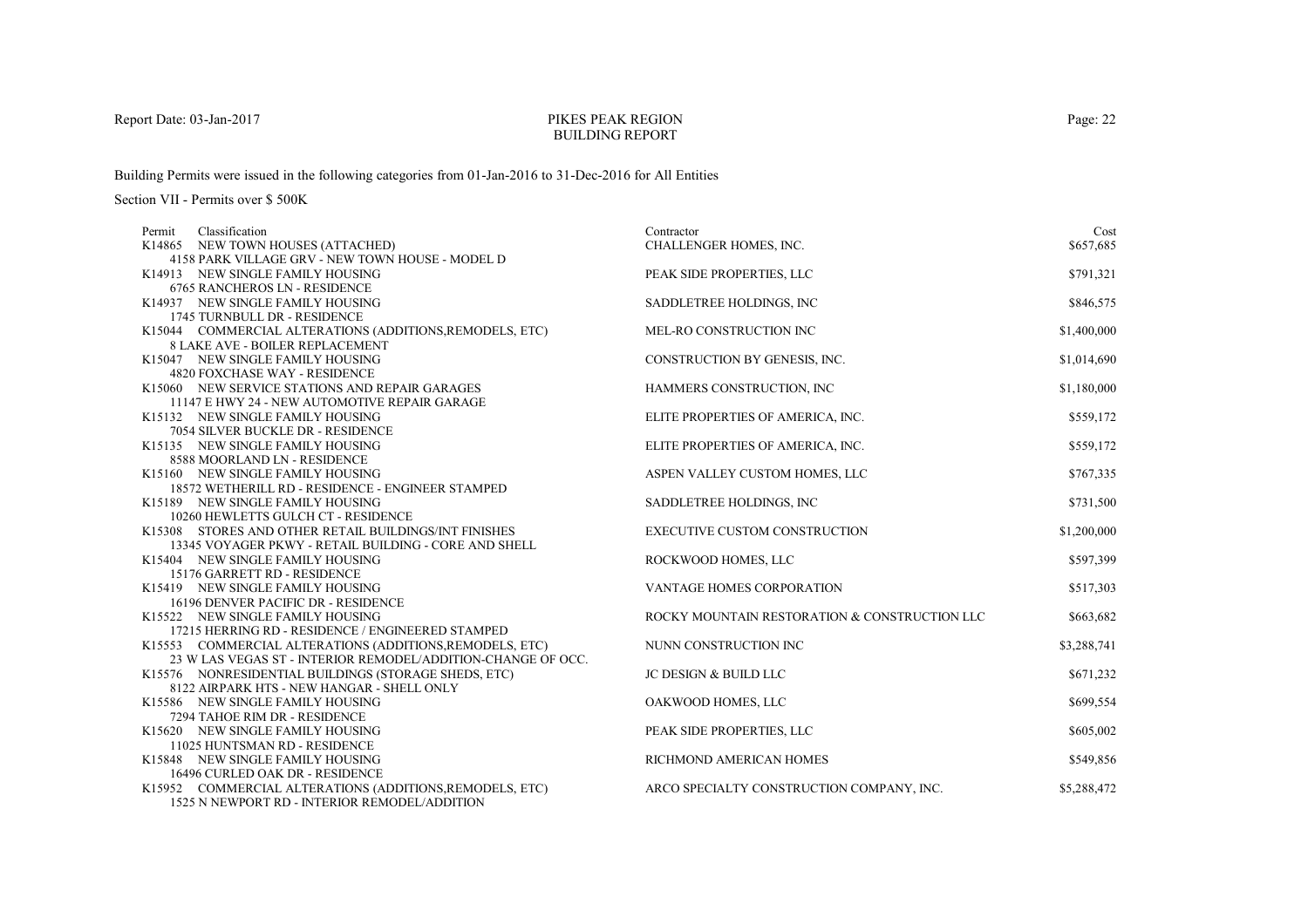## PIKES PEAK REGIONBUILDING REPORT

Building Permits were issued in the following categories from 01-Jan-2016 to 31-Dec-2016 for All Entities

| Classification<br>Permit                                               | Contractor                            | Cost         |
|------------------------------------------------------------------------|---------------------------------------|--------------|
| K15975 COMMERCIAL ALTERATIONS (ADDITIONS, REMODELS, ETC)               | <b>G E JOHNSON CONSTR CO, INC</b>     | \$10,603,000 |
| 1200 CRESTA RD - ADDITION AREAS CAND D                                 |                                       |              |
| K16123 NEW SINGLE FAMILY HOUSING                                       | ELITE PROPERTIES OF AMERICA, INC.     | \$520,837    |
| 16251 ST LAWRENCE WAY - RESIDENCE                                      |                                       |              |
| K16135 NEW SINGLE FAMILY HOUSING                                       | ELITE PROPERTIES OF AMERICA, INC.     | \$745,705    |
| 12583 PENSADOR DR - RESIDENCE                                          |                                       |              |
| K16188 COMMERCIAL ALTERATIONS (ADDITIONS, REMODELS, ETC)               | MAHLER GC GENERAL CONTRACTING COMPANY | \$530,000    |
| 6091 N ACADEMY BLVD - INTERIOR REMODEL/ADDITION                        |                                       |              |
| K16233 NEW SINGLE FAMILY HOUSING                                       | <b>FROHLING ENTERPRISES</b>           | \$700,000    |
| 3556 MESA TOP DR - RESIDENCE                                           |                                       |              |
| K16246 NEW SINGLE FAMILY HOUSING                                       | SADDLETREE HOLDINGS, INC              | \$1,100,000  |
| 4501 MOUNTAIN DANCE DR - RESIDENCE                                     |                                       |              |
| K16319 NEW SINGLE FAMILY HOUSING                                       | <b>KELLER HOMES INC</b>               | \$542,146    |
| <b>1238 FOOTHILLS FARM WAY - RESIDENCE</b>                             |                                       |              |
| K16325 NEW SINGLE FAMILY HOUSING                                       | CAMPBELL HOMES LTD.                   | \$537,220    |
| 11446 LOBO PEAK DR - RESIDENCE                                         |                                       |              |
| K16428 STORES AND OTHER RETAIL BUILDINGS/INT FINISHES                  | <b>GE JOHNSON CONSTR CO, INC</b>      | \$2,800,000  |
| 101 PARADISE LODGE LN - RETAIL BUILDING (UPGRADE TO FINISH)            |                                       |              |
| K16447 NEW SINGLE FAMILY HOUSING                                       | VANTAGE HOMES CORPORATION             | \$612,693    |
| 3730 FLOATING CLOUD CT - RESIDENCE<br>K16449 NEW SINGLE FAMILY HOUSING | <b>VANTAGE HOMES CORPORATION</b>      |              |
| 1350 FOOTHILLS FARM WAY - RESIDENCE                                    |                                       | \$518,053    |
| K16722 NEW SINGLE FAMILY HOUSING                                       | <b>GOETZMANN CUSTOM HOMES INC</b>     | \$556,495    |
| 12497 CLOUDY BAY DR - RESIDENCE                                        |                                       |              |
| K16728 NEW SINGLE FAMILY HOUSING                                       | <b>GOETZMANN CUSTOM HOMES INC</b>     | \$549,213    |
| 12431 HAWK STONE DR - RESIDENCE                                        |                                       |              |
| K16799 NEW SINGLE FAMILY HOUSING                                       | <b>REUNION HOMES</b>                  | \$562,598    |
| 10797 MAROON PEAK WAY - RESIDENCE                                      |                                       |              |
| K16857 COMMERCIAL ALTERATIONS (ADDITIONS, REMODELS, ETC)               | HORIZON RETAIL CONST., INC.           | \$506,000    |
| 1845 BRIARGATE PKWY, 423 - INTERIOR REMODEL                            |                                       |              |
| K16868 STORES AND OTHER RETAIL BUILDINGS/INT FINISHES                  | HENNING COMPANIES, LLC                | \$1,605,687  |
| 2422 RESEARCH PKWY - NEW STORE                                         |                                       |              |
| K16968 NEW SINGLE FAMILY HOUSING                                       | SADDLETREE HOLDINGS, INC.             | \$804,950    |
| 10270 HEWLETTS GULCH CT - RESIDENCE                                    |                                       |              |
| K17080 NEW SINGLE FAMILY HOUSING                                       | <b>HAMMER HOMES</b>                   | \$548,143    |
| <b>192 COYOTE WILLOW DR - RESIDENCE</b>                                |                                       |              |
| K17099 NEW OFFICES, BANKS, AND PROFESSIONAL BLDGS/INT FINISHES         | HAMMERS CONSTRUCTION, INC.            | \$575,000    |
| 8011 MERIDIAN PARK DR - NEW DENTAL OFFICE                              |                                       |              |
| K17103 NEW SINGLE FAMILY HOUSING                                       | <b>REUNION HOMES</b>                  | \$562,598    |
| 10761 MAROON PEAK WAY - RESIDENCE                                      |                                       |              |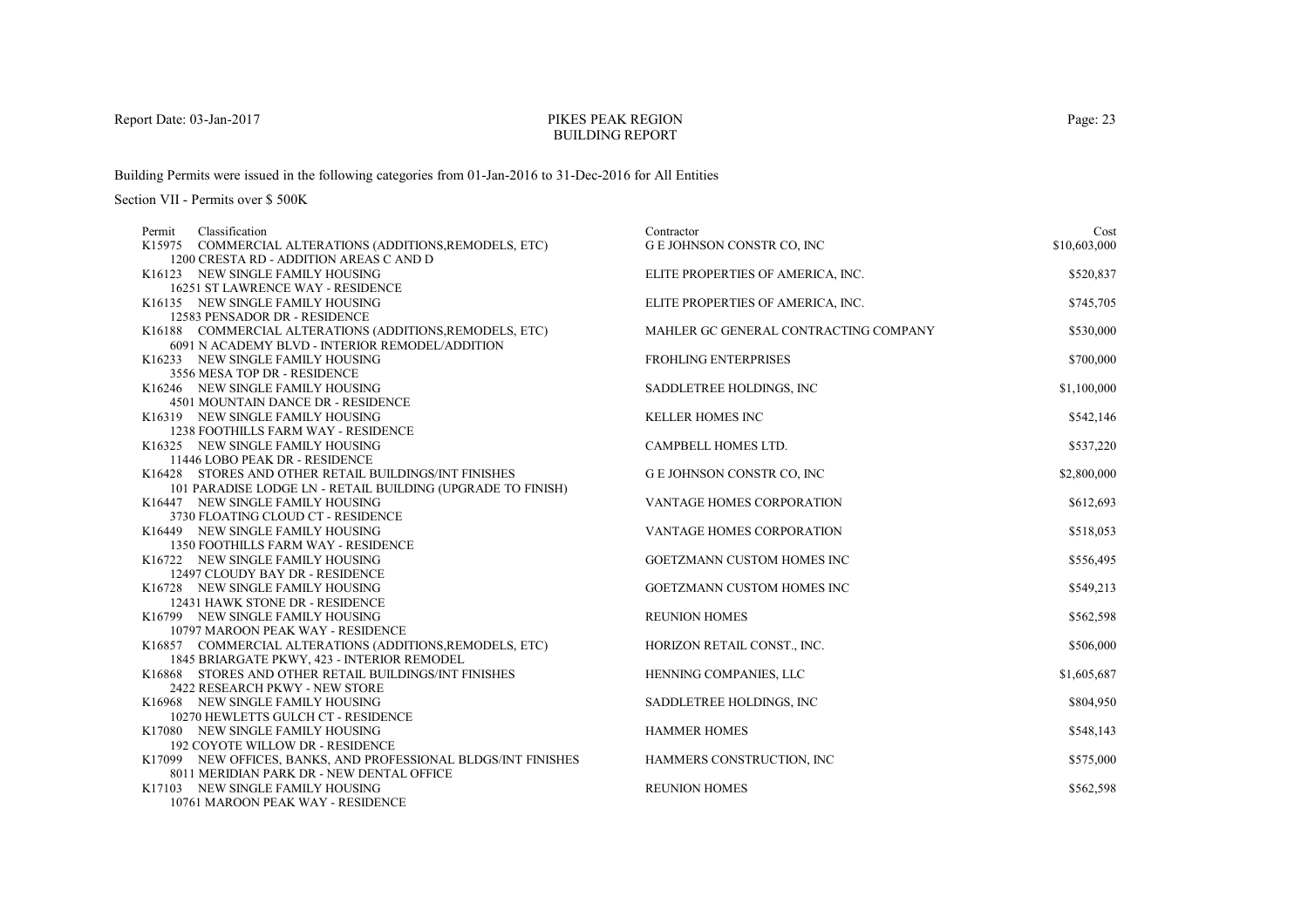## PIKES PEAK REGIONBUILDING REPORT

Building Permits were issued in the following categories from 01-Jan-2016 to 31-Dec-2016 for All Entities

| Classification<br>Permit                                                                             | Contractor                        | Cost         |
|------------------------------------------------------------------------------------------------------|-----------------------------------|--------------|
| K17267 NEW SINGLE FAMILY HOUSING                                                                     | ELITE PROPERTIES OF AMERICA, INC. | \$506,703    |
| 3172 WATERFRONT DR - RESIDENCE                                                                       |                                   |              |
| K17273 NEW SINGLE FAMILY HOUSING                                                                     | ELITE PROPERTIES OF AMERICA, INC. | \$506,703    |
| 3228 WATERFRONT DR - RESIDENCE                                                                       |                                   |              |
| K17276 NEW SINGLE FAMILY HOUSING                                                                     | ELITE PROPERTIES OF AMERICA, INC. | \$514,091    |
| 2699 EQUINE CT - RESIDENCE                                                                           |                                   |              |
| K17278 NEW SINGLE FAMILY HOUSING                                                                     | ELITE PROPERTIES OF AMERICA, INC. | \$559,172    |
| 5923 WOLF VILLAGE DR - RESIDENCE                                                                     |                                   |              |
| K17279 NEW SINGLE FAMILY HOUSING                                                                     | ELITE PROPERTIES OF AMERICA, INC. | \$561,420    |
| 6011 WOLF VILLAGE DR - RESIDENCE                                                                     |                                   |              |
| K17280 NEW SINGLE FAMILY HOUSING                                                                     | ELITE PROPERTIES OF AMERICA, INC. | \$559,172    |
| 6013 FERGUS DR - RESIDENCE                                                                           |                                   |              |
| K17284 NEW SINGLE FAMILY HOUSING                                                                     | ELITE PROPERTIES OF AMERICA, INC. | \$560,457    |
| 8568 MOORLAND LN - RESIDENCE                                                                         |                                   |              |
| K17346 STRUCTURES OTHER THAN BUILDINGS (SWIMMING POOLS, ETC)                                         | BLATTNER ENERGY, INC.             | \$19,676,000 |
| 7383 LOREN LN - NEW PV SOLAR ARRAY                                                                   |                                   |              |
| K17460 COMMERCIAL ALTERATIONS (ADDITIONS, REMODELS, ETC)<br>2306 E PIKES PEAK AVE - INTERIOR REMODEL | GREAT WEST CONSTRUCTION, LLC      | \$1,084,000  |
| K17493 NEW SINGLE FAMILY HOUSING                                                                     | RICHMOND AMERICAN HOMES           | \$584,443    |
| 16614 MYSTIC CANYON DR - RESIDENCE                                                                   |                                   |              |
| K17495 NEW SINGLE FAMILY HOUSING                                                                     | RICHMOND AMERICAN HOMES           | \$526,619    |
| 770 SWEET PINE CT - RESIDENCE                                                                        |                                   |              |
| K17497 NEW SINGLE FAMILY HOUSING                                                                     | RICHMOND AMERICAN HOMES           | \$583,051    |
| 16473 CURLED OAK DR - RESIDENCE                                                                      |                                   |              |
| K17677 NEW SINGLE FAMILY HOUSING                                                                     | RIVERWOOD HOMES OF COLORADO       | \$726,966    |
| 2120 INGLENOOK GRV - RESIDENCE / ENGINEERED STAMPED                                                  |                                   |              |
| K17682 NEW SINGLE FAMILY HOUSING                                                                     | TMS CONSTRUCTION, INC.            | \$773,225    |
| 17315 GWILYM CT - RESIDENCE                                                                          |                                   |              |
| K17723 NEW SINGLE FAMILY HOUSING                                                                     | <b>HOMEOWNER</b>                  | \$694,307    |
| 12035 UP RIVER RD - RESIDENCE                                                                        |                                   |              |
| K18241 COMMERCIAL ALTERATIONS (ADDITIONS, REMODELS, ETC)                                             | NUNN CONSTRUCTION INC             | \$1,300,000  |
| 975 STOUT RD - 4 DUGOUTS, FENCING, SCOREBOARD, RETAINING WALL                                        |                                   |              |
| K18310 NEW SINGLE FAMILY HOUSING                                                                     | <b>GOETZMANN CUSTOM HOMES INC</b> | \$556,495    |
| 2554 BROGANS BLUFF DR - RESIDENCE                                                                    |                                   |              |
| K18366 NEW SINGLE FAMILY HOUSING                                                                     | ELITE PROPERTIES OF AMERICA, INC. | \$512,271    |
| 7176 RENEGADE RIDGE DR - RESIDENCE                                                                   |                                   |              |
| K18370 NEW SINGLE FAMILY HOUSING                                                                     | ELITE PROPERTIES OF AMERICA, INC. | \$559,172    |
| 9202 KATHI CREEK DR - RESIDENCE                                                                      |                                   |              |
| K18371 NEW SINGLE FAMILY HOUSING                                                                     | ELITE PROPERTIES OF AMERICA, INC. | \$560,457    |
| 9292 STANLEY PARK DR - RESIDENCE                                                                     |                                   |              |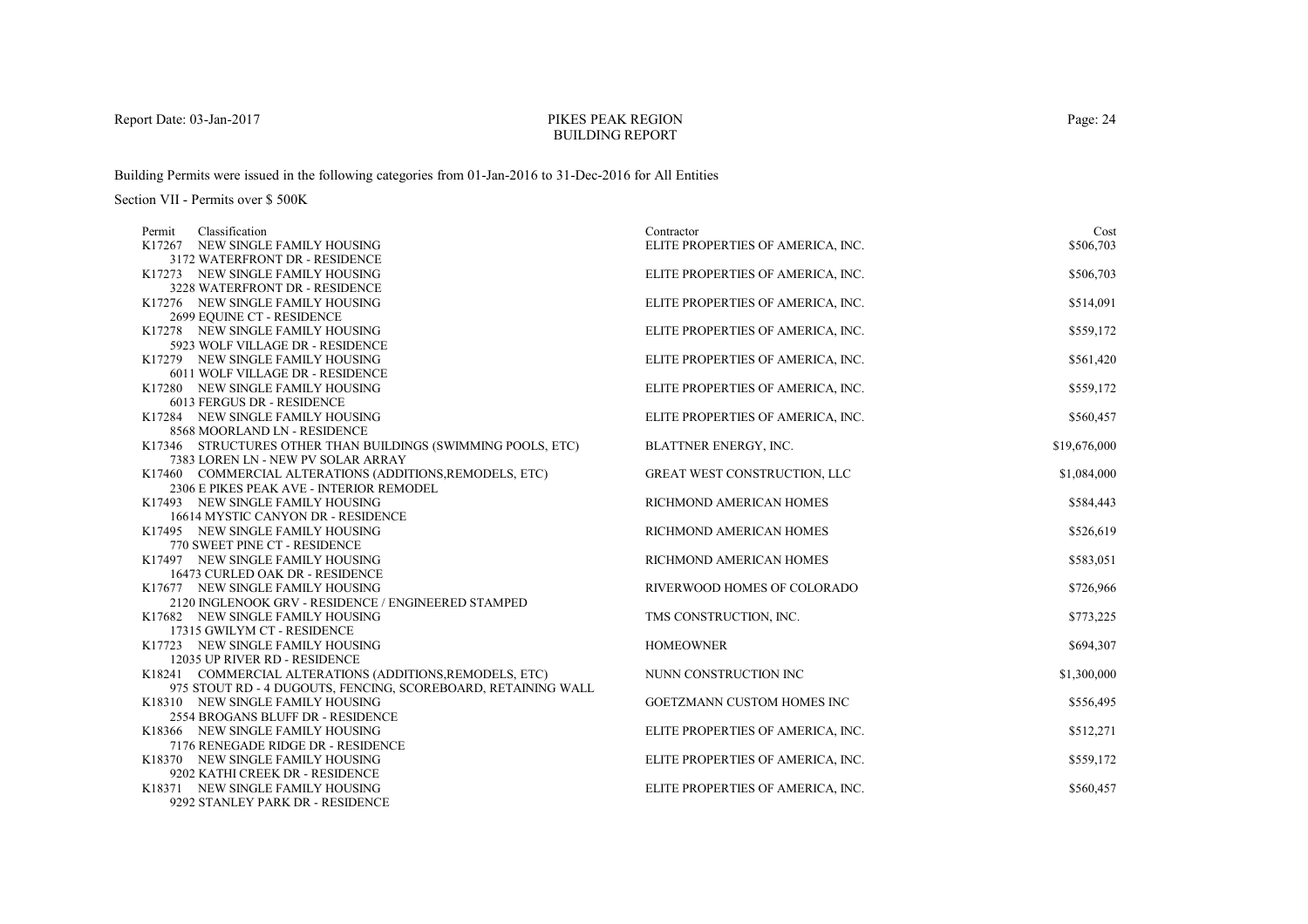## PIKES PEAK REGIONBUILDING REPORT

Building Permits were issued in the following categories from 01-Jan-2016 to 31-Dec-2016 for All Entities

| Classification<br>Permit                                           | Contractor                        | Cost        |
|--------------------------------------------------------------------|-----------------------------------|-------------|
| K18373 NEW SINGLE FAMILY HOUSING                                   | ELITE PROPERTIES OF AMERICA, INC. | \$506,703   |
| 13071 ROCK RABBIT CT - RESIDENCE                                   |                                   |             |
| K18441 NEW SINGLE FAMILY HOUSING                                   | <b>ASPEN VIEW HOMES</b>           | \$520,516   |
| 7719 WAGONWOOD PL - RESIDENCE                                      |                                   |             |
| K18567 NEW SINGLE FAMILY HOUSING                                   | <b>KELLER HOMES INC</b>           | \$536,042   |
| 1182 FOOTHILLS FARM WAY - RESIDENCE                                |                                   |             |
| K18640 NEW SINGLE FAMILY HOUSING                                   | OAKWOOD HOMES, LLC                | \$584,121   |
| 8438 MEADOW WING CIR - RESIDENCE                                   |                                   |             |
| K18665 NEW SINGLE FAMILY HOUSING                                   | VANTAGE HOMES CORPORATION         | \$503,811   |
| 16148 PENN CENTRAL WAY - RESIDENCE                                 |                                   |             |
| K18680 NEW SINGLE FAMILY HOUSING                                   | CONSTRUCTION BY GENESIS, INC.     | \$571,165   |
| 16032 TIMBER MEADOW DR - RESIDENCE                                 |                                   |             |
| K18961 NEW OFFICES, BANKS, AND PROFESSIONAL BLDGS/INT FINISHES     | THE COPESTONE COMPANY             | \$805,500   |
| 8495 FONTAINE BLVD - NEW OFFICE BUILDING                           |                                   |             |
| K18970 NEW SINGLE FAMILY HOUSING                                   | TIFFANY HOMES, LLC.               | \$1,042,317 |
| 10065 OTERO AVE - RESIDENCE - ENGINEER STAMPED                     |                                   |             |
| K19037 NEW SINGLE FAMILY HOUSING                                   | SADDLETREE HOLDINGS, INC          | \$777,550   |
| 12466 RAVENSWOOD DR - RESIDENCE                                    |                                   |             |
| K19097 NEW SINGLE FAMILY HOUSING                                   | HIGH COUNTRY INTL LTD             | \$556,388   |
| 2732 CATHEDRAL PARK VW - RESIDENCE                                 |                                   |             |
| K19196 NEW SINGLE FAMILY HOUSING                                   | CHALLENGER HOMES, INC.            | \$546,965   |
| 19915 ALEXANDRIA DR - RESIDENCE                                    |                                   |             |
| K19252 NEW SINGLE FAMILY HOUSING                                   | <b>HOMEOWNER</b>                  | \$656,722   |
| 13175 EVANS RD - RESIDENCE                                         |                                   |             |
| K19345 NEW SINGLE FAMILY HOUSING                                   | RIVERWOOD HOMES OF COLORADO       | \$737,674   |
| 3786 HILL CIR - RESIDENCE / ENGINEERED STAMPED                     |                                   |             |
| K19514 NEW SINGLE FAMILY HOUSING                                   | ELITE PROPERTIES OF AMERICA, INC. | \$559,172   |
| 6906 MUSTANG RIM DR - RESIDENCE                                    |                                   |             |
| K19518 NEW SINGLE FAMILY HOUSING                                   | ELITE PROPERTIES OF AMERICA, INC. | \$507,131   |
| 8518 CROOKED BRANCH LN - RESIDENCE                                 |                                   |             |
| K19522 NEW SINGLE FAMILY HOUSING                                   | ELITE PROPERTIES OF AMERICA, INC. | \$561,420   |
| 2905 WATERFRONT DR - RESIDENCE<br>K19525 NEW SINGLE FAMILY HOUSING | ELITE PROPERTIES OF AMERICA, INC. | \$764,980   |
| 3181 LAKEFRONT DR - RESIDENCE                                      |                                   |             |
| K19639 NEW SINGLE FAMILY HOUSING                                   | <b>CENTURY COMMUNITIES</b>        | \$614,746   |
| 17381 LEISURE LAKE DR - RESIDENCE                                  |                                   |             |
| K19927 RESIDENTIAL ALTERATIONS (REMODEL, ADDITIONS, ETC)           | <b>CAMPBELL ROOFING INC</b>       | \$864,300   |
| 2079 VELLIQUETTE LN - REROOF                                       |                                   |             |
| K20030 COMMERCIAL ALTERATIONS (ADDITIONS, REMODELS, ETC)           | S & R CONSTRUCTION INC            | \$1,200,000 |
| 117 E BIJOU ST - ADDITION (UNITS 200-208)                          |                                   |             |
|                                                                    |                                   |             |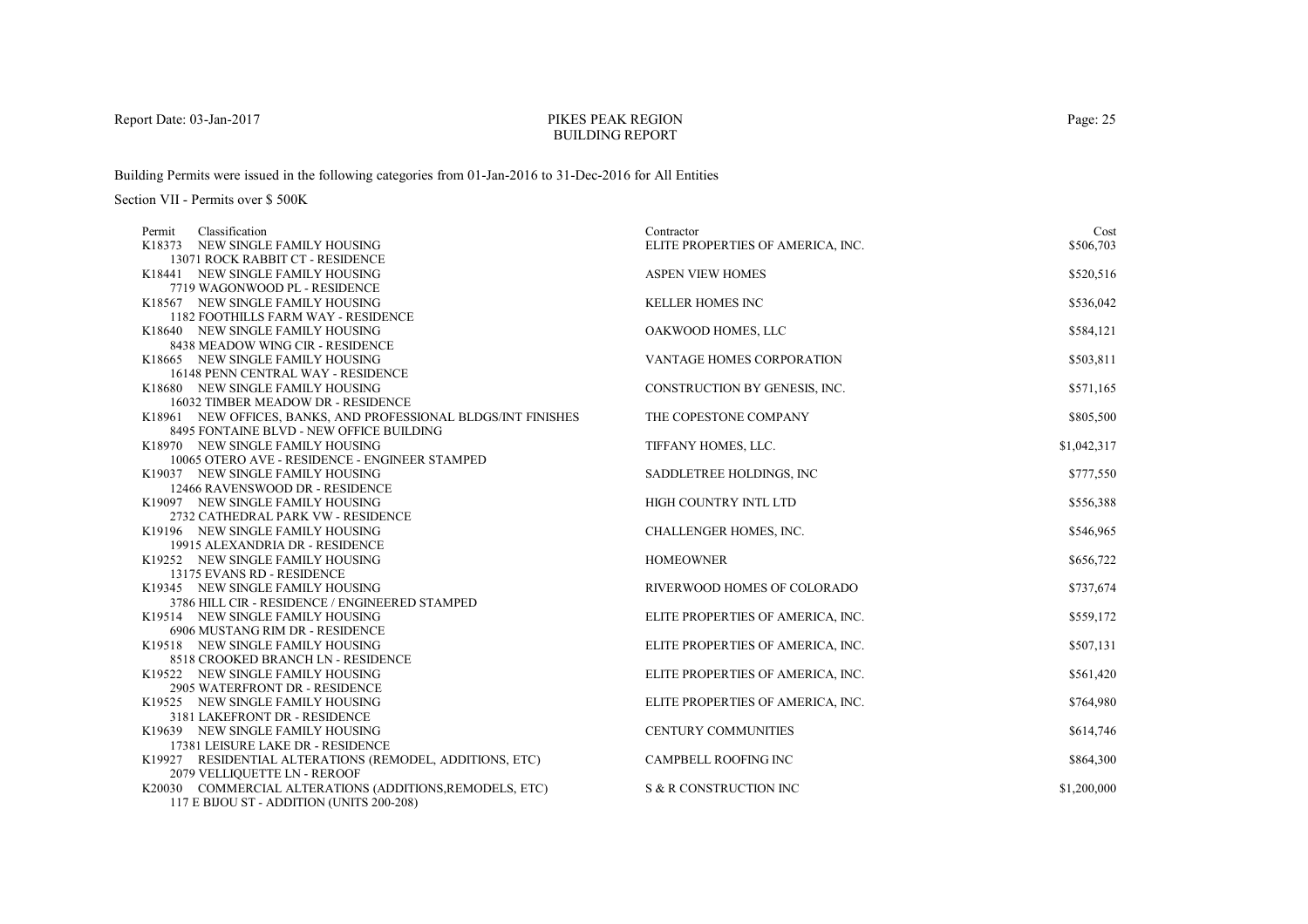#### PIKES PEAK REGIONBUILDING REPORT

Building Permits were issued in the following categories from 01-Jan-2016 to 31-Dec-2016 for All Entities

| Classification<br>Permit                                            | Contractor                        | Cost        |
|---------------------------------------------------------------------|-----------------------------------|-------------|
| K20042 NEW SINGLE FAMILY HOUSING                                    | <b>REUNION HOMES</b>              | \$562,598   |
| 7629 N SIOUX CIR - RESIDENCE                                        |                                   |             |
| K20105 NEW SINGLE FAMILY HOUSING                                    | <b>REUNION HOMES</b>              | \$562,598   |
| 7619 DRY WILLOW WAY - RESIDENCE                                     |                                   |             |
| K20133 NEW SINGLE FAMILY HOUSING                                    | <b>HOMEOWNER</b>                  | \$583,372   |
| 17115 PAPAGO WAY - RESIDENCE (ENGINEER STAMPED)                     |                                   |             |
| K20216 NEW SINGLE FAMILY HOUSING                                    | RAMPART CONSTRUCTION              | \$675,675   |
| 13145 PEREGRINE WAY - RESIDENCE - ENGINEER STAMPED-MAIN HOUSE       |                                   |             |
| K20394 NEW SINGLE FAMILY HOUSING                                    | ELITE PROPERTIES OF AMERICA, INC. | \$655,651   |
| 3003 WATERFRONT DR - RESIDENCE                                      |                                   |             |
| K20400 NEW SINGLE FAMILY HOUSING                                    | ELITE PROPERTIES OF AMERICA, INC. | \$526,727   |
| 7077 RENEGADE RIDGE DR - RESIDENCE                                  |                                   |             |
| K20405 NEW SINGLE FAMILY HOUSING                                    | ELITE PROPERTIES OF AMERICA, INC. | \$655,651   |
| 12528 PENSADOR DR - RESIDENCE                                       |                                   |             |
| K20513 NEW SINGLE FAMILY HOUSING                                    | <b>GRAY HOMES, INC</b>            | \$673,747   |
| 5977 FERGUS DR - RESIDENCE                                          |                                   |             |
| K20672 NEW SINGLE FAMILY HOUSING                                    | KIRELLA HOMES, INC                | \$708,013   |
| 20415 HUNTING DOWNS WAY - RESIDENCE / ENGINEERED STAMPED            |                                   |             |
| K20835 NEW SINGLE FAMILY HOUSING                                    | <b>GOETZMANN CUSTOM HOMES INC</b> | \$505,632   |
| 9142 KATHI CREEK DR - RESIDENCE                                     | GOETZMANN CUSTOM HOMES INC        |             |
| K20839 NEW SINGLE FAMILY HOUSING<br>9130 KATHI CREEK DR - RESIDENCE |                                   | \$530,046   |
| K20864 NONRESIDENTIAL BUILDINGS (STORAGE SHEDS, ETC)                | ED GREEN & SON CONSTRUCTION       | \$1,775,000 |
| 1388 MANITOU BLVD - WATER STORAGE TANK W/ DOME ROOF                 |                                   |             |
| K20979 NEW SINGLE FAMILY HOUSING                                    | <b>REUNION HOMES</b>              | \$562,598   |
| 8462 HARDWOOD CIR - RESIDENCE                                       |                                   |             |
| K21213 COMMERCIAL ALTERATIONS (ADDITIONS, REMODELS, ETC)            | G E JOHNSON CONSTR CO, INC        | \$700,000   |
| 1400 E BOULDER ST, ICU - INTERIOR REMODEL                           |                                   |             |
| K21244 NEW FIVE OR MORE FAMILY BUILDINGS                            | RIVERS DEVELOPMENT, INC.          | \$5,050,000 |
| 22 N SPRUCE ST - NEW APARTMENT BUILDINGS (48 UNITS)                 |                                   |             |
| K21384 COMMERCIAL ALTERATIONS (ADDITIONS, REMODELS, ETC)            | HENSEL PHELPS CONSTRUCTION CO     | \$641,549   |
| 1400 E BOULDER ST, PACU - INTERIOR REMODEL                          |                                   |             |
| K21493 NEW SINGLE FAMILY HOUSING                                    | CUVALA CONSTRUCTION, INC.         | \$643,122   |
| 797 FOREST VIEW WAY - RESIDENCE                                     |                                   |             |
| K21640 NEW SINGLE FAMILY HOUSING                                    | ELITE PROPERTIES OF AMERICA, INC. | \$512,271   |
| 1898 MUD HEN DR - RESIDENCE                                         |                                   |             |
| K21826 NEW SINGLE FAMILY HOUSING                                    | <b>HOMEOWNER</b>                  | \$626,632   |
| 14335 JONES RD - RESIDENCE                                          |                                   |             |
| K21853 NEW SINGLE FAMILY HOUSING                                    | SADDLETREE HOLDINGS, INC.         | \$669,950   |
| 4538 OUTLOOK RIDGE TRL - RESIDENCE                                  |                                   |             |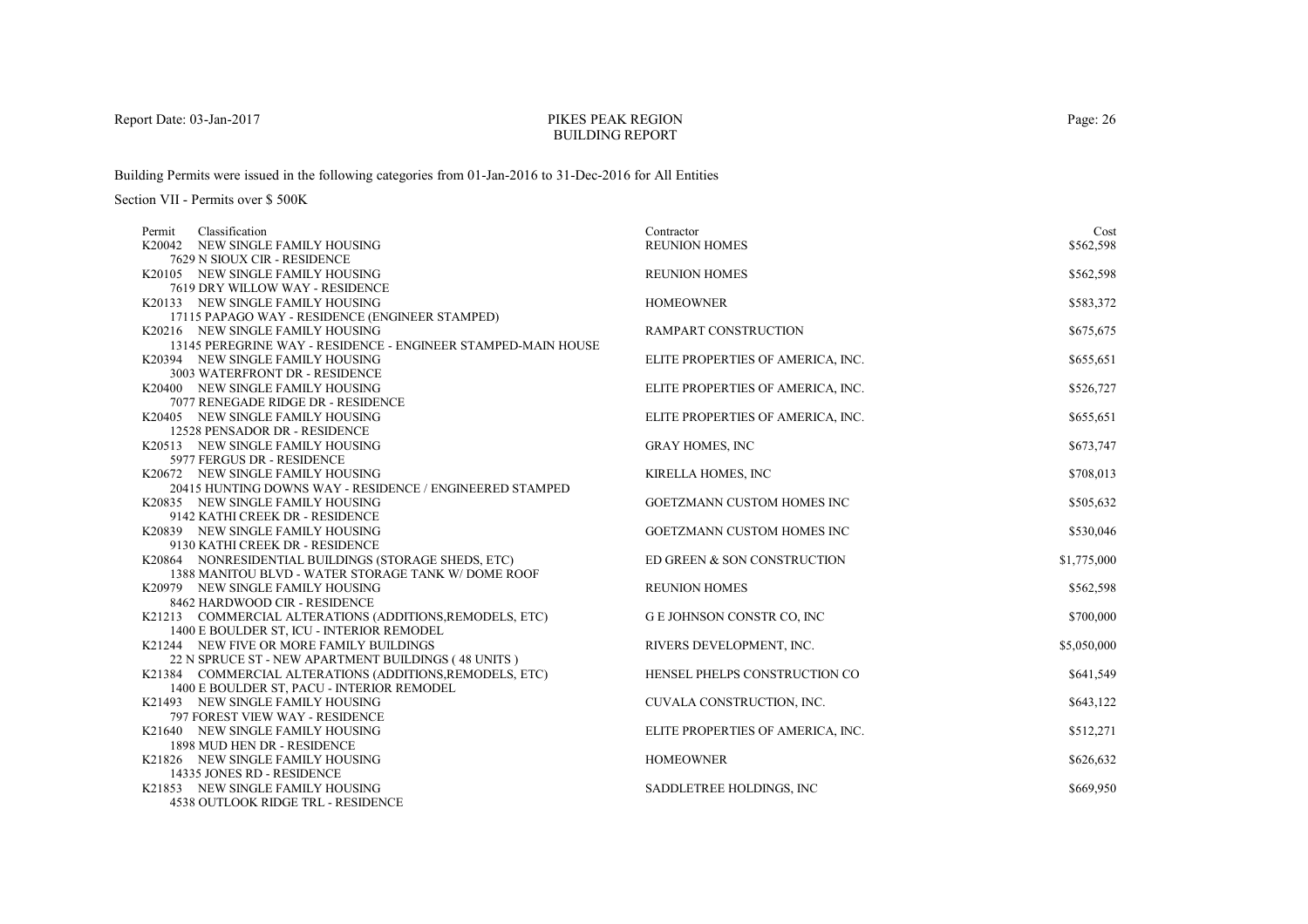## PIKES PEAK REGIONBUILDING REPORT

Building Permits were issued in the following categories from 01-Jan-2016 to 31-Dec-2016 for All Entities

| Classification<br>Permit                                                                                           | Contractor                                       | Cost        |
|--------------------------------------------------------------------------------------------------------------------|--------------------------------------------------|-------------|
| K21854 NEW SINGLE FAMILY HOUSING                                                                                   | SADDLETREE HOLDINGS, INC.                        | \$669,950   |
| 5262 FRASER VALLEY LN - RESIDENCE                                                                                  |                                                  |             |
| K21927 NEW SINGLE FAMILY HOUSING                                                                                   | VANTAGE HOMES CORPORATION                        | \$519,552   |
| 16112 DENVER PACIFIC DR - RESIDENCE                                                                                |                                                  |             |
| K21928 NEW SINGLE FAMILY HOUSING                                                                                   | VANTAGE HOMES CORPORATION                        | \$504,133   |
| 16041 DENVER PACIFIC DR - RESIDENCE                                                                                |                                                  |             |
| K22275 NEW SINGLE FAMILY HOUSING                                                                                   | ALL ABOUT HOME DESIGN, LLC                       | \$619,137   |
| 3254 FOREST LAKES DR - RESIDENCE                                                                                   |                                                  |             |
| K22419 NEW SINGLE FAMILY HOUSING                                                                                   | ASPEN GOLD GEN. CONTR. & ENG.                    | \$639,696   |
| 1920 E BAPTIST RD - RESIDENCE                                                                                      |                                                  |             |
| K22648 COMMERCIAL ALTERATIONS (ADDITIONS, REMODELS, ETC)                                                           | TMS CONSTRUCTION, INC.                           | \$3,500,000 |
| 1545 E CHEYENNE MOUNTAIN BLVD - INTERIOR REMODEL                                                                   |                                                  |             |
| K23009 NEW SINGLE FAMILY HOUSING                                                                                   | <b>KELLER HOMES INC</b>                          | \$519,338   |
| 1364 FOOTHILLS FARM WAY - RESIDENCE                                                                                |                                                  |             |
| K23039 NEW SINGLE FAMILY HOUSING                                                                                   | SOLOMON'S CONSTRUCTION, LLC                      | \$528,226   |
| 4255 WALKER RD - RESIDENCE / ENGINEERED STAMPED                                                                    |                                                  |             |
| K23072 NEW OFFICES, BANKS, AND PROFESSIONAL BLDGS/INT FINISHES                                                     | <b>LIEBERT COPORATION</b>                        | \$3,519,066 |
| 10625 FEDERAL DR - INTERIOR FINISH PHASE 1                                                                         |                                                  |             |
| K23079 NEW SINGLE FAMILY HOUSING                                                                                   | VANTAGE HOMES CORPORATION                        | \$504,133   |
| 11537 FUNNY CIDE CT - RESIDENCE                                                                                    |                                                  |             |
| K23082 NEW SINGLE FAMILY HOUSING                                                                                   | VANTAGE HOMES CORPORATION                        | \$550,820   |
| 4456 NEW SANTA FE TRL - RESIDENCE                                                                                  |                                                  |             |
| K23084 NEW SINGLE FAMILY HOUSING                                                                                   | KIRELLA HOMES, INC                               | \$627,275   |
| 2351 FONTLEY CT - RESIDENCE                                                                                        |                                                  |             |
| K23175 COMMERCIAL ALTERATIONS (ADDITIONS, REMODELS, ETC)                                                           | GRB SERVICE SYSTEM INC DBA SOUTHWESTERN SERVICES | \$1,237,000 |
| 6310 S HWY 85-87 - INTERIOR REMODEL                                                                                | <b>BRINKMANN CONSTRUCTORS</b>                    |             |
| K23200 NEW HOSPITALS AND OTHER INSTITUTIONS                                                                        |                                                  | \$7,371,606 |
| 55 BEACON LITE RD - NEW ASSISTED LIVING FACILITY<br>K23309 NEW OFFICES, BANKS, AND PROFESSIONAL BLDGS/INT FINISHES | <b>GE JOHNSON CONSTR CO, INC</b>                 | \$1,500,000 |
| 3314 MESA RD - INTERIOR FINISH-MAIN & UPPER LEVEL                                                                  |                                                  |             |
| K23813 NEW SINGLE FAMILY HOUSING                                                                                   | SADDLETREE HOLDINGS, INC                         | \$699,950   |
| 12481 CLOUDY BAY DR - RESIDENCE                                                                                    |                                                  |             |
| K23814 NEW SINGLE FAMILY HOUSING                                                                                   | SADDLETREE HOLDINGS, INC                         | \$689,950   |
| 4974 RAINBOW GULCH TRL - RESIDENCE                                                                                 |                                                  |             |
| K23887 NEW SINGLE FAMILY HOUSING                                                                                   | <b>BELLA VITA CUSTOM HOMES</b>                   | \$639,375   |
| 1777 REDBANK DR - RESIDENCE                                                                                        |                                                  |             |
| K23934 NEW SINGLE FAMILY HOUSING                                                                                   | CONSTRUCTION BY GENESIS, INC.                    | \$624,812   |
| 3455 MESA TOP DR - RESIDENCE                                                                                       |                                                  |             |
| K23935 NEW SINGLE FAMILY HOUSING                                                                                   | CONSTRUCTION BY GENESIS, INC.                    | \$586,691   |
| 17415 POND VIEW PL - RESIDENCE                                                                                     |                                                  |             |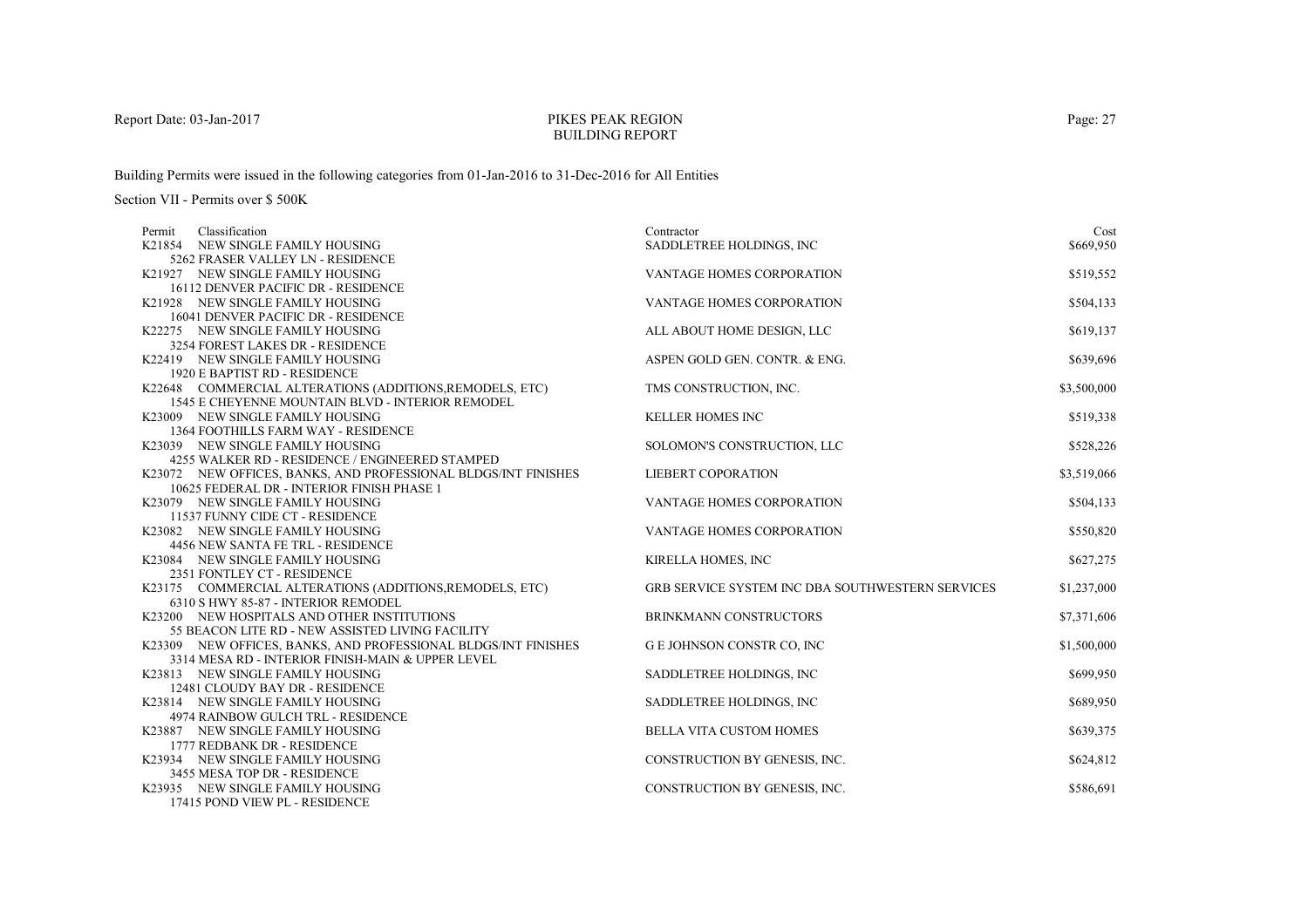## PIKES PEAK REGIONBUILDING REPORT

Building Permits were issued in the following categories from 01-Jan-2016 to 31-Dec-2016 for All Entities

| Classification<br>Permit                                 | Contractor                        | Cost        |
|----------------------------------------------------------|-----------------------------------|-------------|
| K23999 NEW SINGLE FAMILY HOUSING                         | OAKWOOD HOMES, LLC                | \$682,849   |
| 7244 TAHOE RIM DR - RESIDENCE                            |                                   |             |
| K24115 COMMERCIAL ALTERATIONS (ADDITIONS, REMODELS, ETC) | GLACIER CONSTRUCTION CO., INC.    | \$2,250,000 |
| 709 E LAS VEGAS ST - INTERIOR REMODEL                    |                                   |             |
| K24122 NEW SINGLE FAMILY HOUSING                         | ELITE PROPERTIES OF AMERICA, INC. | \$560,457   |
| 9213 SUNSTONE DR - RESIDENCE                             |                                   |             |
| K24145 STORES AND OTHER RETAIL BUILDINGS/INT FINISHES    | BLUE RIDGE CONTRACTORS, INC.      | \$758,175   |
| 2140 W GARDEN OF THE GODS RD - NEW OFFICE RETAIL         |                                   |             |
| K24279 NEW SINGLE FAMILY HOUSING                         | <b>CENTURY COMMUNITIES</b>        | \$537,649   |
| 17633 LEISURE LAKE DR - RESIDENCE                        |                                   |             |
| K24281 NEW SINGLE FAMILY HOUSING                         | <b>CENTURY COMMUNITIES</b>        | \$537,649   |
| 17675 LEISURE LAKE DR - RESIDENCE                        |                                   |             |
| K24282 NEW SINGLE FAMILY HOUSING                         | <b>CENTURY COMMUNITIES</b>        | \$662,932   |
| 17227 LEISURE LAKE DR - RESIDENCE                        |                                   |             |
| K24290 NEW SINGLE FAMILY HOUSING                         | <b>CENTURY COMMUNITIES</b>        | \$614,746   |
| 17667 LAKE OVERLOOK CT - RESIDENCE                       |                                   |             |
| K24296 NEW SINGLE FAMILY HOUSING                         | CAMPBELL HOMES LTD.               | \$520,088   |
| 11394 LOBO PEAK DR - RESIDENCE                           |                                   |             |
| K24372 NEW SINGLE FAMILY HOUSING                         | SAINT AUBYN HOMES, LLC            | \$540,326   |
| 13786 RIVERCREST CIR - RESIDENCE                         |                                   |             |
| K24386 NEW SINGLE FAMILY HOUSING                         | SAINT AUBYN HOMES, LLC            | \$525,977   |
| 12620 WHEELER PEAK DR - RESIDENCE                        |                                   |             |
| K24660 NEW SINGLE FAMILY HOUSING                         | NEMMERS CONSTRUCTION LLC          | \$771,404   |
| 22045 ROXIE RIDGE VW - RESIDENCE/ ENGINEERED STAMAPED    |                                   |             |
| K24750 NEW SINGLE FAMILY HOUSING                         | VANTAGE HOMES CORPORATION         | \$504,600   |
| <b>1308 FOOTHILLS FARM WAY - RESIDENCE</b>               |                                   |             |
| K24764 COMMERCIAL ALTERATIONS (ADDITIONS, REMODELS, ETC) | <b>GE JOHNSON CONSTR CO, INC</b>  | \$1,800,000 |
| 1400 E BOULDER ST - INTERIOR REMODEL                     |                                   |             |
| K25216 NEW SINGLE FAMILY HOUSING                         | <b>GOETZMANN CUSTOM HOMES INC</b> | \$508,202   |
| 5988 FERGUS DR - RESIDENCE                               |                                   |             |
| K25217 NEW SINGLE FAMILY HOUSING                         | GOETZMANN CUSTOM HOMES INC        | \$556,495   |
| 6012 FERGUS DR - RESIDENCE                               |                                   |             |
| K25288 COMMERCIAL ALTERATIONS (ADDITIONS, REMODELS, ETC) | THE COPESTONE COMPANY             | \$1,446,348 |
| 10915 BLACK FOREST RD - ADDITION - CHILDRENS BLDG        |                                   |             |
| K25438 NEW SINGLE FAMILY HOUSING                         | ELITE PROPERTIES OF AMERICA, INC. | \$561,420   |
| 2807 WATERFRONT DR - RESIDENCE                           |                                   |             |
| K25439 NEW SINGLE FAMILY HOUSING                         | ELITE PROPERTIES OF AMERICA, INC. | \$563,669   |
| 3227 WATERFRONT DR - RESIDENCE                           |                                   |             |
| K25440 NEW SINGLE FAMILY HOUSING                         | ELITE PROPERTIES OF AMERICA, INC. | \$563,669   |
| 3059 WATERFRONT DR - RESIDENCE                           |                                   |             |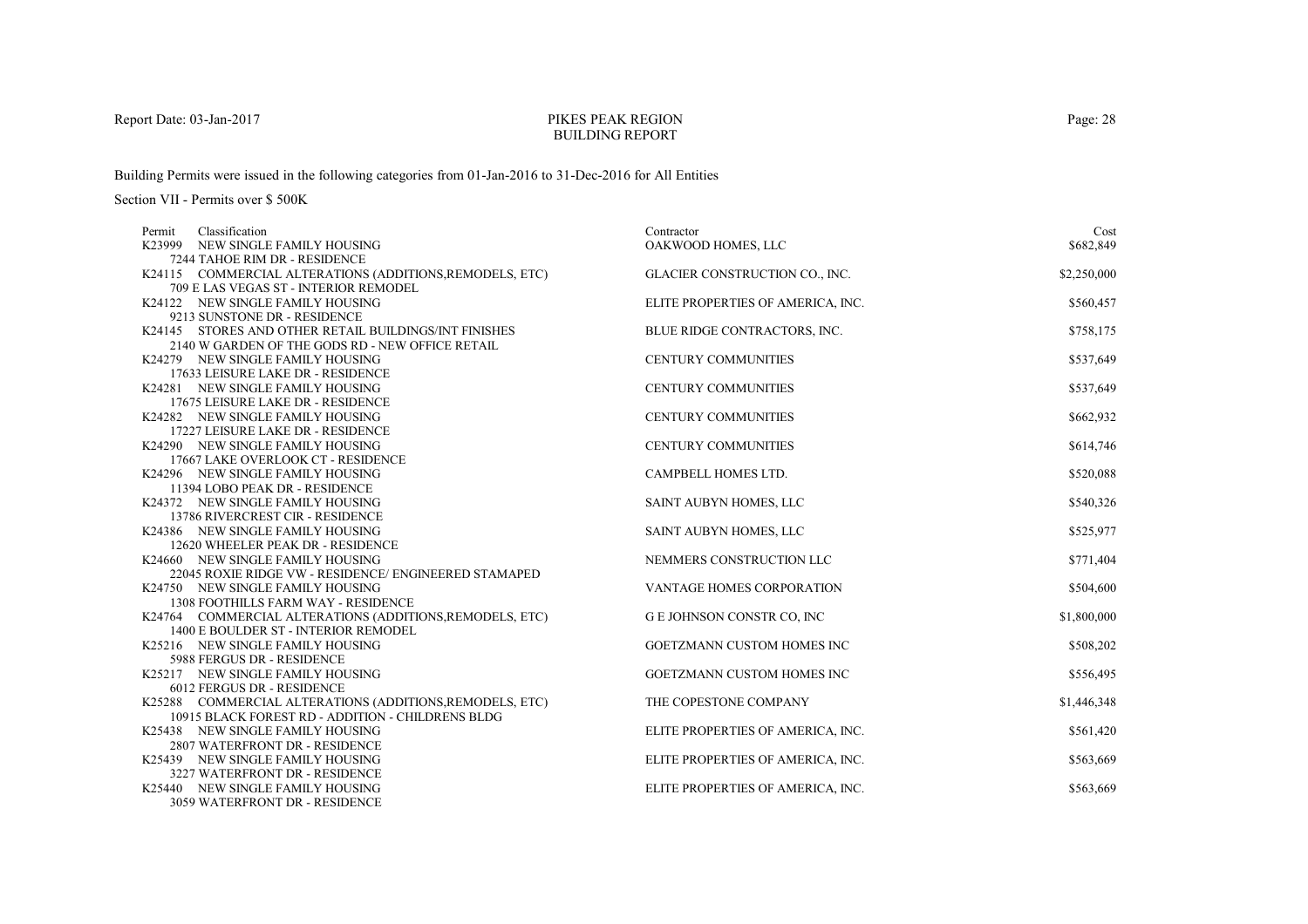## PIKES PEAK REGIONBUILDING REPORT

Building Permits were issued in the following categories from 01-Jan-2016 to 31-Dec-2016 for All Entities

| Classification<br>Permit                                       | Contractor                                   | Cost        |
|----------------------------------------------------------------|----------------------------------------------|-------------|
| K25444 NEW SINGLE FAMILY HOUSING                               | ELITE PROPERTIES OF AMERICA, INC.            | \$560,457   |
| 11471 LOBO PEAK DR - RESIDENCE                                 |                                              |             |
| K25466 STORES AND OTHER RETAIL BUILDINGS/INT FINISHES          | <b>COLORADO STRUCTURES INC</b>               | \$1,100,000 |
| 5697 BARNES RD - RETAIL BUILDING - CORE AND SHELL              |                                              |             |
| K25532 STORES AND OTHER RETAIL BUILDINGS/INT FINISHES          | THOMAS GEN. CONTRACTORS, INC.                | \$888,880   |
| 6955 MESA RIDGE PKWY - NEW RETAIL CORE AND SHELL               |                                              |             |
| K25535 NEW SINGLE FAMILY HOUSING                               | PALMER RIDGE CONSTRUCTION CO.                | \$950,000   |
| 3585 MEADOW RUN CIR - RESIDENCE                                |                                              |             |
| K25588 NEW OFFICES, BANKS, AND PROFESSIONAL BLDGS/INT FINISHES | TRI-STAR MASONRY, INC.                       | \$877,210   |
| 779-785 SEEDLING CT - OFFICE WAREHOUSE - CORE AND SHELL        |                                              |             |
| K25589 NEW OFFICES, BANKS, AND PROFESSIONAL BLDGS/INT FINISHES | TRI-STAR MASONRY, INC.                       | \$877,210   |
| 759-765 SEEDLING CT - OFFICE/WAREHOUSE - CORE AND SHELL        |                                              |             |
| K25717 NEW SINGLE FAMILY HOUSING                               | KIRELLA HOMES, INC                           | \$654,794   |
| 19584 KERSHAW CT - RESIDENCE / ENGINEERED STAMPED              |                                              |             |
| K25721 NEW SINGLE FAMILY HOUSING                               | MAJESTIC CUSTOM HOMES, INC.                  | \$683,170   |
| 16995 W CHERRY STAGE RD - RESIDENCE                            |                                              |             |
| K25726 NEW SINGLE FAMILY HOUSING                               | MAJESTIC CUSTOM HOMES, INC.                  | \$683,170   |
| 12364 BLACK HILLS DR - RESIDENCE                               |                                              |             |
| K25763 NEW FIVE OR MORE FAMILY BUILDINGS                       | PREMIER HOMES, INC.                          | \$1,526,967 |
| 5852-5940 BIG PAW HTS - NEW APARTMENT BUILDINGS (11 UNITS)     |                                              |             |
| K25776 NEW SINGLE FAMILY HOUSING                               | VANTAGE HOMES CORPORATION                    | \$518,053   |
| 4246 NEW SANTA FE TRL - RESIDENCE                              |                                              |             |
| K25778 NEW SINGLE FAMILY HOUSING                               | VANTAGE HOMES CORPORATION                    | \$512,164   |
| 4236 NEW SANTA FE TRL - RESIDENCE                              |                                              |             |
| K26069 NEW SINGLE FAMILY HOUSING                               | ELITE PROPERTIES OF AMERICA, INC.            | \$805,135   |
| 13865 HWY 83 - RESIDENCE                                       |                                              |             |
| K26075 COMMERCIAL ALTERATIONS (ADDITIONS, REMODELS, ETC)       | BRYAN CONSTRUCTION, INC.                     | \$822,000   |
| 1005 E WOODMEN RD - INTERIOR REMODEL                           |                                              |             |
| K26179 NEW SINGLE FAMILY HOUSING                               | <b>HOMEOWNER</b>                             | \$505,632   |
| 10605 HUNTSMAN RD - RESIDENCE                                  |                                              |             |
| K26308 NEW SINGLE FAMILY HOUSING                               | HACIENDA CONSTRUCTION, INC.                  | \$612,498   |
| 17115 GWILYM CT - RESIDENCE                                    |                                              |             |
| K26670 NEW SINGLE FAMILY HOUSING                               | VANGUARD HOMES CORP.                         | \$500,278   |
| 9340 STANLEY PARK DR - RESIDENCE                               |                                              |             |
| K26774 NEW SINGLE FAMILY HOUSING                               | TKO DESIGN & CONSTRUCTION LTD. LIABILITY CO. | \$754,914   |
| 1330 BOLDMERE CT - RESIDENCE                                   |                                              |             |
| K26926 NEW SINGLE FAMILY HOUSING                               | CAMPBELL HOMES LTD.                          | \$531,010   |
| 4448 OUTLOOK RIDGE TRL - RESIDENCE                             |                                              |             |
| K27008 NEW SINGLE FAMILY HOUSING                               | ELITE PROPERTIES OF AMERICA, INC.            | \$560,457   |
| 6051 WOLF VILLAGE DR - RESIDENCE                               |                                              |             |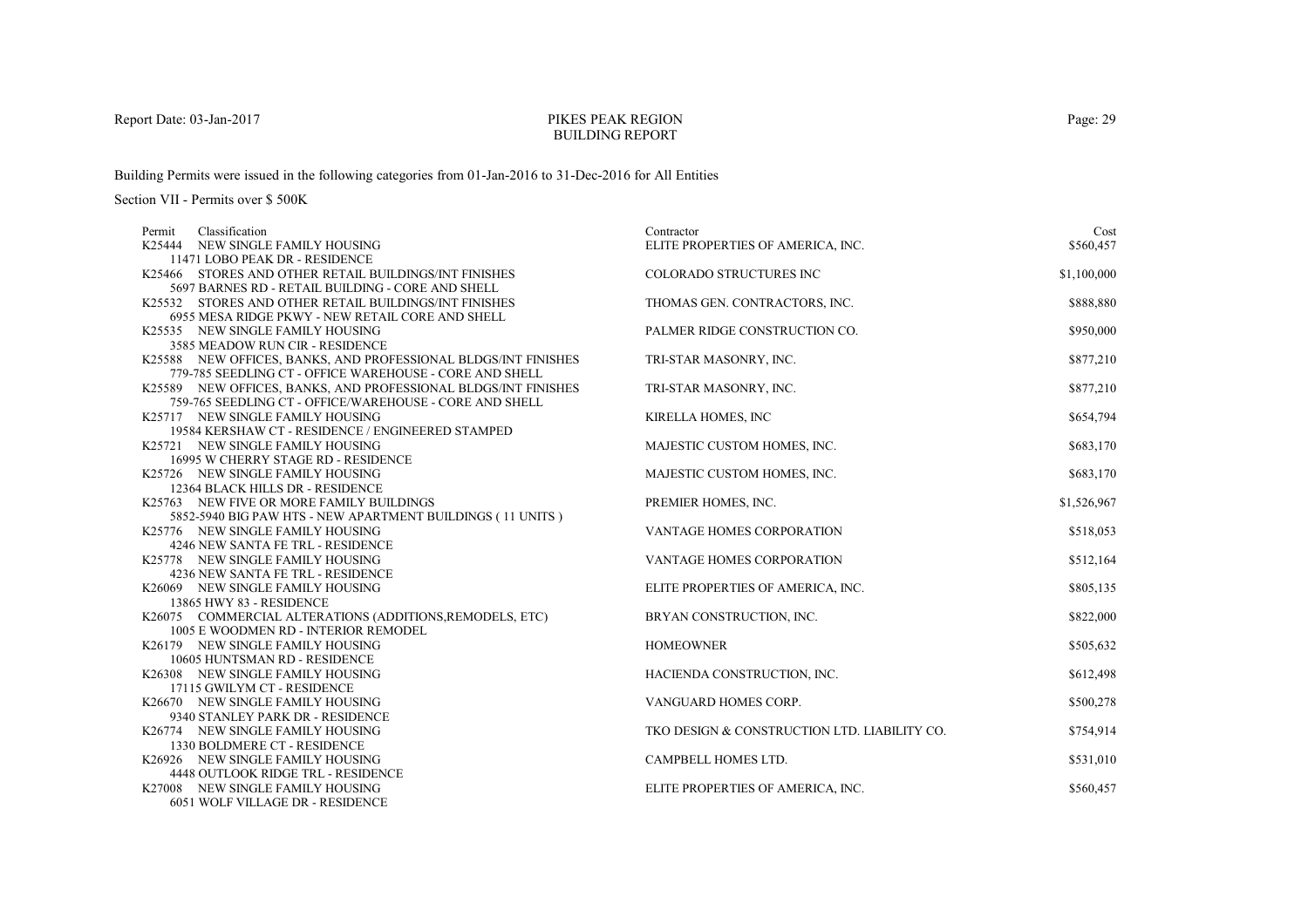# PIKES PEAK REGIONBUILDING REPORT

Building Permits were issued in the following categories from 01-Jan-2016 to 31-Dec-2016 for All Entities

| Classification<br>Permit                                               | Contractor                                    | Cost         |
|------------------------------------------------------------------------|-----------------------------------------------|--------------|
| K27023 NEW SINGLE FAMILY HOUSING                                       | ELITE PROPERTIES OF AMERICA, INC.             | \$619,993    |
| 3213 LAKEFRONT DR - RESIDENCE                                          |                                               |              |
| K27109 NEW SINGLE FAMILY HOUSING<br>9976 THUNDERBOLT TRL - RESIDENCE   | <b>REUNION HOMES</b>                          | \$562,598    |
| K27132 NEW SINGLE FAMILY HOUSING                                       | ROCKY MOUNTAIN RESTORATION & CONSTRUCTION LLC | \$639,375    |
| 12445 OREGON WAGON TRL - RESIDENCE - ENGINEER STAMPED                  |                                               |              |
| K27254 NEW SINGLE FAMILY HOUSING                                       | <b>KELLER HOMES INC</b>                       | \$543,431    |
| 11547 FUNNY CIDE CT - RESIDENCE                                        |                                               |              |
| K27257 NEW SINGLE FAMILY HOUSING                                       | SOLID ROCK CONSTRUCTION, LLC                  | \$636,805    |
| 630 CHIPMUNK DR - RESIDENCE - ENGINEER STAMPED                         |                                               |              |
| K27294 NEW SINGLE FAMILY HOUSING                                       | SADDLETREE HOLDINGS, INC                      | \$549,749    |
| 8620 WILDERNESS DR - RESIDENCE                                         |                                               |              |
| K27825 NEW SINGLE FAMILY HOUSING                                       | <b>HOMEOWNER</b>                              | \$529,725    |
| 18035 WOODHAVEN PL - RESIDENCE                                         |                                               |              |
| K27890 STORES AND OTHER RETAIL BUILDINGS/INT FINISHES                  | CHRISTOFFERSON COMM BLDRS INC                 | \$1,000,000  |
| 6495 ISSAQUAH DR - NEW CONVENIENCE STORE                               |                                               |              |
| K28098 NEW SINGLE FAMILY HOUSING                                       | B & N CONSTRUCTION, INC.                      | \$696,234    |
| 18030 BAR X RD - RESIDENCE - ENGINEER STAMPED                          |                                               |              |
| K28625 NEW SINGLE FAMILY HOUSING                                       | LOST CREEK CONSTRUCTION, LLC                  | \$1,000,000  |
| 3805 MESA TOP DR - RESIDENCE                                           |                                               |              |
| K28855 NEW SINGLE FAMILY HOUSING                                       | PINE CREEK CONSTRUCTION                       | \$719,792    |
| 4409 SETTLERS RANCH RD - RESIDENCE<br>K29009 NEW SINGLE FAMILY HOUSING |                                               |              |
| 7077 SILVER BUCKLE DR - RESIDENCE                                      | ELITE PROPERTIES OF AMERICA, INC.             | \$560,457    |
| K29015 NEW SINGLE FAMILY HOUSING                                       | ELITE PROPERTIES OF AMERICA, INC.             | \$512,271    |
| 3115 WATERFRONT DR - RESIDENCE                                         |                                               |              |
| K29028 NONRESIDENTIAL BUILDINGS (STORAGE SHEDS, ETC)                   | DN TANKS, INC.                                | \$955,102    |
| 18030 DANCING BEAR LN - WATER STORAGE TANK                             |                                               |              |
| K29265 NEW SINGLE FAMILY HOUSING                                       | CASCO ENTERPRISES, INC.                       | \$540,861    |
| 13673 KITTY JOE CT - RESIDENCE - ENGINEER STAMPED                      |                                               |              |
| K29400 NEW SINGLE FAMILY HOUSING                                       | <b>KELLER HOMES INC</b>                       | \$535,186    |
| <b>1252 FOOTHILLS FARM WAY - RESIDENCE</b>                             |                                               |              |
| K29442 NEW SINGLE FAMILY HOUSING                                       | MAJESTIC CUSTOM HOMES, INC.                   | \$564,312    |
| 11341 LOBO PEAK DR - RESIDENCE                                         |                                               |              |
| K29624 NONRESIDENTIAL BUILDINGS (STORAGE SHEDS, ETC)                   | JHL CONSTRUCTORS, INC.                        | \$546,223    |
| 14550 S EDISON RD - NEW PUMP HOUSE                                     |                                               |              |
| K29629 COMMERCIAL ALTERATIONS (ADDITIONS, REMODELS, ETC)               | <b>JHL CONSTRUCTORS, INC.</b>                 | \$10,416,242 |
| 14550 S EDISON RD - ADDITION/INTERIOR REMODEL                          |                                               |              |
| K30069 NEW OFFICES, BANKS, AND PROFESSIONAL BLDGS/INT FINISHES         | SHAW CONSTRUCTION LLC & SHAW BUILDERS LLC     | \$2,125,146  |
| 6646 N MARKSHEFFEL RD - NEW OFFICE/WAREHOUSE                           |                                               |              |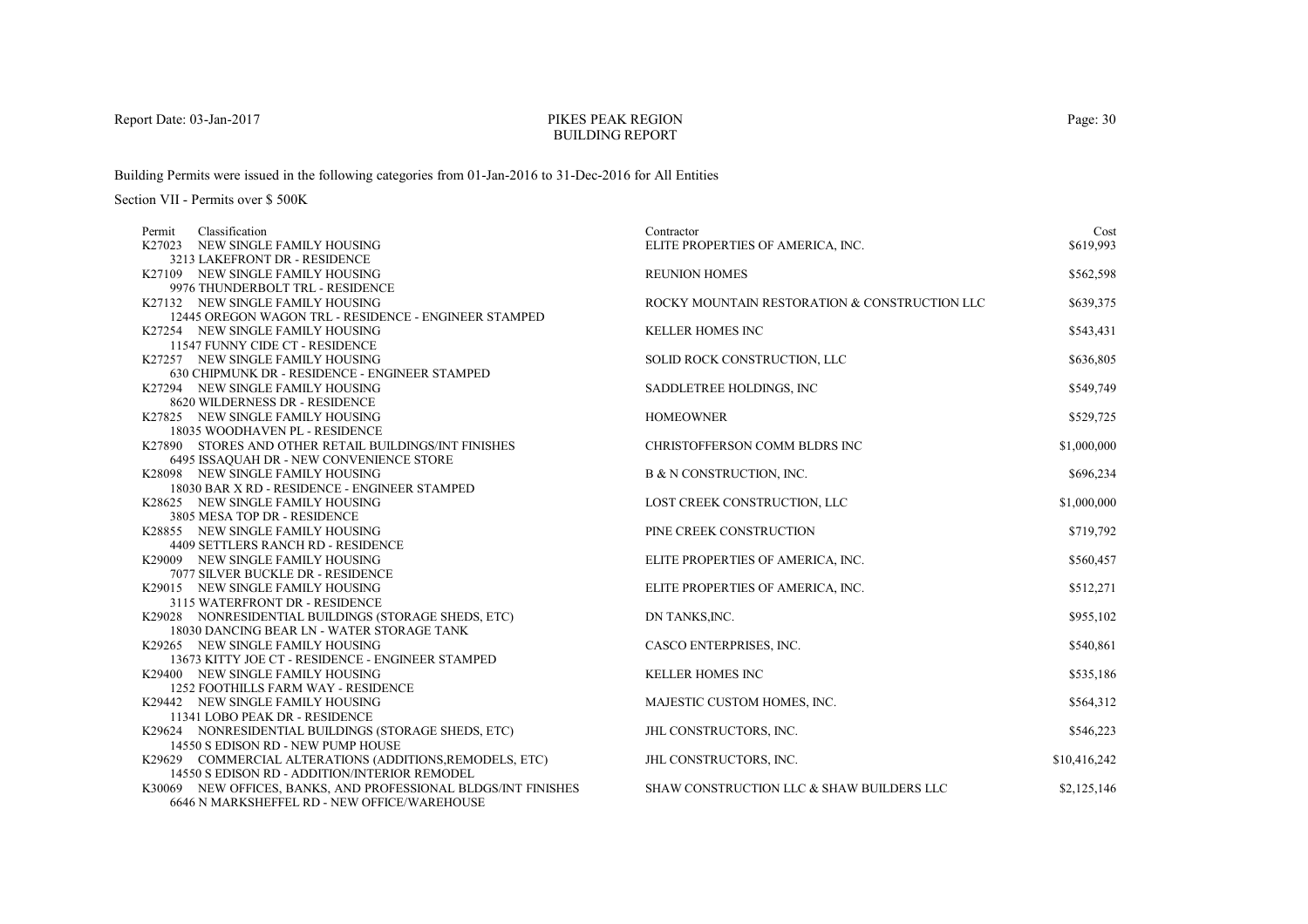## PIKES PEAK REGIONBUILDING REPORT

Building Permits were issued in the following categories from 01-Jan-2016 to 31-Dec-2016 for All Entities

| Classification<br>Permit                                                            | Contractor                                              | Cost        |
|-------------------------------------------------------------------------------------|---------------------------------------------------------|-------------|
| K30183 NEW SINGLE FAMILY HOUSING                                                    | <b>BALDWIN ENTERPRISES</b>                              | \$542,360   |
| 1235 OLD ANTLERS WAY - RESIDENCE                                                    |                                                         |             |
| K30582 NEW SINGLE FAMILY HOUSING                                                    | <b>HOMEOWNER</b>                                        | \$807,597   |
| 13565 WILDOAK DR - RESIDENCE                                                        |                                                         |             |
| K30816 NEW SINGLE FAMILY HOUSING                                                    | CONSTRUCTION BY GENESIS, INC.                           | \$591,831   |
| 17535 POND VIEW PL - RESIDENCE                                                      |                                                         |             |
| K31025 NEW SINGLE FAMILY HOUSING                                                    | VANTAGE HOMES CORPORATION                               | \$504,133   |
| 16048 PENN CENTRAL WAY - RESIDENCE                                                  |                                                         |             |
| K31216 NEW SINGLE FAMILY HOUSING                                                    | VANGUARD HOMES CORP.                                    | \$521,265   |
| 9303 STANLEY PARK DR - RESIDENCE                                                    |                                                         |             |
| K31581 NEW SINGLE FAMILY HOUSING                                                    | ELEVATION HOMES, LLC                                    | \$553,497   |
| 2665 SCORPIO DR - RESIDENCE                                                         |                                                         |             |
| K31697 NEW SINGLE FAMILY HOUSING                                                    | ELITE PROPERTIES OF AMERICA, INC.                       | \$507,131   |
| 9375 STANLEY PARK DR - RESIDENCE                                                    |                                                         |             |
| K31792 NEW SINGLE FAMILY HOUSING                                                    | <b>CHARTERCRAFT HOMES INC</b>                           | \$582,515   |
| 2182 N PEYTON HWY - RESIDENCE - ENGINEER STAMPED                                    |                                                         |             |
| K31828 NEW SINGLE FAMILY HOUSING                                                    | SADDLETREE HOLDINGS, INC.                               | \$805,000   |
| 10240 HEWLETTS GULCH CT - RESIDENCE                                                 |                                                         |             |
| K31965 NEW PUBLIC SERVICES & UTILITIES BUILDINGS                                    | HAMMERS CONSTRUCTION, INC                               | \$1,300,000 |
| 2710 CAPITAL DR - NEW FIRE STATION                                                  | BROOKSIDE CUSTOM HOME LLC                               |             |
| K32215 NEW SINGLE FAMILY HOUSING<br>730 PAISLEY DR - RESIDENCE / ENGINEERED STAMPED |                                                         | \$677,923   |
| K32247 NEW SINGLE FAMILY HOUSING                                                    | <b>HOMEOWNER</b>                                        | \$650,939   |
| 20353 GLASBURY RD - RESIDENCE                                                       |                                                         |             |
| K32406 STORES AND OTHER RETAIL BUILDINGS/INT FINISHES                               | MERRITT GENERAL CONTRACTORS                             | \$700,000   |
| 2207 BOTT AVE - NEW RESTAURANT                                                      |                                                         |             |
| K32416 NEW SINGLE FAMILY HOUSING                                                    | OAKWOOD HOMES, LLC                                      | \$595,151   |
| 7264 TAHOE RIM DR - RESIDENCE                                                       |                                                         |             |
| K32419 COMMERCIAL ALTERATIONS (ADDITIONS, REMODELS, ETC)                            | <b>GRB SERVICE SYSTEM INC DBA SOUTHWESTERN SERVICES</b> | \$1,084,925 |
| 8250 RAZORBACK RD - INTERIOR REMODEL                                                |                                                         |             |
| K33042 NEW SINGLE FAMILY HOUSING                                                    | SAINT AUBYN HOMES, LLC                                  | \$639,375   |
| 1251 NIGHT BLUE CIR - RESIDENCE                                                     |                                                         |             |
| K33351 NEW SINGLE FAMILY HOUSING                                                    | VANGUARD HOMES CORP.                                    | \$608,000   |
| 9352 STANLEY PARK DR - RESIDENCE / ENGINEERED STAMPED                               |                                                         |             |
| K33570 NEW SINGLE FAMILY HOUSING                                                    | ACORDIA HOMES, INC.                                     | \$779,007   |
| 18762 CHERRY SPRINGS RANCH DR - RESIDENCE                                           |                                                         |             |
| K33754 RESIDENTIAL ALTERATIONS (REMODEL, ADDITIONS, ETC)                            | <b>CAMPBELL ROOFING INC</b>                             | \$850,947   |
| 7455 WRANGLER RIDGE DR - REROOF                                                     |                                                         |             |
| K33821 NEW SINGLE FAMILY HOUSING                                                    | ELEVATION HOMES, LLC                                    | \$1,500,000 |
| 3580 MEADOW RUN CIR - RESIDENCE                                                     |                                                         |             |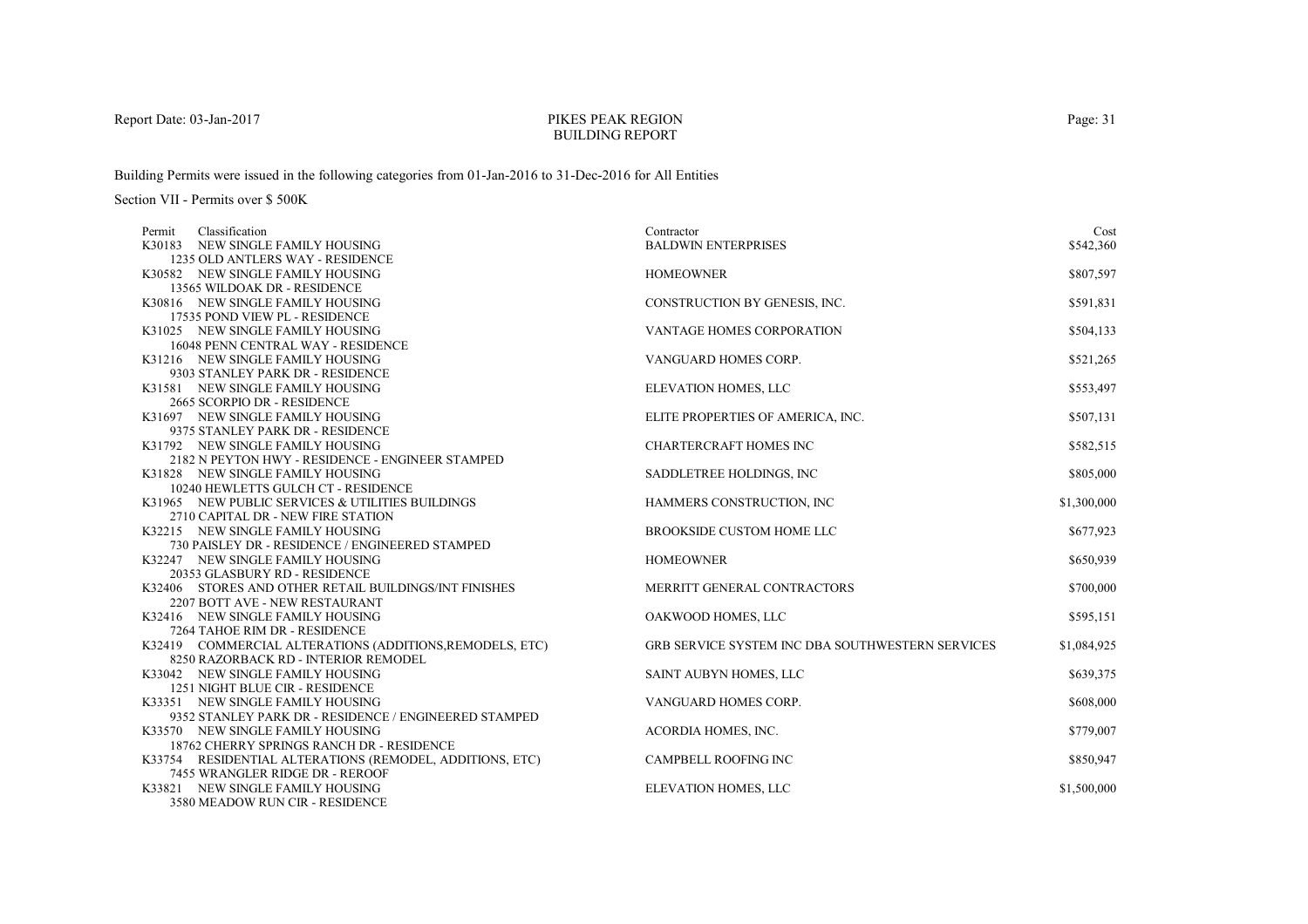#### PIKES PEAK REGIONBUILDING REPORT

Building Permits were issued in the following categories from 01-Jan-2016 to 31-Dec-2016 for All Entities

| Classification<br>Permit                                                                    | Contractor                          | Cost         |
|---------------------------------------------------------------------------------------------|-------------------------------------|--------------|
| K33955 COMMERCIAL ALTERATIONS (ADDITIONS, REMODELS, ETC)                                    | EMERALD C.M., INC.                  | \$3,500,000  |
| 2424 W GARDEN OF THE GODS RD, 350 - INTERIOR REMODEL                                        |                                     |              |
| K33995 NEW SINGLE FAMILY HOUSING                                                            | <b>GRAY HOMES, INC</b>              | \$516,875    |
| 9261 KATHI CREEK DR - RESIDENCE / ENGINEERED STAMPED<br>K34253 NEW SINGLE FAMILY HOUSING    | <b>HOMEOWNER</b>                    | \$527,476    |
| 24076 KOBILAN RD - RESIDENCE                                                                |                                     |              |
| K34265 NEW SINGLE FAMILY HOUSING                                                            | ELITE PROPERTIES OF AMERICA, INC.   | \$561,420    |
| 3101 WATERFRONT DR - RESIDENCE                                                              |                                     |              |
| K34272 NEW SINGLE FAMILY HOUSING                                                            | ELITE PROPERTIES OF AMERICA, INC.   | \$534,758    |
| 5536 LEON YOUNG DR - RESIDENCE                                                              |                                     |              |
| K34273 NEW SINGLE FAMILY HOUSING                                                            | ELITE PROPERTIES OF AMERICA, INC.   | \$559,172    |
| 5466 LEON YOUNG DR - RESIDENCE                                                              |                                     |              |
| K34883 NEW SINGLE FAMILY HOUSING                                                            | HEREBIC HOMES, INC                  | \$528,975    |
| 17495 CABIN HILL LN - RESIDENCE                                                             |                                     |              |
| K34936 NEW FIVE OR MORE FAMILY BUILDINGS                                                    | COLORADO STRUCTURES INC             | \$4,534,454  |
| 11105 CYPRESS TREE PT - NEW APARTMENT BUILDINGTYPE 111 (36 UNITS)                           |                                     |              |
| K34991 NEW FIVE OR MORE FAMILY BUILDINGS                                                    | COLORADO STRUCTURES INC             | \$4,534,454  |
| 11121 CEDAR GLEN VW - NEW APARTMENT BUILDING TYPE 111 (36 UNITS)                            |                                     |              |
| K35007 NEW FIVE OR MORE FAMILY BUILDINGS                                                    | COLORADO STRUCTURES INC             | \$4,534,454  |
| 11153 CYPRESS TREE PT - NEW APARTMENT BUILDING TYPE 111 (36 UNITS)                          |                                     |              |
| K35013 NEW FIVE OR MORE FAMILY BUILDINGS                                                    | <b>COLORADO STRUCTURES INC</b>      | \$2,750,999  |
| 11107 CEDAR GLEN VW - NEW APARTMENT BUILDINGS BUILDING TYPE 2 (20 UNITS)                    |                                     |              |
| K35017 NEW AMUSEMENT AND RECREATION BUILDINGS                                               | COLORADO STRUCTURES INC             | \$946,994    |
| 11124 CEDAR GLEN VW - CLUBHOUSE                                                             |                                     |              |
| K35094 NEW SCHOOLS AND OTHER EDUCATIONAL BUILDINGS<br>9433 VISTA DEL PICO BLVD - NEW SCHOOL | FRANSEN PITTMAN CONSTRUCT. CO. INC. | \$13,209,813 |
| K35140 NEW SINGLE FAMILY HOUSING                                                            | <b>CENTURY COMMUNITIES</b>          | \$513,234    |
| 17588 LAKE OVERLOOK CT - RESIDENCE                                                          |                                     |              |
| K35142 NEW SINGLE FAMILY HOUSING                                                            | <b>CENTURY COMMUNITIES</b>          | \$513,234    |
| 17283 LEISURE LAKE DR - RESIDENCE                                                           |                                     |              |
| K35600 NEW SINGLE FAMILY HOUSING                                                            | HOMES BY MICHAEL HALL               | \$731,142    |
| 17785 SHAHARA RD - RESIDENCE                                                                |                                     |              |
| K35653 NEW SINGLE FAMILY HOUSING                                                            | CONSTRUCTION BY GENESIS, INC.       | \$542,039    |
| 8260 SHOUP RD - RESIDENCE                                                                   |                                     |              |
| K36135 NEW SINGLE FAMILY HOUSING                                                            | SADDLETREE HOLDINGS, INC            | \$636,111    |
| 1738 REDBANK DR - RESIDENCE                                                                 |                                     |              |
| K36236 NEW SINGLE FAMILY HOUSING                                                            | VANTAGE HOMES CORPORATION           | \$518,053    |
| 4455 NEW SANTA FE TRL - RESIDENCE                                                           |                                     |              |
| K36304 STORES AND OTHER RETAIL BUILDINGS/INT FINISHES                                       | HENNING COMPANIES, LLC              | \$1,669,950  |
| 525 WOOTEN RD - NEW CONVENIENCE STORE                                                       |                                     |              |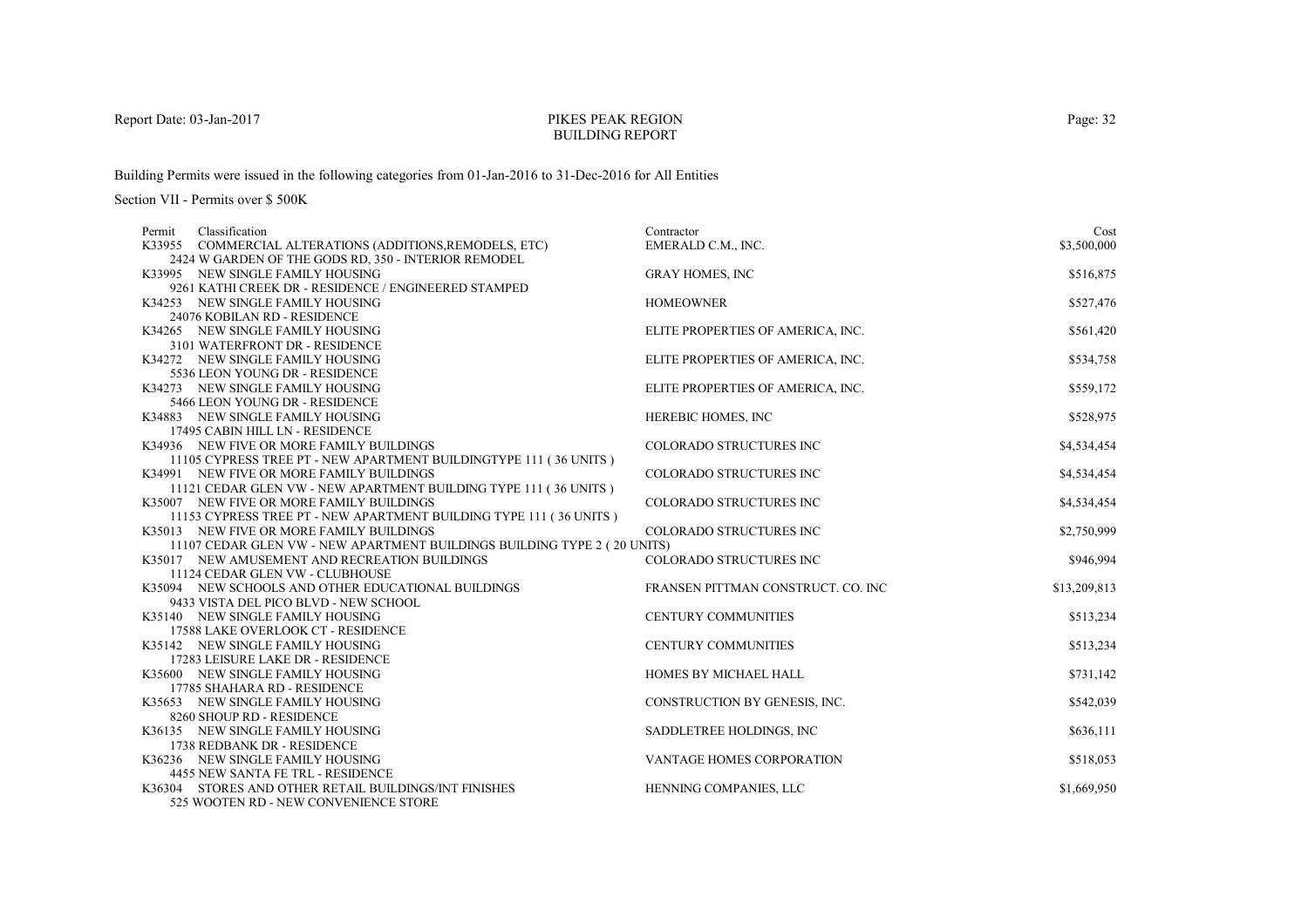## PIKES PEAK REGIONBUILDING REPORT

Building Permits were issued in the following categories from 01-Jan-2016 to 31-Dec-2016 for All Entities

| Classification<br>Permit                                 | Contractor                                | Cost        |
|----------------------------------------------------------|-------------------------------------------|-------------|
| K36352 NEW SINGLE FAMILY HOUSING                         | CHALLENGER HOMES, INC.                    | \$597,078   |
| 19874 LINDENMERE DR - RESIDENCE                          |                                           |             |
| K36360 NONRESIDENTIAL BUILDINGS (STORAGE SHEDS, ETC)     | KRAMER CONSTRUCTION, INC                  | \$756,028   |
| 7215 E HWY 24 - NEW WAREHOUSE ADDITION - CORE AND SHELL  |                                           |             |
| K36729 NEW SINGLE FAMILY HOUSING                         | S.C. SCOTT CONST. CONSULTING              | \$598,791   |
| 262 CRYSTAL VALLEY RD - RESIDENCE - ENGINEER STAMPED     |                                           |             |
| K37153 NEW SINGLE FAMILY HOUSING                         | LEVEL 1 HOMES, INC                        | \$600,000   |
| 20025 ROAMING DR - RESIDENCE / ENGINEERED STAMPED        |                                           |             |
| K37204 NEW SINGLE FAMILY HOUSING                         | <b>VANTAGE HOMES CORPORATION</b>          | \$575,000   |
| <b>1237 FOOTHILLS FARM WAY - RESIDENCE</b>               |                                           |             |
| K37206 NEW SINGLE FAMILY HOUSING                         | VANTAGE HOMES CORPORATION                 | \$512,164   |
| 4446 NEW SANTA FE TRL - RESIDENCE                        |                                           |             |
| K37861 NEW SINGLE FAMILY HOUSING                         | PEAK SIDE PROPERTIES, LLC                 | \$584,228   |
| 17223 CARRIAGE HORSE DR - RESIDENCE                      |                                           |             |
| K38410 NEW SINGLE FAMILY HOUSING                         | ALL ABOUT HOME DESIGN, LLC                | \$621,921   |
| 3870 ROBERTS RIDGE PL - RESIDENCE                        |                                           |             |
| K38484 NEW SINGLE FAMILY HOUSING                         | CASCO ENTERPRISES, INC.                   | \$548,035   |
| 13625 KITTY JOE CT - RESIDENCE - ENGINEER STAMPED        |                                           |             |
| K39010 NEW SINGLE FAMILY HOUSING                         | <b>REUNION HOMES</b>                      | \$562,598   |
| 7223 DUTCH LOOP - RESIDENCE                              |                                           |             |
| K39380 NEW SINGLE FAMILY HOUSING                         | ALLIANCE HOMES, LLC DBA ALLIANCE BUILDERS | \$591,082   |
| 3770 TWISTED OAK CIR - RESIDENCE - ENGINEER STAMPED      |                                           |             |
| K39634 NEW SINGLE FAMILY HOUSING                         | CORNERSTONE DESIGN BUILD, LTD.            | \$710,262   |
| 11005 S HOLMES RD - RESIDENCE                            |                                           |             |
| K39642 NEW SINGLE FAMILY HOUSING                         | ELITE PROPERTIES OF AMERICA, INC.         | \$506,703   |
| 8560 CROOKED BRANCH LN - RESIDENCE                       |                                           |             |
| K39651 NEW SINGLE FAMILY HOUSING                         | ELITE PROPERTIES OF AMERICA, INC.         | \$561,420   |
| 3143 WATERFRONT DR - RESIDENCE                           |                                           |             |
| K39771 NEW SINGLE FAMILY HOUSING                         | HI POINT HOME BUILDERS LLC                | \$534,972   |
| 1171 GOLD HILL MESA DR - RESIDENCE                       |                                           |             |
| K39846 STORES AND OTHER RETAIL BUILDINGS/INT FINISHES    | COLORADO STRUCTURES INC                   | \$1,016,312 |
| 5627 BARNES RD - NEW RETAIL SHOP-CORE AND SHELL          |                                           |             |
| K39861 STORES AND OTHER RETAIL BUILDINGS/INT FINISHES    | COLORADO STRUCTURES INC                   | \$3,200,000 |
| 5617 BARNES RD - NEW GROCERY STORE                       |                                           |             |
| K40491 NEW HOSPITALS AND OTHER INSTITUTIONS              | KOELSCH CONSTRUCTION INC.                 | \$8,500,000 |
| 3315 EMMETT VW - SENIOR LIVING FACILITY                  |                                           |             |
| K40836 COMMERCIAL ALTERATIONS (ADDITIONS, REMODELS, ETC) | THE HOUSE DOCTOR                          | \$736,696   |
| 1750 E BOULDER ST, BLDG 6 - HVAC UPGRADE                 |                                           |             |
| K41190 NEW SINGLE FAMILY HOUSING                         | <b>GOETZMANN CUSTOM HOMES INC</b>         | \$556,495   |
| 1837 MUD HEN DR - RESIDENCE                              |                                           |             |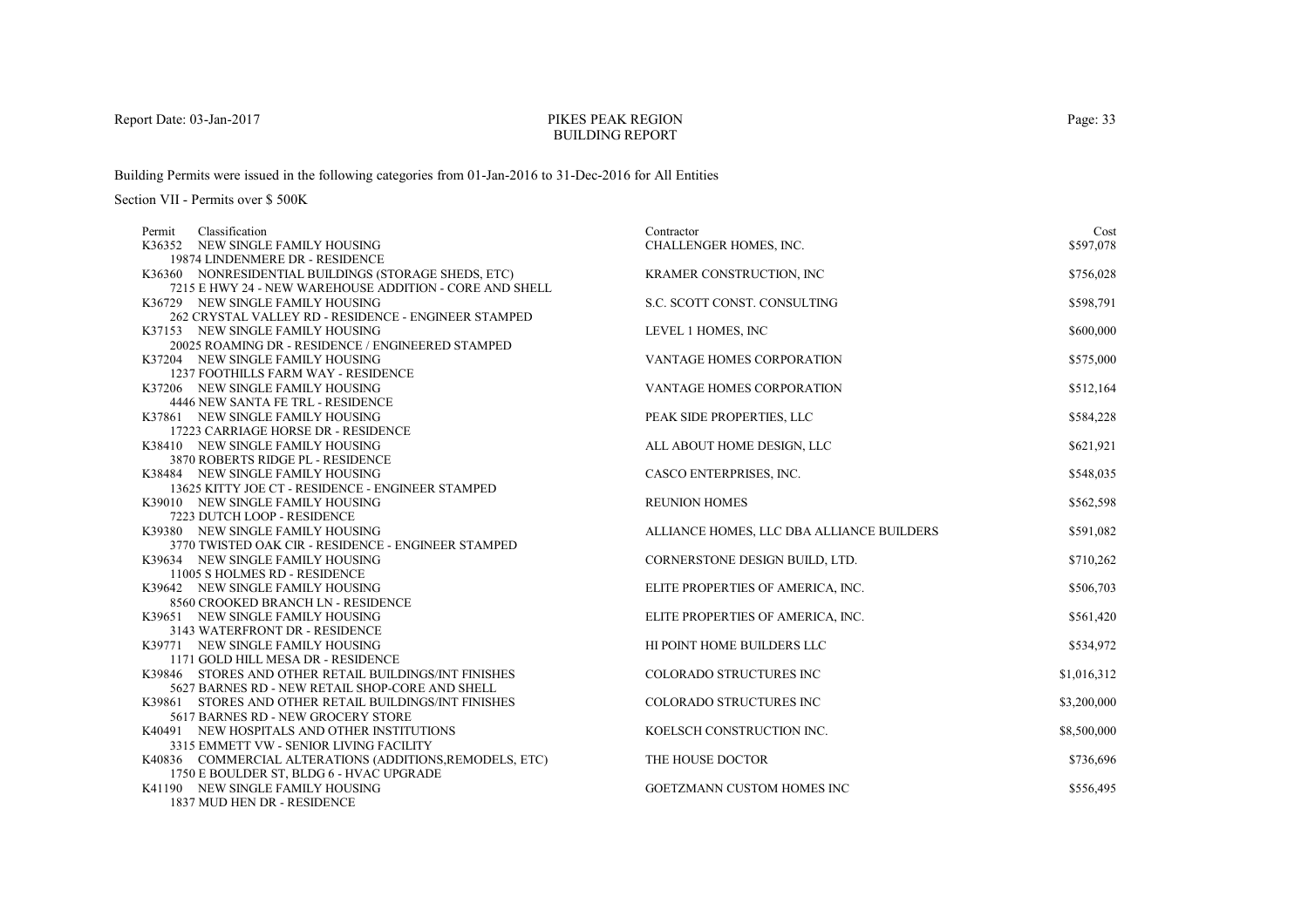## PIKES PEAK REGIONBUILDING REPORT

Building Permits were issued in the following categories from 01-Jan-2016 to 31-Dec-2016 for All Entities

| Classification<br>Permit                                                                             | Contractor                        | Cost        |
|------------------------------------------------------------------------------------------------------|-----------------------------------|-------------|
| K41206 COMMERCIAL ALTERATIONS (ADDITIONS, REMODELS, ETC)                                             | HAMMERS CONSTRUCTION, INC         | \$650,000   |
| 7055-7085 LEXINGTON DR - ADDITION - RETAIL (SHELL ONLY)                                              |                                   |             |
| K41662 COMMERCIAL ALTERATIONS (ADDITIONS, REMODELS, ETC)                                             | COLARELLI CONSTRUCTION, INC.      | \$600,000   |
| 1625 MEDICAL CENTER PT, 100 - INTERIOR REMODEL                                                       |                                   |             |
| K41668 NEW FIVE OR MORE FAMILY BUILDINGS                                                             | WESPAC COMMUNITIES, INC           | \$2,793,470 |
| 4664 ASHER HTS - NEW APARTMENT BUILDINGS TYPE 2 22 UNITS                                             | WESPAC COMMUNITIES, INC           |             |
| K41673 NEW FIVE OR MORE FAMILY BUILDINGS<br>4608 ASHER HTS - NEW APARTMENT BUILDINGS TYPE 2 22 UNITS |                                   | \$2,793,470 |
| K41679 NEW FIVE OR MORE FAMILY BUILDINGS                                                             | WESPAC COMMUNITIES, INC           | \$706,181   |
| 4692 ASHER HTS - NEW APARTMENT BUILDING TYPE 7 4 UNITS                                               |                                   |             |
| K41696 NEW AMUSEMENT AND RECREATION BUILDINGS                                                        | WESPAC COMMUNITIES, INC           | \$957,171   |
| <b>4637 ASHER HTS - CLUBHOUSE</b>                                                                    |                                   |             |
| K41708 NEW OFFICES, BANKS, AND PROFESSIONAL BLDGS/INT FINISHES                                       | THOMAS GEN. CONTRACTORS, INC.     | \$1,250,000 |
| 12787 STONE VALLEY DR - NEW COMMUNITY CLUBHOUSE                                                      |                                   |             |
| K41716 NEW SINGLE FAMILY HOUSING                                                                     | CONSTRUCTION BY GENESIS, INC.     | \$558,208   |
| 3554 FOREST LAKES DR - RESIDENCE / ENGINEERED STAMPED                                                |                                   |             |
| K42480 NEW SINGLE FAMILY HOUSING                                                                     | ELITE PROPERTIES OF AMERICA, INC. | \$559,172   |
| 12645 MT ANTERO DR - RESIDENCE                                                                       |                                   |             |
| K42546 NEW FIVE OR MORE FAMILY BUILDINGS                                                             | COLORADO STRUCTURES INC           | \$4,534,454 |
| 11140 CEDAR GLEN VW - NEW APARTMENT BUILDING TYPE 111 (36 UNITS)                                     |                                   |             |
| K42551 NEW FIVE OR MORE FAMILY BUILDINGS                                                             | COLORADO STRUCTURES INC           | \$2,537,653 |
| 11156 CEDAR GLEN VW - NEW APARTMENT BUILDINGS TYPE 1 (20 UNITS )                                     |                                   |             |
| K42555 NEW FIVE OR MORE FAMILY BUILDINGS                                                             | COLORADO STRUCTURES INC           | \$2,750,999 |
| 11172 CEDAR GLEN VW - NEW APARTMENT BUILDINGS BUILDING TYPE 2 (20 UNITS)                             |                                   |             |
| K42848 NEW SINGLE FAMILY HOUSING                                                                     | SAINT AUBYN HOMES, LLC            | \$641,302   |
| 1168 NIGHT BLUE CIR - RESIDENCE<br>K43128 NEW SINGLE FAMILY HOUSING                                  | <b>KELLER HOMES INC</b>           | \$558,743   |
| 1808 LA BELLEZZA GRV - RESIDENCE                                                                     |                                   |             |
| K43145 NEW SINGLE FAMILY HOUSING                                                                     | <b>KELLER HOMES INC</b>           | \$504,775   |
| 1814 LA BELLEZZA GRV - RESIDENCE                                                                     |                                   |             |
| K43226 NONRESIDENTIAL BUILDINGS (STORAGE SHEDS, ETC)                                                 | <b>JC DESIGN &amp; BUILD LLC</b>  | \$671,232   |
| 8132 AIRPARK HTS - NEW AIRCRAFT HANGAR - CORE & SHELL-100,110,120,130                                |                                   |             |
| K43230 COMMERCIAL ALTERATIONS (ADDITIONS, REMODELS, ETC)                                             | COLARELLI CONSTRUCTION, INC.      | \$1,200,000 |
| 4194 ROYAL PINE DR, 100 - INTERIOR REMODEL & ADDITION                                                |                                   |             |
| K43408 NEW SINGLE FAMILY HOUSING                                                                     | BRENTWOOD HOMES, INC.             | \$610,356   |
| 11588 SHAUGNESSY RD - RESIDENCE - ENGINEER STAMPED                                                   |                                   |             |
| K43863 COMMERCIAL ALTERATIONS (ADDITIONS, REMODELS, ETC)                                             | <b>ELDER CONSTRUCTION</b>         | \$789,000   |
| 1090 N NEWPORT RD - INTERIOR REMODEL                                                                 |                                   |             |
| K44013 RESIDENTIAL ALTERATIONS (REMODEL, ADDITIONS, ETC)                                             | A & I SKYLINE, LLC.               | \$597,500   |
| 2980 INSPIRATION DR - REROOF                                                                         |                                   |             |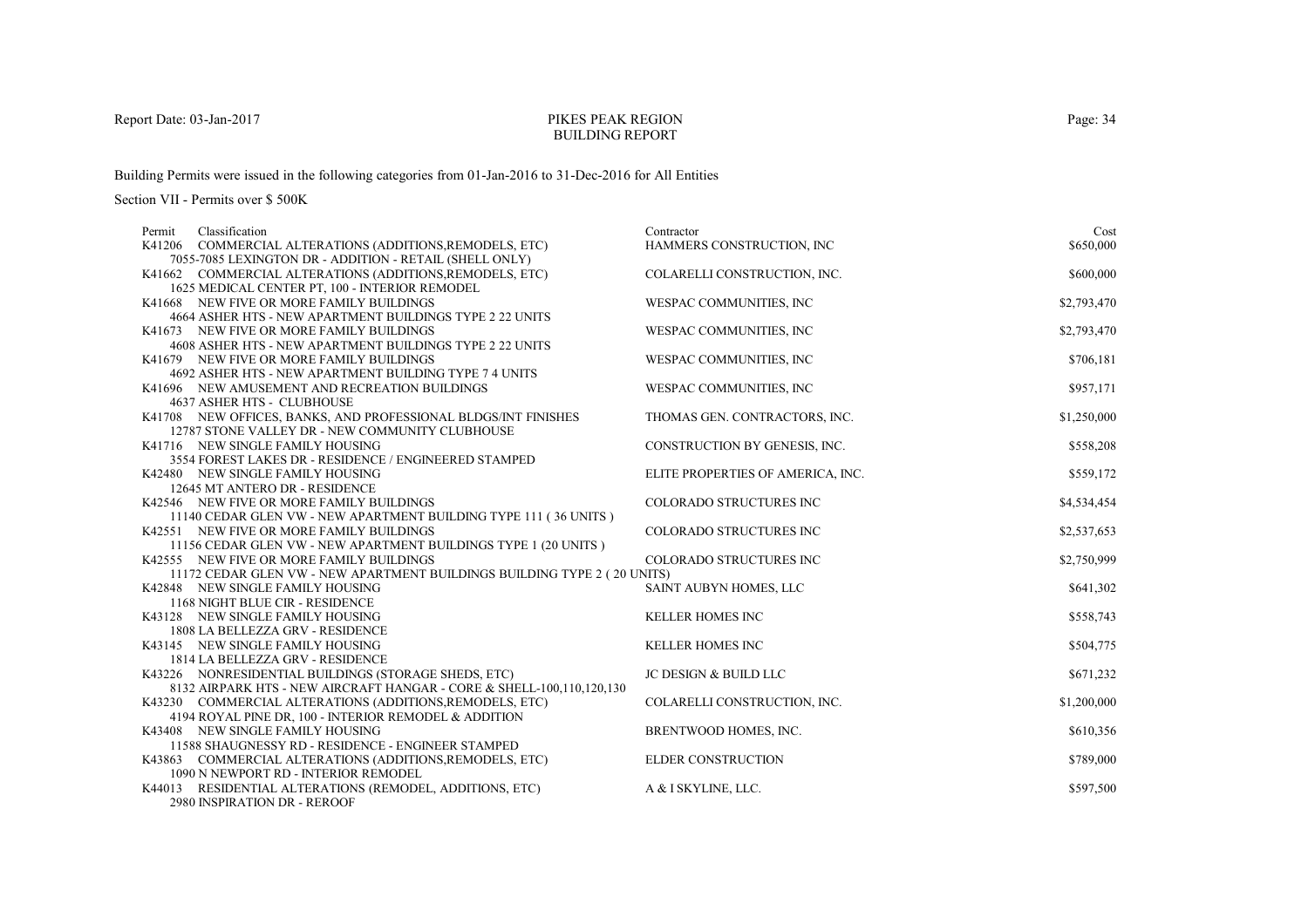### PIKES PEAK REGIONBUILDING REPORT

Building Permits were issued in the following categories from 01-Jan-2016 to 31-Dec-2016 for All Entities

| Classification<br>Permit                                                                    | Contractor                        | Cost         |
|---------------------------------------------------------------------------------------------|-----------------------------------|--------------|
| K44023 NEW SINGLE FAMILY HOUSING                                                            | OAKWOOD HOMES, LLC                | \$565,597    |
| 7283 TAHOE RIM DR - RESIDENCE                                                               |                                   |              |
| K44048 NEW SINGLE FAMILY HOUSING                                                            | OAKWOOD HOMES, LLC                | \$595,151    |
| 8451 MEADOW WING CIR - RESIDENCE                                                            |                                   |              |
| K44053 RESIDENTIAL ALTERATIONS (REMODEL, ADDITIONS, ETC)                                    | A & I SKYLINE, LLC.               | \$996,557    |
| 4735 HERON CT - REROOF                                                                      |                                   |              |
| K44141 NEW SINGLE FAMILY HOUSING                                                            | VANGUARD HOMES CORP.              | \$519,124    |
| 2979 LOOKING GLASS WAY - SINGLE FAMILY ATTACHED                                             |                                   |              |
| K44144 STORES AND OTHER RETAIL BUILDINGS/INT FINISHES                                       | ROBINSON CONSTRUCTION, LLC.       | \$894,463    |
| 5420 TUTT BLVD - NEW SHELL BUILDING                                                         |                                   |              |
| K44151 RESIDENTIAL ALTERATIONS (REMODEL, ADDITIONS, ETC)                                    | A & I SKYLINE, LLC.               | \$680,589    |
| 7135 MINESHAFT CT - REROOF                                                                  |                                   |              |
| K44436 NEW SINGLE FAMILY HOUSING                                                            | C. R. SHEA HOMES, INC.            | \$562,384    |
| 1615 ROCKVIEW TRL - RESIDENCE                                                               |                                   |              |
| K45162 RESIDENTIAL ALTERATIONS (REMODEL, ADDITIONS, ETC)                                    | A & I SKYLINE, LLC.               | \$642,502    |
| 624 WIDEFIELD DR - REROOF                                                                   |                                   |              |
| K45378 NEW SINGLE FAMILY HOUSING                                                            | ELITE PROPERTIES OF AMERICA, INC. | \$512,271    |
| 3157 WATERFRONT DR - RESIDENCE                                                              |                                   |              |
| K45552 NEW FIVE OR MORE FAMILY BUILDINGS                                                    | WESPAC COMMUNITIES, INC           | \$2,620,754  |
| 4665 ASHER HTS - NEW APARTMENT BUILDING/TYPE 3 22 UNITS<br>K45605 NEW SINGLE FAMILY HOUSING | STAUFFER AND SONS CONSTRUCTION    | \$650,000    |
| 4480 TIERRA ROJO DR - RESIDENCE                                                             |                                   |              |
| K45994 NEW SINGLE FAMILY HOUSING                                                            | <b>KELLER HOMES INC</b>           | \$541,611    |
| 1322 FOOTHILLS FARM WAY - RESIDENCE                                                         |                                   |              |
| K46292 NEW SINGLE FAMILY HOUSING                                                            | VANTAGE HOMES CORPORATION         | \$519,231    |
| 16160 DENVER PACIFIC DR - RESIDENCE                                                         |                                   |              |
| K46309 COMMERCIAL ALTERATIONS (ADDITIONS, REMODELS, ETC)                                    | VANTAGE HOMES CORPORATION         | \$1,500,000  |
| 2131 N TEJON ST - ADDITION TO GUEST HOUSE - FOUNDATION ONLY                                 |                                   |              |
| K46348 NEW SINGLE FAMILY HOUSING                                                            | SAINT AUBYN HOMES, LLC            | \$540,326    |
| 1275 NIGHT BLUE CIR - RESIDENCE                                                             |                                   |              |
| K46620 NEW SINGLE FAMILY HOUSING                                                            | B & N CONSTRUCTION, INC.          | \$1,606,307  |
| 16270 FOREST LIGHT DR - RESIDENCE                                                           |                                   |              |
| K47663 NEW SCHOOLS AND OTHER EDUCATIONAL BUILDINGS                                          | ART C KLEIN CONSTRUCTION, INC.    | \$22,150,000 |
| 515 N SANTA FE AVE - NEW SCHOOL-SUPERSTRUCTURE                                              |                                   |              |
| K47990 COMMERCIAL ALTERATIONS (ADDITIONS, REMODELS, ETC)                                    | <b>ELDER CONSTRUCTION</b>         | \$650,000    |
| 935 OSAGE AVE - INTERIOR REMODEL                                                            |                                   |              |
| K47998 NEW SINGLE FAMILY HOUSING                                                            | <b>HOMEOWNER</b>                  | \$650,000    |
| 1465 GOLDEN HILLS RD - RESIDENCE                                                            |                                   |              |
| K48218 NEW SINGLE FAMILY HOUSING                                                            | SAINT AUBYN HOMES, LLC            | \$500,920    |
| 17879 BLUE OPAL CT - RESIDENCE                                                              |                                   |              |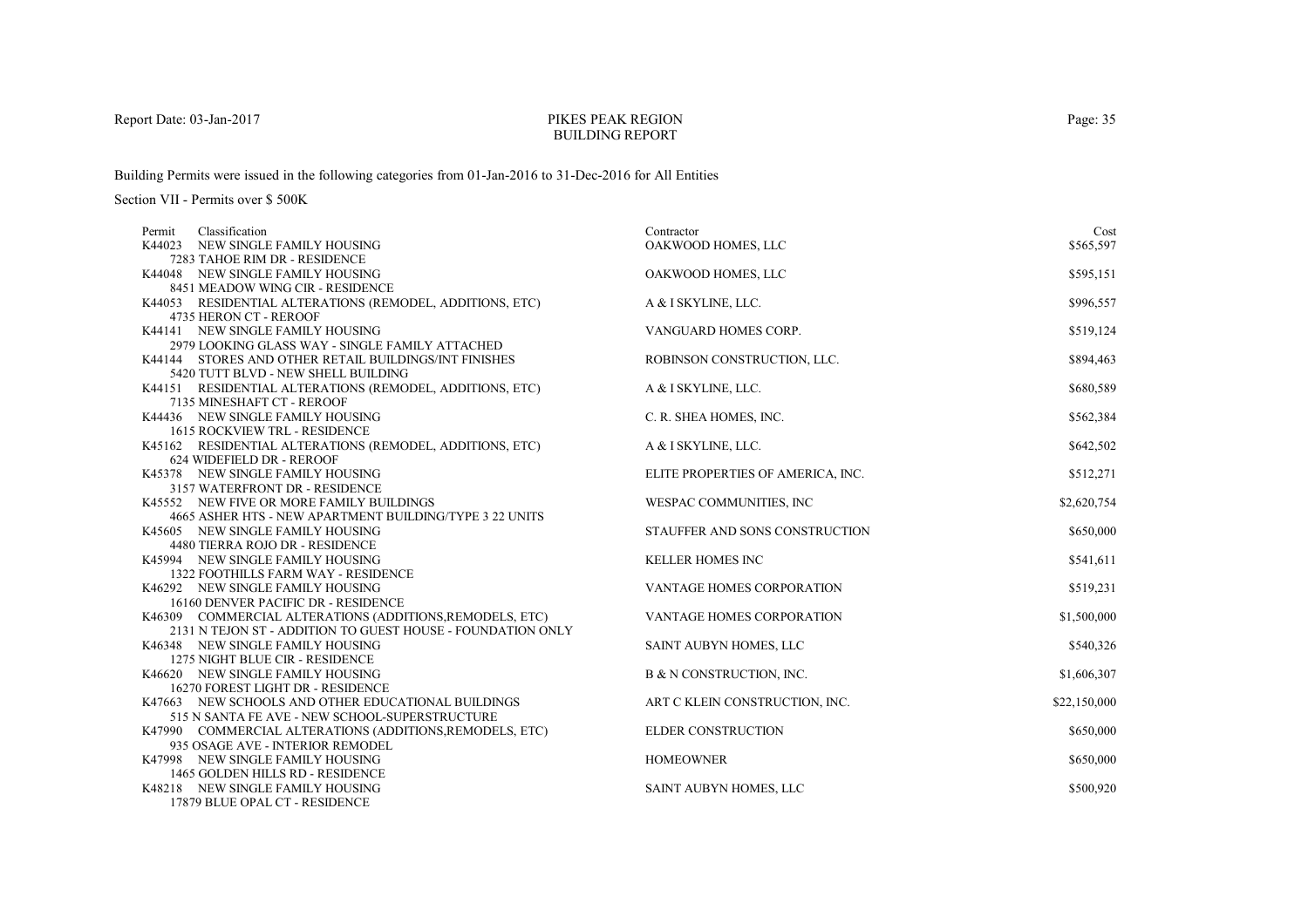### PIKES PEAK REGIONBUILDING REPORT

Building Permits were issued in the following categories from 01-Jan-2016 to 31-Dec-2016 for All Entities

| Classification<br>Permit                                             | Contractor                     | Cost        |
|----------------------------------------------------------------------|--------------------------------|-------------|
| K48228 NEW SINGLE FAMILY HOUSING                                     | SAINT AUBYN HOMES, LLC         | \$540,326   |
| 1215 NIGHT BLUE CIR - RESIDENCE                                      |                                |             |
| K48243 NEW SINGLE FAMILY HOUSING                                     | SAINT AUBYN HOMES, LLC         | \$590,225   |
| 1227 NIGHT BLUE CIR - RESIDENCE                                      |                                |             |
| K48328 COMMERCIAL ALTERATIONS (ADDITIONS, REMODELS, ETC)             | TANDEM ENTERPRISES INC         | \$2,412,149 |
| 443 HWY 105 - ADDITION AND REMODEL\CHANGE OF OCC\EXISTING FOUNDATION |                                |             |
| K48351 NEW FIVE OR MORE FAMILY BUILDINGS                             | <b>GERALD H PHIPPS INC</b>     | \$2,222,222 |
| 1111 N NEVADA AVE - STUDENT HOUSING BUILDING 4 (4 UNITS)             |                                |             |
| K48353 NEW FIVE OR MORE FAMILY BUILDINGS                             | <b>GERALD H PHIPPS INC</b>     | \$1,800,000 |
| 1109 N NEVADA AVE - STUDENT HOUSING BUILDING 5 (3 UNITS)             |                                |             |
| K48354 NEW FIVE OR MORE FAMILY BUILDINGS                             | <b>GERALD H PHIPPS INC</b>     | \$2,100,000 |
| 209 E UINTAH ST - STUDENT HOUSING BUILDING 3 (4 UNITS)               |                                |             |
| K48407 NEW AMUSEMENT AND RECREATION BUILDINGS                        | <b>GERALD H PHIPPS INC</b>     | \$1,900,000 |
| 1107 N NEVADA AVE - CLUBHOUSE -REC CENTER                            |                                |             |
| K48424 NEW SINGLE FAMILY HOUSING                                     | <b>REUNION HOMES</b>           | \$569,130   |
| 10330 BOULDER RIDGE DR - RESIDENCE                                   |                                |             |
| K48430 NEW SINGLE FAMILY HOUSING                                     | <b>REUNION HOMES</b>           | \$569,130   |
| 10702 MAROON PEAK WAY - RESIDENCE                                    |                                |             |
| K48433 NEW SINGLE FAMILY HOUSING                                     | <b>REUNION HOMES</b>           | \$569,130   |
| 10703 BLANCA PEAK CT - RESIDENCE                                     |                                |             |
| K48435 NEW SINGLE FAMILY HOUSING                                     | <b>REUNION HOMES</b>           | \$569,130   |
| 10719 BLANCA PEAK CT - RESIDENCE                                     |                                |             |
| K48438 NEW FIVE OR MORE FAMILY BUILDINGS                             | <b>GERALD H PHIPPS INC</b>     | \$4,400,000 |
| 1115 N NEVADA AVE - STUDENT HOUSING (6 UNITS)                        |                                |             |
| K48797 NEW SINGLE FAMILY HOUSING                                     | <b>KELLER HOMES INC</b>        | \$539,897   |
| 1307 FOOTHILLS FARM WAY - RESIDENCE                                  |                                |             |
| K49345 NEW SINGLE FAMILY HOUSING                                     | OAKWOOD HOMES, LLC             | \$531,438   |
| 7156 HORIZON WOOD LN - RESIDENCE                                     |                                |             |
| K49604 NEW SINGLE FAMILY HOUSING                                     | <b>CHARTERCRAFT HOMES INC</b>  | \$551,462   |
| 13616 GILBERT DR - RESIDENCE                                         |                                |             |
| K50172 STORES AND OTHER RETAIL BUILDINGS/INT FINISHES                | COMMERCIAL BUILDING SVCS, INC  | \$1,400,000 |
| 1650 JAMBOREE DR - NEW CARWASH                                       |                                |             |
| K50177 STORES AND OTHER RETAIL BUILDINGS/INT FINISHES                | COMMERCIAL BUILDING SVCS, INC  | \$2,100,000 |
| 1626 JAMBOREE DR - NEW AUTO DEALERSHIP                               |                                |             |
| K50199 NEW SINGLE FAMILY HOUSING                                     | CLANCY BUILDING & DESIGN, LLC. | \$606,501   |
| 17435 CARIBOU DR - RESIDENCE                                         |                                |             |
| K50247 NEW SINGLE FAMILY HOUSING                                     | VANGUARD HOMES CORP.           | \$600,612   |
| 10625 SLUMBER RIDGE WAY - RESIDENCE                                  |                                |             |
| K50675 NEW SINGLE FAMILY HOUSING                                     | <b>VILLAGREE, LLC</b>          | \$835,010   |
| 16571 TIMBER MEADOW DR - RESIDENCE                                   |                                |             |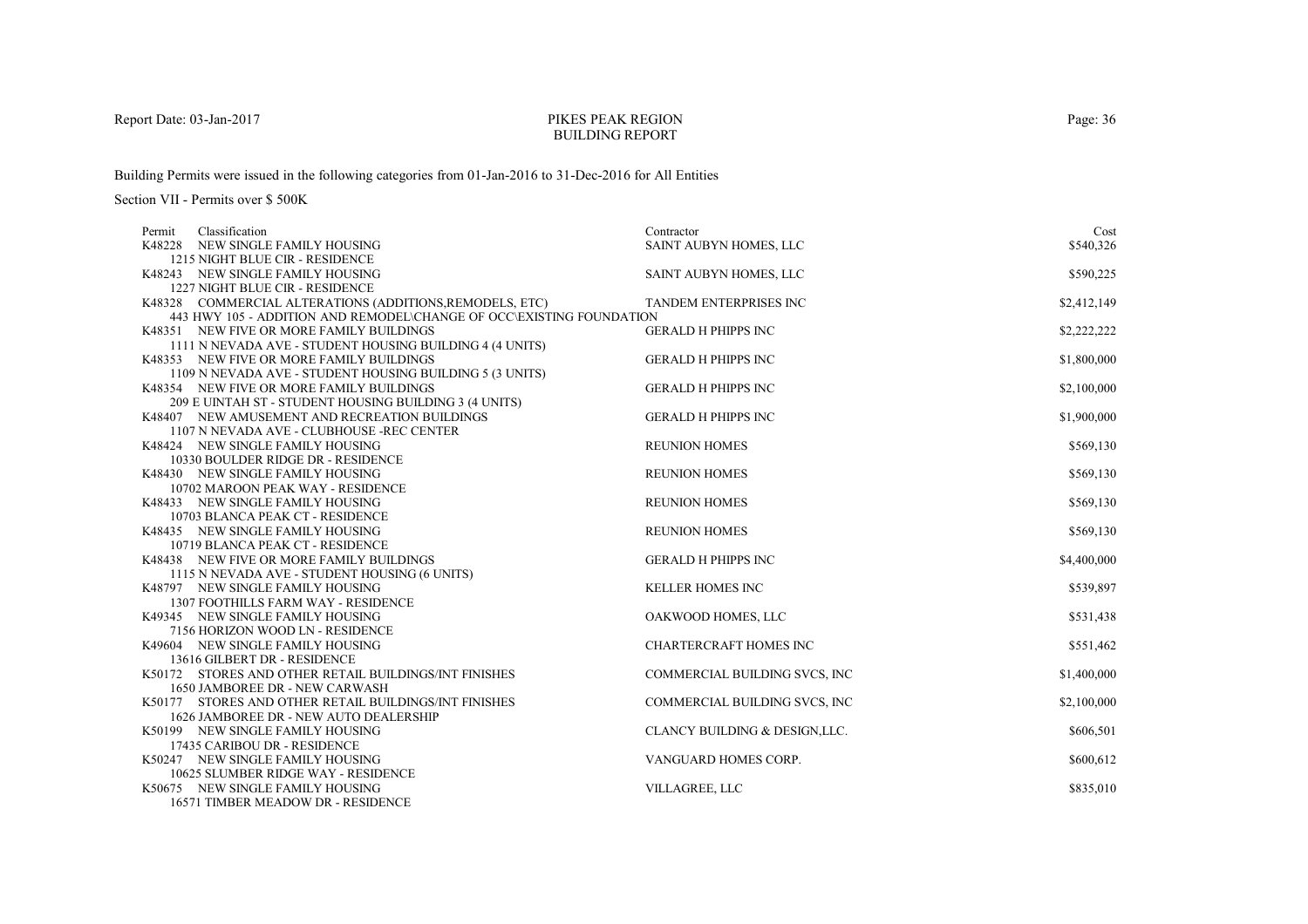### PIKES PEAK REGIONBUILDING REPORT

Building Permits were issued in the following categories from 01-Jan-2016 to 31-Dec-2016 for All Entities

| Classification<br>Permit                                                                          | Contractor                        | Cost         |
|---------------------------------------------------------------------------------------------------|-----------------------------------|--------------|
| K50726 NEW HOSPITALS AND OTHER INSTITUTIONS                                                       | TRI-C CONSTRUCTION CO., INC.      | \$9,719,516  |
| 7600 SANDY ROCK PT - NEW ASSISTED LIVING FACILITY (FOUNDATION ONLY)                               |                                   |              |
| K50736 NEW FIVE OR MORE FAMILY BUILDINGS                                                          | COLORADO STRUCTURES INC           | \$27,462,474 |
| 333 E COLORADO AVE - NEW APART BLDG (172 UNIT) FOUNDATION ONLY                                    |                                   |              |
| K50739 NEW SINGLE FAMILY HOUSING                                                                  | SADDLETREE HOLDINGS, INC          | \$752,101    |
| 2212 RED EDGE HTS - RESIDENCE                                                                     |                                   |              |
| K50740 NEW SINGLE FAMILY HOUSING                                                                  | SADDLETREE HOLDINGS, INC          | \$764,164    |
| 10062 COYOTE SONG TER - RESIDENCE                                                                 |                                   |              |
| K50780 NEW SINGLE FAMILY HOUSING                                                                  | <b>HOMEOWNER</b>                  | \$573,949    |
| 10610 ROLLING RIDGE RD - RESIDENCE                                                                |                                   |              |
| K50972 COMMERCIAL ALTERATIONS (ADDITIONS, REMODELS, ETC)                                          | HENSEL PHELPS CONSTRUCTION CO     | \$1,000,000  |
| 1400 E BOULDER ST - INTERIOR REMODEL PHASE 3                                                      |                                   |              |
| K51081 NEW SINGLE FAMILY HOUSING                                                                  | ELITE PROPERTIES OF AMERICA, INC. | \$563,669    |
| 2877 WATERFRONT DR - RESIDENCE                                                                    |                                   |              |
| K51083 NEW SINGLE FAMILY HOUSING                                                                  | ELITE PROPERTIES OF AMERICA, INC. | \$574,484    |
| 3129 WATERFRONT DR - RESIDENCE                                                                    |                                   |              |
| K51090 NEW SINGLE FAMILY HOUSING                                                                  | ELITE PROPERTIES OF AMERICA, INC. | \$512,271    |
| 12486 RAVENSWOOD DR - RESIDENCE                                                                   |                                   |              |
| K51120 NEW SINGLE FAMILY HOUSING                                                                  | <b>HOMEOWNER</b>                  | \$999,056    |
| 1336 CHAPEL ROYAL CT - RESIDENCE                                                                  |                                   |              |
| K51160 COMMERCIAL ALTERATIONS (ADDITIONS, REMODELS, ETC)                                          | DANIEL-BARRY CONSTRUCTION INC     | \$2,200,000  |
| 29 S WEBER ST - ADDITION/INTERIOR REMODEL                                                         |                                   |              |
| K51211 NEW OFFICES, BANKS, AND PROFESSIONAL BLDGS/INT FINISHES                                    | NUNN CONSTRUCTION INC             | \$645,000    |
| 8675 EXPLORER DR, 240 - INTERIOR FINISH - CREATION OF NEW SUITE                                   |                                   |              |
| K51499 NEW FIVE OR MORE FAMILY BUILDINGS                                                          | WESPAC COMMUNITIES, INC           | \$2,793,470  |
| 4552 ASHER HTS - NEW APARTMENT BUILDING TYPE 2 - 22 UNITS                                         |                                   |              |
| K51500 NEW FIVE OR MORE FAMILY BUILDINGS                                                          | WESPAC COMMUNITIES, INC           | \$2,793,470  |
| 4748 ASHER HTS - NEW APARTMENT BUILDINGS TYPE 2 - 22 UNITS                                        |                                   |              |
| K51664 NEW SINGLE FAMILY HOUSING                                                                  | PALMER RIDGE CONSTRUCTION CO.     | \$700,732    |
| 1780 ISLEHURST LN - RESIDENCE                                                                     |                                   |              |
| K51725 COMMERCIAL ALTERATIONS (ADDITIONS, REMODELS, ETC)                                          | SUPERIOR ROOFING, INC             | \$1,084,078  |
| <b>1885 BRIARGATE PKWY - REROOF</b>                                                               |                                   |              |
| K51982 NEW SINGLE FAMILY HOUSING                                                                  | <b>VANTAGE HOMES CORPORATION</b>  | \$550,820    |
| 3729 FLOATING CLOUD CT - RESIDENCE                                                                |                                   |              |
| K52018 NEW SINGLE FAMILY HOUSING                                                                  | OAKWOOD HOMES, LLC                | \$551,676    |
| 8448 BOULDER BANKS CT - RESIDENCE                                                                 |                                   |              |
| K52131 COMMERCIAL ALTERATIONS (ADDITIONS, REMODELS, ETC)<br>1212 MOTOR CITY DR - INTERIOR REMODEL | ART C KLEIN CONSTRUCTION, INC.    | \$612,265    |
|                                                                                                   |                                   |              |
| K52367 COMMERCIAL ALTERATIONS (ADDITIONS, REMODELS, ETC)                                          | BRYAN CONSTRUCTION, INC.          | \$550,000    |
| 320 WOOTEN RD - INTERIOR REMODEL                                                                  |                                   |              |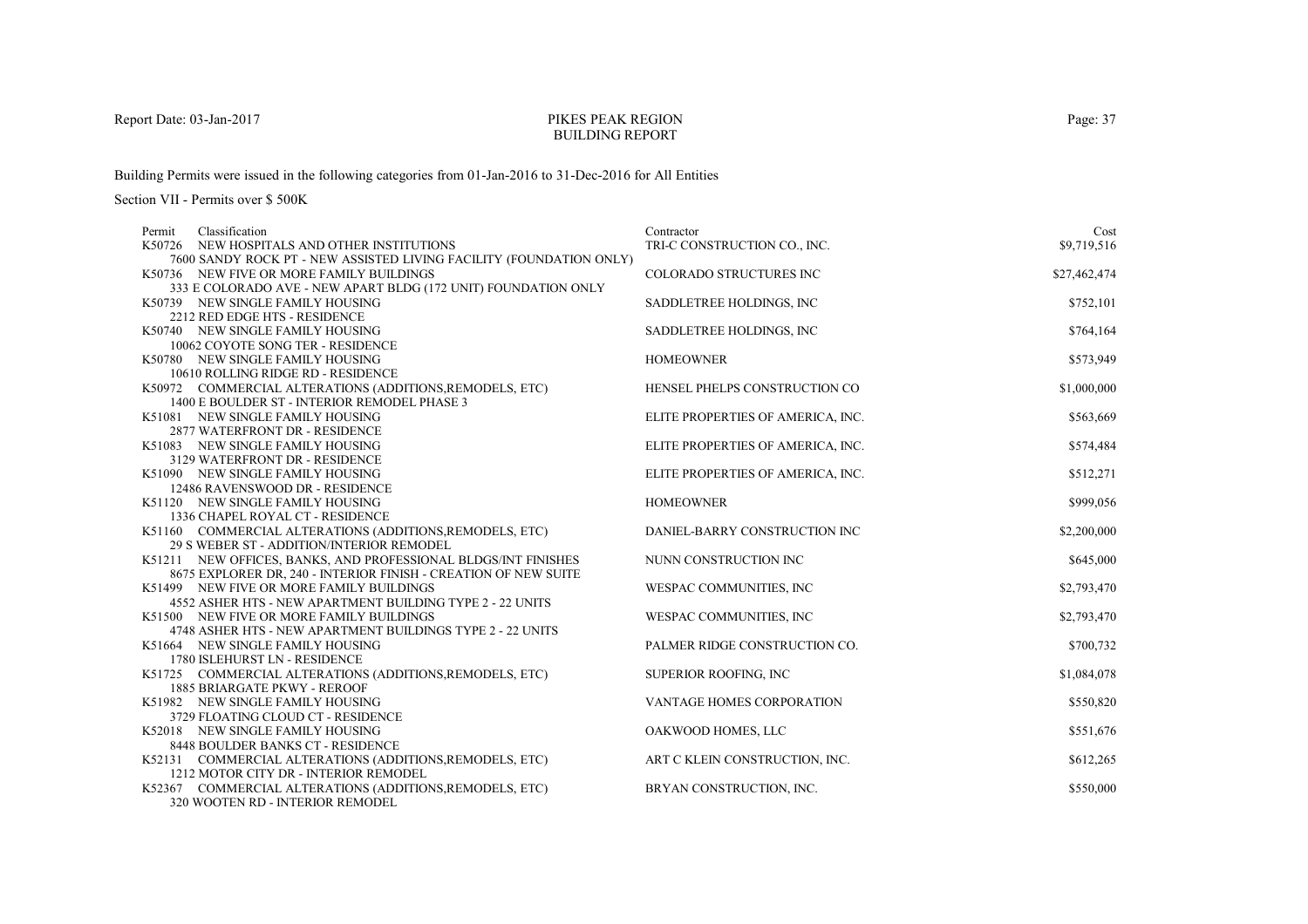## PIKES PEAK REGIONBUILDING REPORT

Building Permits were issued in the following categories from 01-Jan-2016 to 31-Dec-2016 for All Entities

| Permit | Classification                                                                      | Contractor                        | Cost         |
|--------|-------------------------------------------------------------------------------------|-----------------------------------|--------------|
|        | K52417 NEW SINGLE FAMILY HOUSING                                                    | TUSCANY HOMES LLC                 | \$1,200,000  |
|        | 1845 VINE CLIFF HTS - RESIDENCE                                                     |                                   |              |
|        | K52743 COMMERCIAL ALTERATIONS (ADDITIONS, REMODELS, ETC)                            | <b>TANDEM ENTERPRISES INC</b>     | \$687,000    |
|        | 3333 N ACADEMY BLVD - INTERIOR REMODEL                                              |                                   |              |
|        | K52767 NEW SINGLE FAMILY HOUSING                                                    | PALACE HOMES, INC.                | \$545,000    |
|        | <b>645 SUGARLOAF SUMMIT RD - RESIDENCE</b>                                          |                                   |              |
|        | K52864 NEW HOSPITALS AND OTHER INSTITUTIONS                                         | PINKARD CONSTRUCTION COMPANY      | \$11,000,000 |
|        | 2450 E CACHE LA POUDRE ST - NEW ASSISTED LIVING FACILITY                            |                                   |              |
|        | K52887 NONRESIDENTIAL BUILDINGS (STORAGE SHEDS, ETC)                                | SCHMUESER & ASSOCIATES, INC.      | \$703,000    |
|        | 18026 DANCING BEAR LN - PUMP STATION                                                |                                   |              |
|        | K52894 NEW SINGLE FAMILY HOUSING                                                    | CREEKSTONE DEVELOPMENT, INC.      | \$521,373    |
|        | 9567 TUTT BLVD - RESIDENCE                                                          |                                   |              |
|        | K53102 NEW SINGLE FAMILY HOUSING                                                    | <b>GOETZMANN CUSTOM HOMES INC</b> | \$556,495    |
|        | 12501 HAWK STONE DR - RESIDENCE                                                     |                                   |              |
|        | K53352 NEW SINGLE FAMILY HOUSING                                                    | SADDLETREE HOLDINGS, INC.         | \$891,660    |
|        | 3306 MESA TOP DR - RESIDENCE                                                        |                                   |              |
|        | K53612 NEW SINGLE FAMILY HOUSING                                                    | ELITE PROPERTIES OF AMERICA, INC. | \$563,669    |
|        | 12433 CLOUDY BAY DR - RESIDENCE                                                     |                                   |              |
|        | K53616 NEW SINGLE FAMILY HOUSING                                                    | ELITE PROPERTIES OF AMERICA, INC. | \$526,727    |
|        | 3158 WATERFRONT DR - RESIDENCE                                                      |                                   |              |
|        | K53618 NEW SINGLE FAMILY HOUSING                                                    | ELITE PROPERTIES OF AMERICA, INC. | \$512,271    |
|        | 3197 LAKEFRONT DR - RESIDENCE                                                       |                                   |              |
|        | K53619 NEW SINGLE FAMILY HOUSING                                                    | ELITE PROPERTIES OF AMERICA, INC. | \$560,457    |
|        | 3074 WATERFRONT DR - RESIDENCE                                                      |                                   |              |
|        | K53740 NEW SINGLE FAMILY HOUSING                                                    | ROBERT SCOTT GEN. CONTR., INC.    | \$542,681    |
|        | 2620 BROGANS BLUFF DR - RESIDENCE                                                   |                                   |              |
|        | K53750 STORES AND OTHER RETAIL BUILDINGS/INT FINISHES                               | KAHN CONSTRUCTION CORP.           | \$1,500,000  |
|        | 13481 BASS PRO DR - RESTAURANT (THROUGH FINISH)<br>K53781 NEW SINGLE FAMILY HOUSING | TIFFANY HOMES, LLC.               | \$675,246    |
|        | 14620 STERLING RD - RESIDENCE                                                       |                                   |              |
|        | K53799 NEW SINGLE FAMILY HOUSING                                                    | <b>HAMMER HOMES</b>               | \$537,006    |
|        | 3580 MESA VERDE RD - RESIDENCE                                                      |                                   |              |
|        | K53957 NEW SINGLE FAMILY HOUSING                                                    | SAINT AUBYN HOMES, LLC            | \$540,326    |
|        | 8206 MISTY MOON DR - RESIDENCE                                                      |                                   |              |
|        | K53980 RESIDENTIAL ALTERATIONS (REMODEL, ADDITIONS, ETC)                            | <b>MAINE BUILDERS LLC</b>         | \$800,000    |
|        | 29 BROADMOOR AVE - REMODEL/ADDITION                                                 |                                   |              |
|        | K54109 NEW SINGLE FAMILY HOUSING                                                    | CONSTRUCTION BY GENESIS, INC.     | \$622,670    |
|        | 10620 HUNTSMAN RD - RESIDENCE                                                       |                                   |              |
|        | K54693 NEW SINGLE FAMILY HOUSING                                                    | <b>CENTURY COMMUNITIES</b>        | \$513,234    |
|        | 17540 LAKE OVERLOOK CT - RESIDENCE                                                  |                                   |              |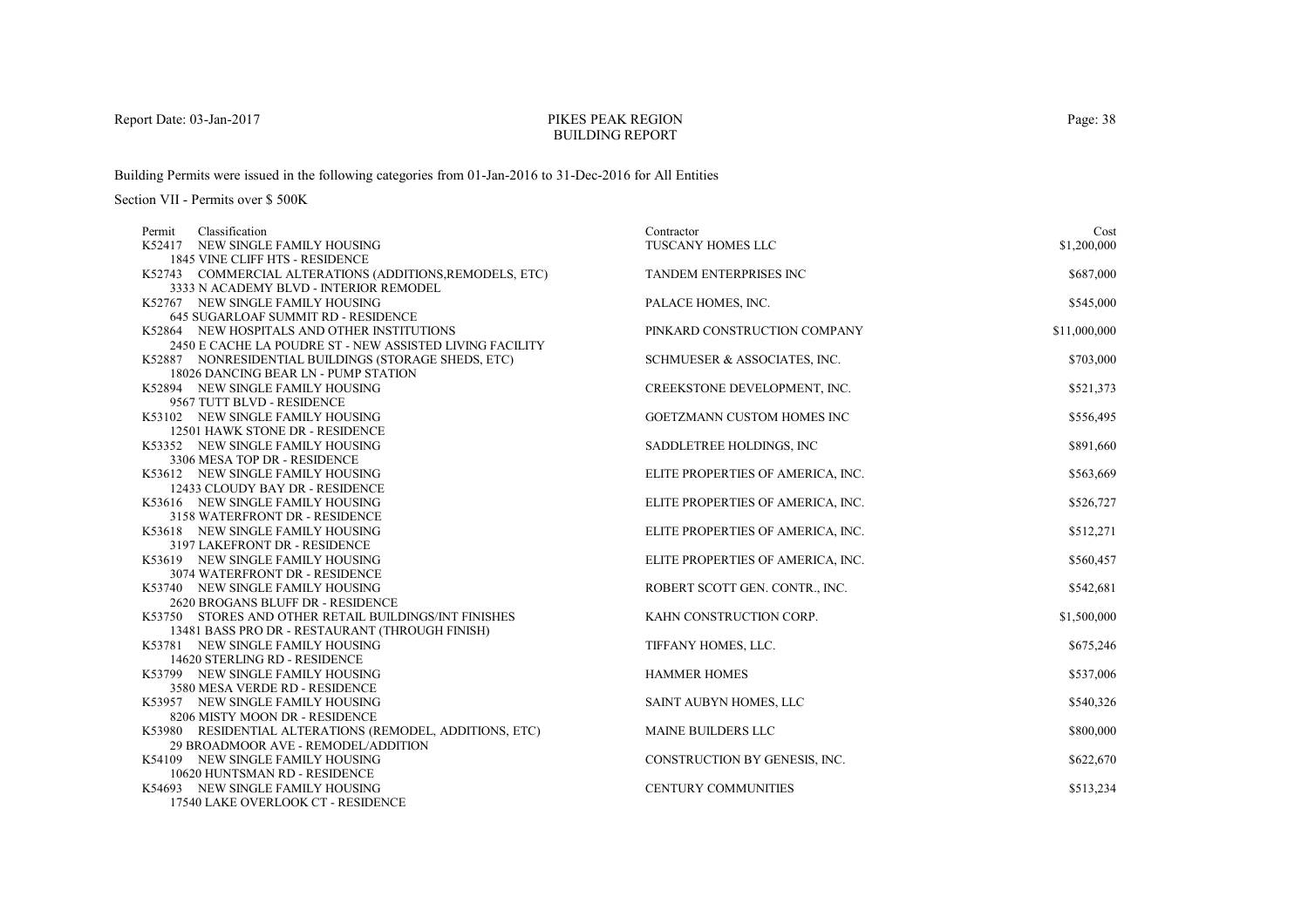## PIKES PEAK REGIONBUILDING REPORT

Building Permits were issued in the following categories from 01-Jan-2016 to 31-Dec-2016 for All Entities

| Classification<br>Permit                                                                                               | Contractor                        | Cost         |
|------------------------------------------------------------------------------------------------------------------------|-----------------------------------|--------------|
| K54695 NEW SINGLE FAMILY HOUSING                                                                                       | <b>CENTURY COMMUNITIES</b>        | \$537,649    |
| 17684 LAKE OVERLOOK CT - RESIDENCE                                                                                     |                                   |              |
| K55053 NEW FIVE OR MORE FAMILY BUILDINGS                                                                               | WESPAC COMMUNITIES, INC           | \$2,845,395  |
| 4581 ASHER HTS - 1-NEW APARTMENT BUILDING TYPE 5 22 UNITS                                                              |                                   |              |
| K55059 NEW FIVE OR MORE FAMILY BUILDINGS                                                                               | WESPAC COMMUNITIES, INC           | \$1,250,000  |
| 4468 ASHER HTS - NEW APARTMENT BUILDINGS TYPE 6 2 UNITS                                                                |                                   |              |
| K55062 NEW SINGLE FAMILY HOUSING                                                                                       | HACIENDA CONSTRUCTION, INC.       | \$502,205    |
| 8185 WILDFLOWER RD - RESIDENCE                                                                                         |                                   |              |
| K55064 NEW FIVE OR MORE FAMILY BUILDINGS                                                                               | WESPAC COMMUNITIES, INC           | \$1,250,000  |
| 4580 ASHER HTS - NEW APARTMENT BUILDINGS TYPE 6 2 UNITS                                                                |                                   |              |
| K55069 NEW FIVE OR MORE FAMILY BUILDINGS                                                                               | WESPAC COMMUNITIES, INC           | \$2,747,176  |
| 4441 ASHER HTS - NEW APARTMENT BUILDINGS TYPE 1 22 UNITS                                                               |                                   |              |
| K55073 NEW FIVE OR MORE FAMILY BUILDINGS                                                                               | WESPAC COMMUNITIES, INC           | \$2,747,176  |
| 4469 ASHER HTS - NEW APARTMENT BUILDINGS TYPE 1 22 UNITS                                                               |                                   |              |
| K55074 NEW FIVE OR MORE FAMILY BUILDINGS                                                                               | WESPAC COMMUNITIES, INC           | \$2,747,176  |
| 4497 ASHER HTS - NEW APARTMENT BUILDING TYPE 1 22 UNITS                                                                |                                   |              |
| K55077 NEW FIVE OR MORE FAMILY BUILDINGS                                                                               | WESPAC COMMUNITIES, INC           | \$2,483,721  |
| 4771 ROMAN CANDLE PT - NEW APARTMENT BUILDING TYPE 4 22 UNITS                                                          |                                   |              |
| K55079 NEW FIVE OR MORE FAMILY BUILDINGS                                                                               | WESPAC COMMUNITIES, INC           | \$2,483,721  |
| 4791 ROMAN CANDLE PT - NEW APARTMENT BUILDINGS TYPE 4 22 UNITS                                                         |                                   |              |
| K55081 NEW FIVE OR MORE FAMILY BUILDINGS<br>4525 ASHER HTS - NEW APARTMENT BUILDINGS TYPE 4 22 UNITS                   | WESPAC COMMUNITIES, INC           | \$2,483,721  |
|                                                                                                                        | J. E. DUNN CONSTRUCTION CO.       | \$60,047,213 |
| K55174 NEW OFFICES, BANKS, AND PROFESSIONAL BLDGS/INT FINISHES<br>3233 JANITELL RD - NEW DATA CENTER (FOUNDATION ONLY) |                                   |              |
| K55642 NEW SINGLE FAMILY HOUSING                                                                                       | GMC CONSTRUCTION COMPANY, INC     | \$786,396    |
| 19735 KERSHAW CT - RESIDENCE                                                                                           |                                   |              |
| K55714 NEW SINGLE FAMILY HOUSING                                                                                       | <b>BUILTRITE BUILDERS</b>         | \$619,000    |
| 13610 KITTY JOE CT - RESIDENCE                                                                                         |                                   |              |
| K55920 NEW SINGLE FAMILY HOUSING                                                                                       | CAMPBELL HOMES LTD.               | \$508,844    |
| 10906 LONG SUMMER CT - RESIDENCE                                                                                       |                                   |              |
| K55949 NEW SINGLE FAMILY HOUSING                                                                                       | ELITE PROPERTIES OF AMERICA, INC. | \$559,172    |
| 3117 LAKEFRONT DR - RESIDENCE                                                                                          |                                   |              |
| K55952 NEW SINGLE FAMILY HOUSING                                                                                       | ELITE PROPERTIES OF AMERICA, INC. | \$542,039    |
| 5494 LEON YOUNG DR - RESIDENCE                                                                                         |                                   |              |
| K56162 COMMERCIAL ALTERATIONS (ADDITIONS, REMODELS, ETC)                                                               | CENTIMARK CORPORATION             | \$599,876    |
| 3801 SINTON RD - REROOF                                                                                                |                                   |              |
| K56383 NEW SINGLE FAMILY HOUSING                                                                                       | SADDLETREE HOLDINGS, INC          | \$829,950    |
| 13687 FIFE CT - RESIDENCE                                                                                              |                                   |              |
| K56473 COMMERCIAL ALTERATIONS (ADDITIONS, REMODELS, ETC)                                                               | <b>LST INTERIOR SPECIALTIES</b>   | \$600,000    |
| 7290 COMMERCE CENTER DR - INTERIOR REMODEL                                                                             |                                   |              |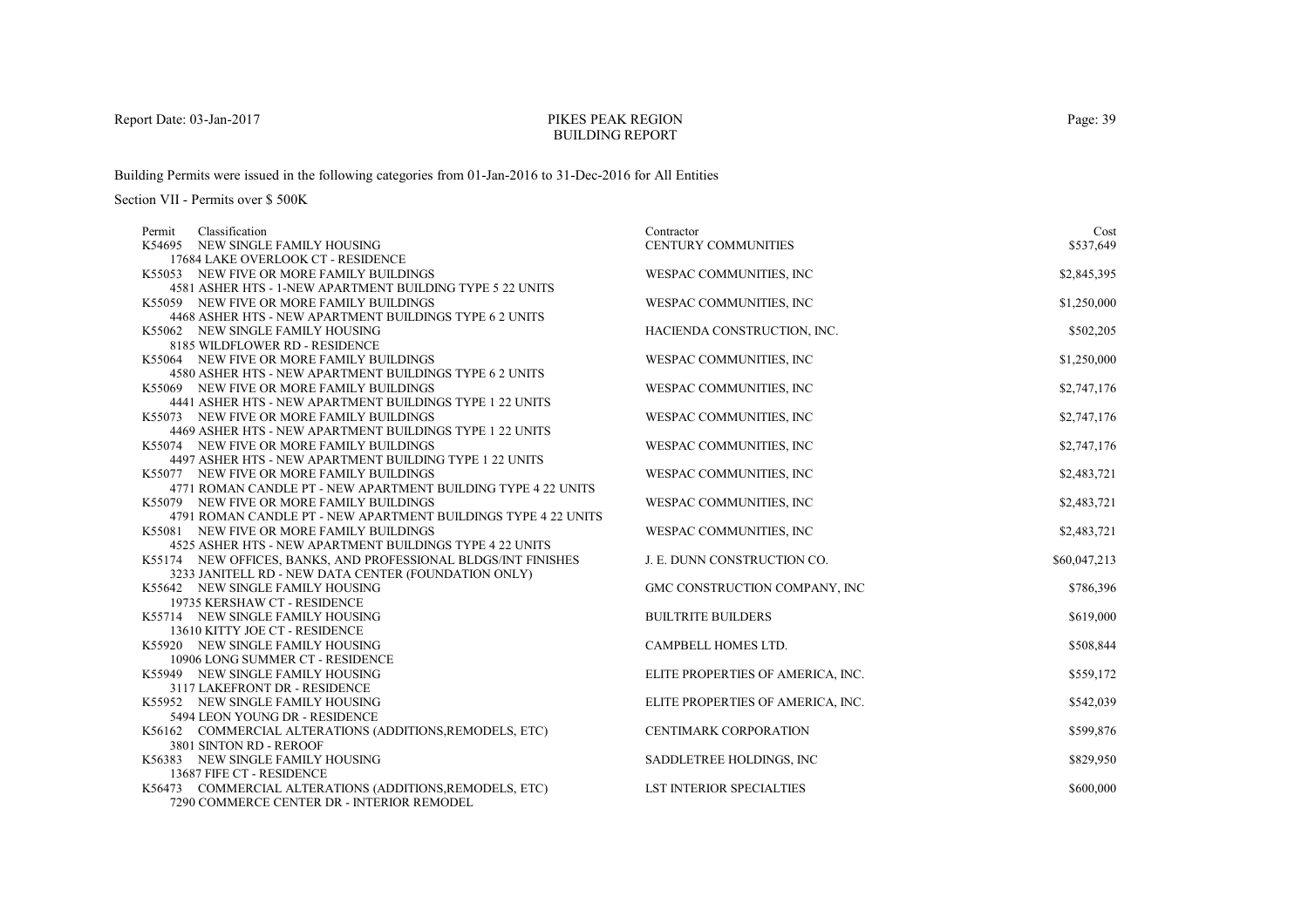## PIKES PEAK REGIONBUILDING REPORT

Building Permits were issued in the following categories from 01-Jan-2016 to 31-Dec-2016 for All Entities

| Classification<br>Permit                                 | Contractor                        | Cost      |
|----------------------------------------------------------|-----------------------------------|-----------|
| K56474 NEW SINGLE FAMILY HOUSING                         | STEPHENS AND ASSOCIATES, INC.     | \$726,002 |
| 2124 TURNBULL DR - RESIDENCE                             |                                   |           |
| K56890 NEW SINGLE FAMILY HOUSING                         | SAINT AUBYN HOMES, LLC            | \$540,326 |
| 10380 EVENING VISTA DR - RESIDENCE                       |                                   |           |
| K57046 STORES AND OTHER RETAIL BUILDINGS/INT FINISHES    | CASCO ENTERPRISES, INC.           | \$800,000 |
| 1378 REPUBLIC DR - NEW CAR WASH                          |                                   |           |
| K57067 NEW SINGLE FAMILY HOUSING                         | <b>HOMEOWNER</b>                  | \$515,376 |
| 2833 CATHEDRAL PARK VW, CO - RESIDENCE                   |                                   |           |
| K57119 NONRESIDENTIAL BUILDINGS (STORAGE SHEDS, ETC)     | TRI-STAR MASONRY, INC.            | \$564,944 |
| 2635 E WILLAMETTE AVE - NEW WAREHOUSE                    |                                   |           |
| K57270 NEW SINGLE FAMILY HOUSING                         | VANTAGE HOMES CORPORATION         | \$512,164 |
| 12502 HAWK STONE DR - RESIDENCE                          |                                   |           |
| K57289 RESIDENTIAL ALTERATIONS (REMODEL, ADDITIONS, ETC) | PRO ROOFING CONSTRUCTION, LLC     | \$745,687 |
| 6137 SAN MATEO DR - REROOF                               |                                   |           |
| K57424 NEW SINGLE FAMILY HOUSING                         | <b>GRAY HOMES, INC</b>            | \$557,030 |
| 9249 KATHI CREEK DR - RESIDENCE                          |                                   |           |
| K57612 NEW SINGLE FAMILY HOUSING                         | CHALLENGER HOMES, INC.            | \$597,078 |
| 19814 LINDENMERE DR - RESIDENCE                          |                                   |           |
| K57755 NEW SINGLE FAMILY HOUSING                         | <b>GOETZMANN CUSTOM HOMES INC</b> | \$556,495 |
| 6036 FERGUS DR - RESIDENCE                               |                                   |           |
| K57898 NEW SINGLE FAMILY HOUSING                         | <b>GALIANT HOMES, LLC.</b>        | \$542,574 |
| 383 IRVINGTON CT - RESIDENCE                             |                                   |           |
| K58037 NEW SINGLE FAMILY HOUSING                         | PICASSO HOMES, LLC                | \$577,161 |
| 260 THUNDER RIDGE DR - RESIDENCE (ENGINEER STAMPED)      |                                   |           |
| K58040 NEW SINGLE FAMILY HOUSING                         | SAINT AUBYN HOMES, LLC            | \$540,326 |
| 475 MOUNTAIN PASS VW - RESIDENCE                         |                                   |           |
| K58256 NEW SINGLE FAMILY HOUSING                         | ELITE PROPERTIES OF AMERICA, INC. | \$500,278 |
| 7138 SILVER BUCKLE DR - RESIDENCE                        |                                   |           |
| K58257 NEW SINGLE FAMILY HOUSING                         | ELITE PROPERTIES OF AMERICA, INC. | \$500,278 |
| 5443 PADDINGTON CREEK PL - RESIDENCE                     |                                   |           |
| K58268 NEW SINGLE FAMILY HOUSING                         | ELITE PROPERTIES OF AMERICA, INC. | \$619,993 |
| 8524 CROOKED BRANCH LN - RESIDENCE                       |                                   |           |
| K58341 NEW SINGLE FAMILY HOUSING                         | KIRELLA HOMES, INC                | \$655,865 |
| 707 FOREST VIEW WAY - RESIDENCE                          |                                   |           |
| K58411 NEW SINGLE FAMILY HOUSING                         | <b>REUNION HOMES</b>              | \$569,130 |
| 12763 WHEELER PEAK DR - RESIDENCE                        |                                   |           |
| K58416 NEW SINGLE FAMILY HOUSING                         | <b>REUNION HOMES</b>              | \$562,598 |
| <b>6671 PHANTOM WAY - RESIDENCE</b>                      |                                   |           |
| K58863 NEW SINGLE FAMILY HOUSING                         | OAKWOOD HOMES, LLC                | \$514,948 |
| 8811 TRANQUIL KNOLL LN - RESIDENCE                       |                                   |           |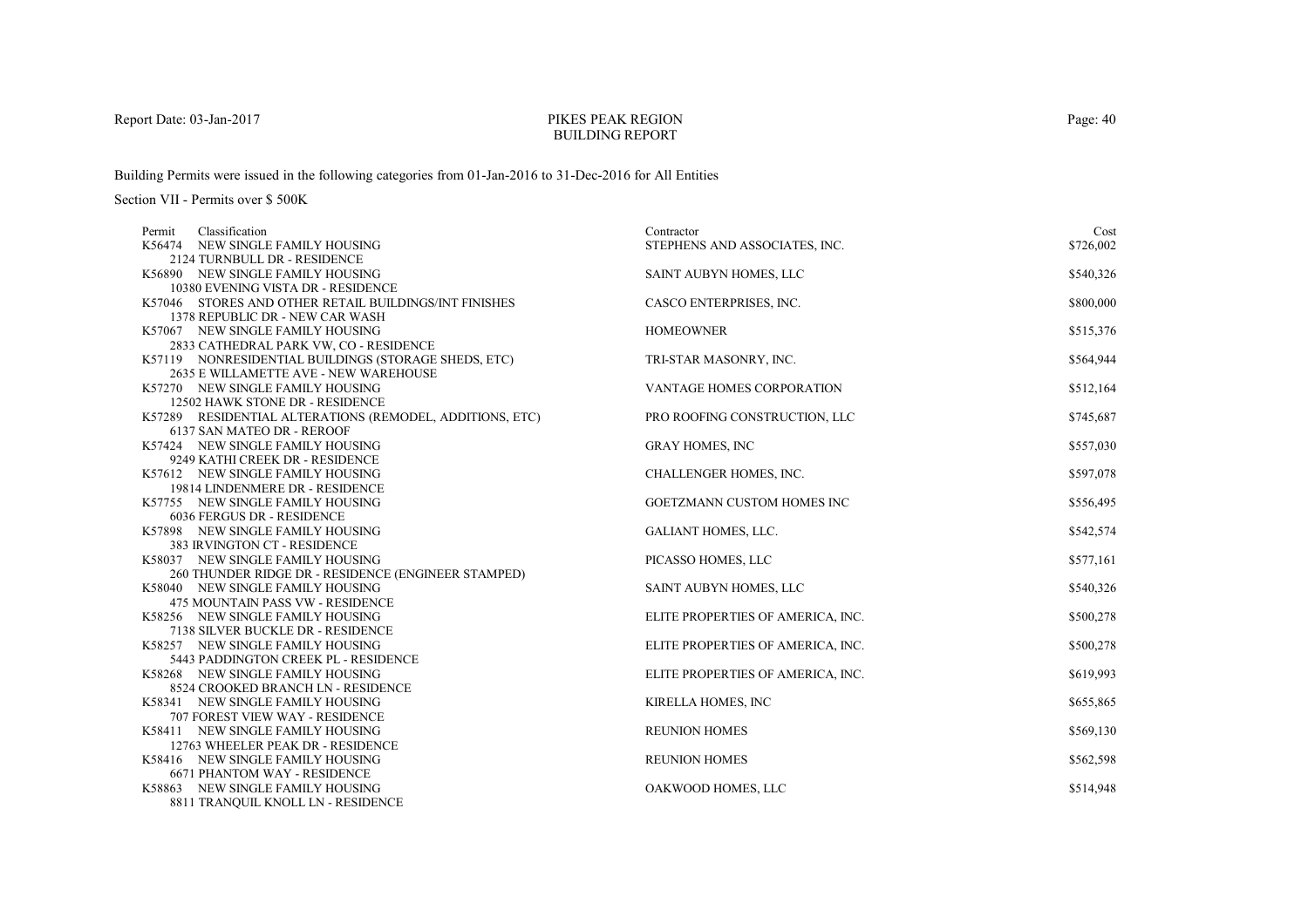### PIKES PEAK REGIONBUILDING REPORT

Building Permits were issued in the following categories from 01-Jan-2016 to 31-Dec-2016 for All Entities

| Classification<br>Permit                                                   | Contractor                        | Cost        |
|----------------------------------------------------------------------------|-----------------------------------|-------------|
| K58869 NEW SINGLE FAMILY HOUSING                                           | OAKWOOD HOMES, LLC                | \$606,715   |
| 8432 BOULDER BANKS CT - RESIDENCE                                          |                                   |             |
| K58876 NEW SINGLE FAMILY HOUSING                                           | OAKWOOD HOMES, LLC                | \$722,148   |
| 7223 TAHOE RIM DR - RESIDENCE                                              |                                   |             |
| K58899 NEW SINGLE FAMILY HOUSING                                           | SADDLETREE HOLDINGS, INC          | \$642,157   |
| 17424 POND VIEW PL - RESIDENCE                                             |                                   |             |
| K59235 COMMERCIAL ALTERATIONS (ADDITIONS, REMODELS, ETC)                   | PEAK PROFESSIONAL CONTRS INC      | \$646,137   |
| 320 E FONTANERO ST, 201 - INTERIOR REMODEL                                 |                                   |             |
| K59421 COMMERCIAL ALTERATIONS (ADDITIONS, REMODELS, ETC)                   | BRYAN CONSTRUCTION, INC.          | \$1,090,653 |
| 7770 MILTON E PROBY PKWY - INTERIOR REMODEL                                |                                   |             |
| K59455 NEW SINGLE FAMILY HOUSING                                           | VILLAGREE, LLC                    | \$533,580   |
| 565 TAM O SHANTER WAY - RESIDENCE                                          |                                   |             |
| K59740 NEW SINGLE FAMILY HOUSING                                           | VANTAGE HOMES CORPORATION         | \$504,133   |
| 11555 SPECTACULAR BID CIR - RESIDENCE                                      |                                   |             |
| K60088 COMMERCIAL ALTERATIONS (ADDITIONS, REMODELS, ETC)                   | AFFORDABLE ROOFING, INC.          | \$634,326   |
| 3150 S ACADEMY BLVD - REROOF                                               |                                   |             |
| K60197 NEW SINGLE FAMILY HOUSING                                           | ROCKY MOUNTAIN HIGH BUILDERS INC. | \$603,182   |
| 9205 BEN TIRRAN CT - RESIDENCE                                             |                                   |             |
| K60251 NEW SINGLE FAMILY HOUSING                                           | <b>GALIANT HOMES, LLC.</b>        | \$668,393   |
| 3505 MESA TOP DR - RESIDENCE                                               |                                   |             |
| K60570 NEW SINGLE FAMILY HOUSING                                           | ELITE PROPERTIES OF AMERICA, INC. | \$561,420   |
| 7066 SILVER BUCKLE DR - RESIDENCE                                          |                                   |             |
| K60572 NEW SINGLE FAMILY HOUSING                                           | ELITE PROPERTIES OF AMERICA, INC. | \$565,918   |
| 7125 SILVER BUCKLE DR - RESIDENCE                                          |                                   |             |
| K60574 NEW SINGLE FAMILY HOUSING                                           | ELITE PROPERTIES OF AMERICA, INC. | \$535,721   |
| 3255 WATERFRONT DR - RESIDENCE                                             |                                   |             |
| K60731 NEW SINGLE FAMILY HOUSING<br>14967 PLEASANT VALLEY PT - RESIDENCE   | PEAK SIDE PROPERTIES, LLC         | \$605,002   |
| K60732 NEW SINGLE FAMILY HOUSING                                           | LOST CREEK CONSTRUCTION, LLC      | \$622,563   |
| 17195 GWILYM CT - RESIDENCE                                                |                                   |             |
| K60734 NEW HOTELS, MOTELS                                                  | THE WRIGHT GROUP, LLC             | \$7,441,723 |
| 3150 N CHESTNUT ST - HOTEL - THROUGH FINISH                                |                                   |             |
| K61331 STORES AND OTHER RETAIL BUILDINGS/INT FINISHES                      | <b>GE JOHNSON CONSTR CO, INC</b>  | \$6,100,000 |
| 9279 BANDLEY DR - NEW RV SALES BUILDING                                    |                                   |             |
| K61442 NEW FIVE OR MORE FAMILY BUILDINGS                                   | COLORADO STRUCTURES INC           | \$2,750,999 |
| 11188 CEDAR GLEN VW - NEW APARTMENT BUILDINGS BUILDING TYPE 2 (20 UNITS)   |                                   |             |
| K61445 NEW FIVE OR MORE FAMILY BUILDINGS                                   | <b>COLORADO STRUCTURES INC</b>    | \$2,750,999 |
| 11152 CYPRESS TREE PT - NEW APARTMENT BUILDINGS BUILDING TYPE 2 (20 UNITS) |                                   |             |
| K61446 NEW FIVE OR MORE FAMILY BUILDINGS                                   | COLORADO STRUCTURES INC           | \$2,750,999 |
| 11136 CYPRESS TREE PT - NEW APARTMENT BUILDINGS BUILDING TYPE 2 (20 UNITS) |                                   |             |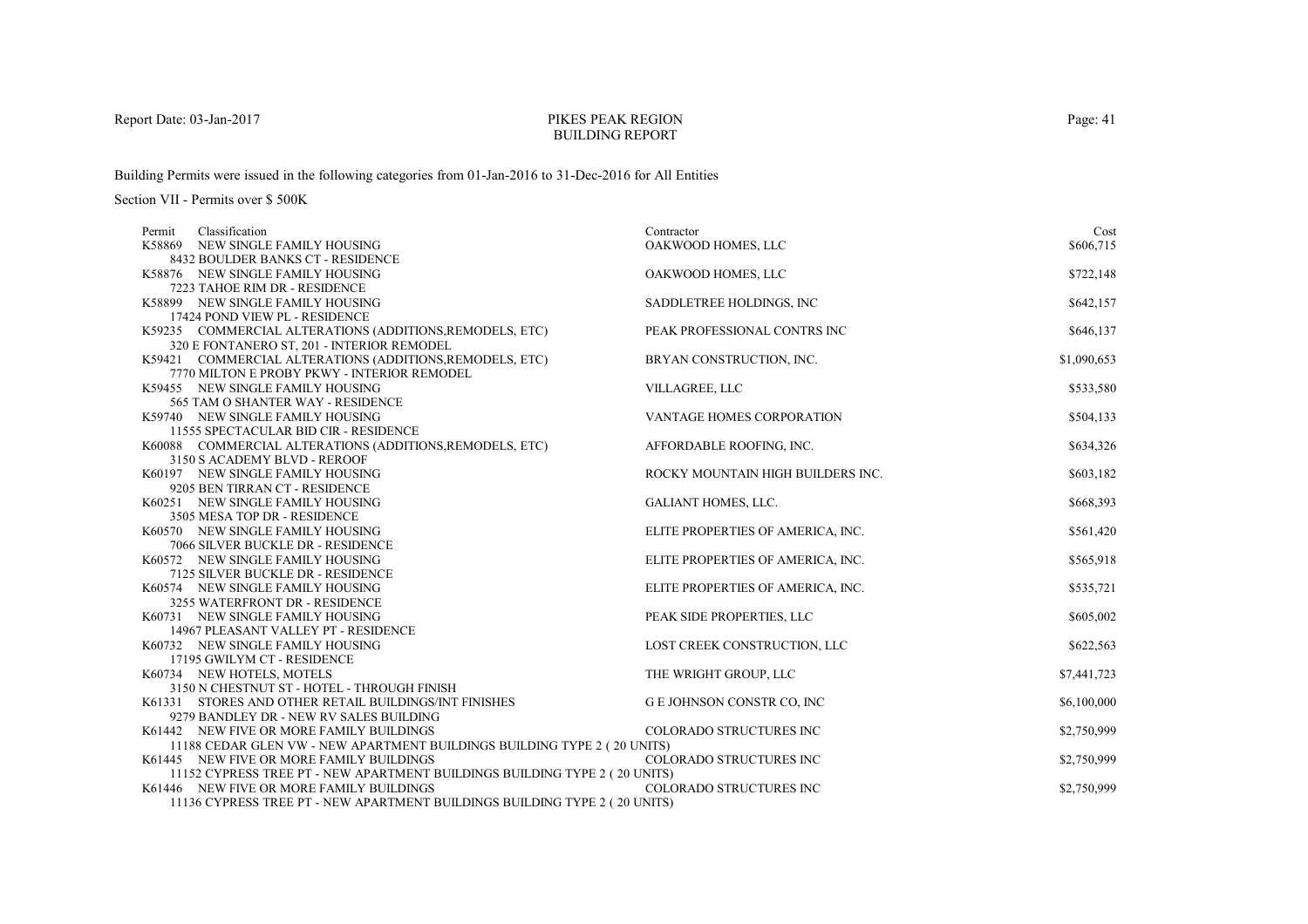## PIKES PEAK REGIONBUILDING REPORT

Building Permits were issued in the following categories from 01-Jan-2016 to 31-Dec-2016 for All Entities

| Classification<br>Permit                                                  | Contractor                                   | Cost        |
|---------------------------------------------------------------------------|----------------------------------------------|-------------|
| K61683 NEW SINGLE FAMILY HOUSING                                          | ALL ABOUT HOME DESIGN, LLC                   | \$700,000   |
| 9751 HIGHLAND GLEN PL - RESIDENCE                                         |                                              |             |
| K61719 NEW SINGLE FAMILY HOUSING                                          | HI POINT HOME BUILDERS LLC                   | \$515,697   |
| 10105 OTERO AVE - RESIDENCE                                               |                                              |             |
| K61767 NEW SINGLE FAMILY HOUSING                                          | VANTAGE HOMES CORPORATION                    | \$558,504   |
| 12488 HAWK STONE DR - RESIDENCE                                           |                                              |             |
| K61852 NEW SINGLE FAMILY HOUSING                                          | <b>HOMEOWNER</b>                             | \$604,360   |
| <b>18255 EASTONVILLE RD - RESIDENCE</b>                                   |                                              |             |
| K61860 NONRESIDENTIAL BUILDINGS (STORAGE SHEDS, ETC)                      | THE PERRY GROUP, LTD.                        | \$650,000   |
| 6592 RAY NIXON RD - PDC BUILDING                                          |                                              |             |
| K62045 COMMERCIAL ALTERATIONS (ADDITIONS, REMODELS, ETC)                  | PINE CONSTRUCTION, INC.                      | \$1,225,000 |
| 3971 PALMER PARK BLVD - COMMERCIAL INTERIOR REMODEL - CHANGE OF OCCUPANCY |                                              |             |
| K62086 NEW OFFICES, BANKS, AND PROFESSIONAL BLDGS/INT FINISHES            | MURPHY CONSTRUCTORS OF C/S INC               | \$685,356   |
| 2121 EXECUTIVE CIR - INTERIOR FINISH - OFFICE AND WAREHOUSE               |                                              |             |
| K62233 NONRESIDENTIAL BUILDINGS (STORAGE SHEDS, ETC)                      | J. E. DUNN CONSTRUCTION CO.                  | \$1,600,000 |
| 12316 ORACLE BLVD - COOLING TOWER UPGRADE TO FINISH                       |                                              |             |
| K62275 NEW SINGLE FAMILY HOUSING                                          | <b>BRIESE ENTERPRISES</b>                    | \$639,696   |
| 4068 NEEDLES DR - RESIDENCE (ENGINEER STAMPED)                            |                                              |             |
| K62360 NEW SINGLE FAMILY HOUSING                                          | ELITE PROPERTIES OF AMERICA, INC.            | \$507,131   |
| 6736 DANCING WIND DR - RESIDENCE                                          |                                              |             |
| K62418 NEW SINGLE FAMILY HOUSING                                          | TKO DESIGN & CONSTRUCTION LTD. LIABILITY CO. | \$726,859   |
| 6485 CONNAUGHT DR - RESIDENCE                                             |                                              |             |
| K62421 NEW SINGLE FAMILY HOUSING                                          | STONEGATE HOMES, LLC.                        | \$612,498   |
| 7115 LAKENHEATH LN - RESIDENCE                                            |                                              |             |
| K62429 STORES AND OTHER RETAIL BUILDINGS/INT FINISHES                     | <b>D.G. FENN CONSTRUCTION</b>                | \$1,918,360 |
| 5707 BARNES RD - NEW RESTAURANT                                           |                                              |             |
| K62636 NEW SINGLE FAMILY HOUSING<br>1107 MAN O' WAR WAY - RESIDENCE       | <b>VANTAGE HOMES CORPORATION</b>             | \$554,882   |
| K62717 NEW SINGLE FAMILY HOUSING                                          | ELEVATION HOMES, LLC                         | \$590,439   |
| 3912 HODGEN POND CT - RESIDENCE                                           |                                              |             |
| K62932 NEW SINGLE FAMILY HOUSING                                          | <b>CENTURY COMMUNITIES</b>                   | \$597,613   |
| 17635 LAKE OVERLOOK CT - RESIDENCE                                        |                                              |             |
| K62937 NEW SINGLE FAMILY HOUSING                                          | <b>CENTURY COMMUNITIES</b>                   | \$614,746   |
| 17524 LAKE OVERLOOK CT - RESIDENCE                                        |                                              |             |
| K63206 STORES AND OTHER RETAIL BUILDINGS/INT FINISHES                     | HOMES BY MICHAEL HALL                        | \$780,000   |
| 1343-1353 INTERQUEST PKWY - NEW RETAIL - SHELL ONLY                       |                                              |             |
| K63209 STORES AND OTHER RETAIL BUILDINGS/INT FINISHES                     | HOMES BY MICHAEL HALL                        | \$700,000   |
| 1327-1337 INTERQUEST PKWY - NEW RETAIL - SHELL ONLY                       |                                              |             |
| K63406 NEW AMUSEMENT AND RECREATION BUILDINGS                             | SEVEN SUMMITS CONSTRUCTION                   | \$2,351,592 |
| 1005 HILL CIR - INDOOR TENNIS COURT (THROUGH FINISH)                      |                                              |             |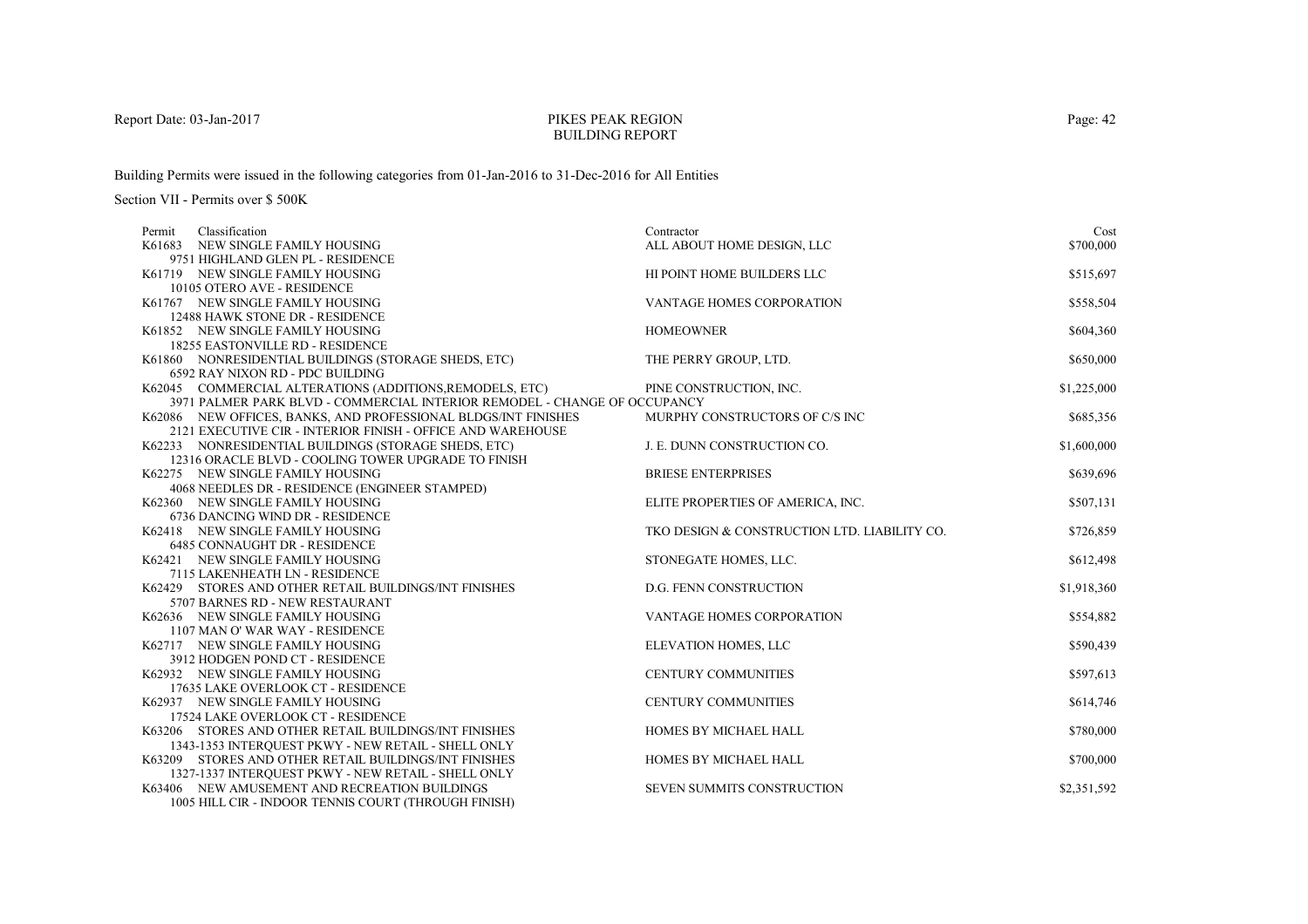## PIKES PEAK REGIONBUILDING REPORT

Building Permits were issued in the following categories from 01-Jan-2016 to 31-Dec-2016 for All Entities

| Classification<br>Permit                                            | Contractor                                | Cost        |
|---------------------------------------------------------------------|-------------------------------------------|-------------|
| K63499 NEW SINGLE FAMILY HOUSING                                    | <b>HOMEOWNER</b>                          | \$835,224   |
| 6394 OLD RANCH RD - RESIDENCE                                       |                                           |             |
| K63559 NEW FIVE OR MORE FAMILY BUILDINGS                            | ART C KLEIN CONSTRUCTION, INC.            | \$3,300,000 |
| 17 VALLEY PL - APARTMENT BUILDING (20 UNIT) W/ GARAGE               |                                           |             |
| K63714 NEW SINGLE FAMILY HOUSING                                    | C. R. SHEA HOMES, INC.                    | \$604,788   |
| <b>1687 ROCKVIEW TRL - RESIDENCE</b>                                |                                           |             |
| K63739 COMMERCIAL ALTERATIONS (ADDITIONS, REMODELS, ETC)            | KNE EXTERIOR DESIGN, LLC                  | \$1,090,000 |
| 260 RIM VIEW DR - SIDING                                            |                                           |             |
| K63885 NEW SINGLE FAMILY HOUSING                                    | ELITE PROPERTIES OF AMERICA, INC.         | \$565,382   |
| 1654 SUMMERGLOW LN - RESIDENCE                                      |                                           |             |
| K63891 NEW SINGLE FAMILY HOUSING                                    | ELITE PROPERTIES OF AMERICA, INC.         | \$559,172   |
| 5455 PADDINGTON CREEK PL - RESIDENCE                                |                                           |             |
| K63903 NEW SINGLE FAMILY HOUSING                                    | ROCKY MOUNTAIN HIGH BUILDERS INC.         | \$523,621   |
| 9680 KILNINVER CT - RESIDENCE                                       |                                           |             |
| K63971 NEW SINGLE FAMILY HOUSING                                    | MAJESTIC CUSTOM HOMES, INC.               | \$564,312   |
| 12860 CLARK PEAK CT - RESIDENCE                                     |                                           |             |
| K63992 NEW SINGLE FAMILY HOUSING                                    | HEREBIC HOMES, INC                        | \$611,000   |
| 4095 NEEDLES DR - RESIDENCE                                         |                                           |             |
| K64330 COMMERCIAL ALTERATIONS (ADDITIONS, REMODELS, ETC)            | <b>GE JOHNSON CONSTR CO, INC</b>          | \$2,000,000 |
| 1400 E BOULDER ST - INTERIOR REMODEL                                |                                           |             |
| K64482 NEW SINGLE FAMILY HOUSING<br>12445 HAWK STONE DR - RESIDENCE | <b>VANTAGE HOMES CORPORATION</b>          | \$515,000   |
| K64919 NEW SINGLE FAMILY HOUSING                                    | <b>HOMEOWNER</b>                          | \$549,856   |
| 14980 STAPLETON DR - RESIDENCE - ENGINEER STAMPED                   |                                           |             |
| K65035 NEW SINGLE FAMILY HOUSING                                    | ALLIANCE HOMES, LLC DBA ALLIANCE BUILDERS | \$786,000   |
| 12427 CREEKHURST DR - RESIDENCE                                     |                                           |             |
| K65048 NEW SINGLE FAMILY HOUSING                                    | ALLIANCE HOMES, LLC DBA ALLIANCE BUILDERS | \$541,825   |
| 2530 TREVOR LN - RESIDENCE                                          |                                           |             |
| K65121 NEW SINGLE FAMILY HOUSING                                    | GOEBEL CONSTRUCTION, INC                  | \$636,484   |
| 4265 RUSHING LEAVES LN - RESIDENCE                                  |                                           |             |
| K65143 COMMERCIAL ALTERATIONS (ADDITIONS, REMODELS, ETC)            | BRYAN CONSTRUCTION, INC.                  | \$1,686,709 |
| 1635 AEROPLAZA DR - ADDITION                                        |                                           |             |
| K65356 NEW SINGLE FAMILY HOUSING                                    | ELITE PROPERTIES OF AMERICA, INC.         | \$507,131   |
| 8416 CROOKED BRANCH LN - RESIDENCE                                  |                                           |             |
| K65359 NEW SINGLE FAMILY HOUSING                                    | ELITE PROPERTIES OF AMERICA, INC.         | \$559,172   |
| 8410 CROOKED BRANCH LN - RESIDENCE                                  |                                           |             |
| K65454 NEW SINGLE FAMILY HOUSING                                    | <b>HOMEOWNER</b>                          | \$568,381   |
| 7480 SHOUP RD - RESIDENCE                                           |                                           |             |
| K65473 NEW SINGLE FAMILY HOUSING                                    | CREEKSTONE DEVELOPMENT, INC.              | \$690,987   |
| 6139 WOLF VILLAGE DR - RESIDENCE                                    |                                           |             |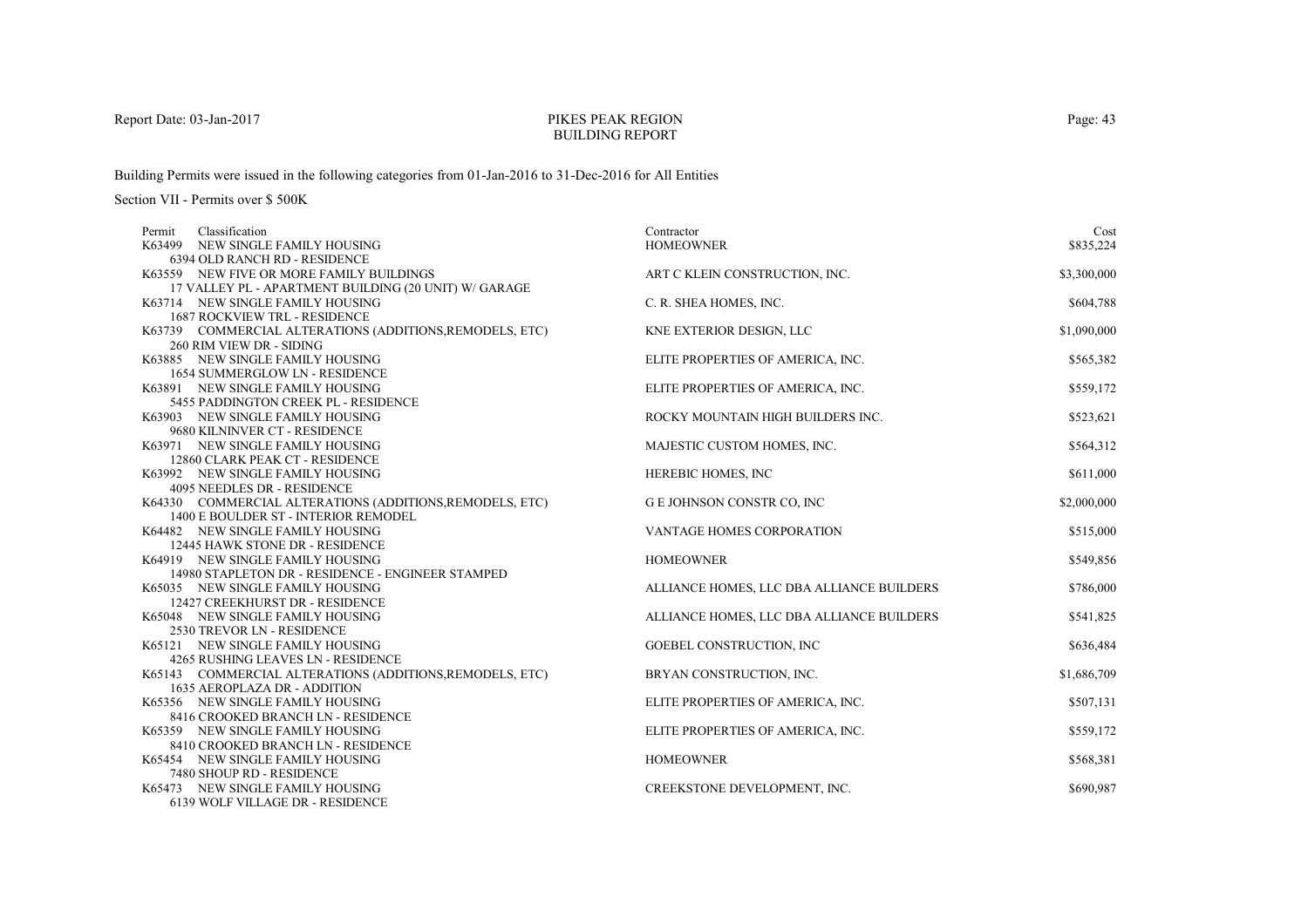## PIKES PEAK REGIONBUILDING REPORT

Building Permits were issued in the following categories from 01-Jan-2016 to 31-Dec-2016 for All Entities

| Classification<br>Permit                                              | Contractor                       | Cost         |
|-----------------------------------------------------------------------|----------------------------------|--------------|
| K65488 NEW SINGLE FAMILY HOUSING                                      | DIRECT BUILD, INC.               | \$506,595    |
| 16865 FLETCHERVILLE LN - RESIDENCE                                    |                                  |              |
| K65690 NEW SINGLE FAMILY HOUSING                                      | STAUFFER AND SONS CONSTRUCTION   | \$650,000    |
| <b>6085 BUTTERMERE DR - RESIDENCE</b>                                 |                                  |              |
| K65759 NONRESIDENTIAL BUILDINGS (STORAGE SHEDS, ETC)                  | GYS GENERAL CONTRACTING, LLC     | \$599,827    |
| 7115 FOREST MEADOWS AVE - NEW MINI STORAGE BLDG I                     |                                  |              |
| K66020 NEW SINGLE FAMILY HOUSING                                      | <b>HOMEOWNER</b>                 | \$662,932    |
| 15785 KINGSWOOD DR - RESIDENCE - ENGINEER STAMPED                     |                                  |              |
| K66133 NEW SINGLE FAMILY HOUSING                                      | <b>REUNION HOMES</b>             | \$562,598    |
| 8480 HARDWOOD CIR - RESIDENCE                                         |                                  |              |
| K66162 STORES AND OTHER RETAIL BUILDINGS/INT FINISHES                 | CORONA SIERRA, INC.              | \$549,345    |
| 6650 MESA RIDGE PKWY - NEW RESTAURANT                                 |                                  |              |
| K66175 NEW OFFICES, BANKS, AND PROFESSIONAL BLDGS/INT FINISHES        | HAMMERS CONSTRUCTION, INC        | \$520,875    |
| 7176 COLE VW - NEW OFFICE/ WAREHOUSE BUILDING                         |                                  |              |
| K66403 NEW OFFICES, BANKS, AND PROFESSIONAL BLDGS/INT FINISHES        | J. E. DUNN CONSTRUCTION CO.      | \$40,000,000 |
| 2345 WINDSWEPT VW - NEW DATA CENTER (FOUNDATION ONLY)                 |                                  |              |
| K66414 NEW SINGLE FAMILY HOUSING                                      | CHALLENGER HOMES, INC.           | \$597,078    |
| 19724 LINDENMERE DR - RESIDENCE                                       |                                  |              |
| K66432 NEW SINGLE FAMILY HOUSING                                      | VANTAGE HOMES CORPORATION        | \$620,529    |
| 2056 RIPPLE RIDGE RD - RESIDENCE                                      |                                  |              |
| K66434 NEW SINGLE FAMILY HOUSING                                      | VANTAGE HOMES CORPORATION        | \$504,133    |
| 1477 SUMMERGLOW LN - RESIDENCE                                        |                                  |              |
| K66435 NEW SINGLE FAMILY HOUSING                                      | <b>VANTAGE HOMES CORPORATION</b> | \$504,133    |
| 1494 SUMMERGLOW LN - RESIDENCE                                        |                                  |              |
| K66494 NEW FIVE OR MORE FAMILY BUILDINGS                              | <b>INLAND COLORADO LLC</b>       | \$2,684,824  |
| 7560 COPPER RANGE HTS - NEW APARTMENT BUILDINGS (24 UNITS) TYPE 1A    |                                  |              |
| K66498 NEW FIVE OR MORE FAMILY BUILDINGS                              | <b>INLAND COLORADO LLC</b>       | \$2,684,824  |
| 7580 COPPER RANGE HTS - NEW APARTMENT BUILDINGS (24 UNITS) TYPE 1A    |                                  |              |
| K66499 NEW FIVE OR MORE FAMILY BUILDINGS                              | INLAND COLORADO LLC              | \$3,342,358  |
| 7540 COPPER RANGE HTS - NEW APARTMENT BUILDINGS (28 UNITS) TYPE 1B    |                                  |              |
| K66500 NEW FIVE OR MORE FAMILY BUILDINGS                              | <b>INLAND COLORADO LLC</b>       | \$1,149,565  |
| 7520 COPPER RANGE HTS - NEW APARTMENT BUILDINGS (12 UNITS) TYPE 4     |                                  |              |
| K66502 NEW FIVE OR MORE FAMILY BUILDINGS                              | <b>INLAND COLORADO LLC</b>       | \$1,149,565  |
| 7545 COPPER RANGE HTS - NEW APARTMENT BUILDINGS (12 UNITS) TYPE 4     |                                  |              |
| K66504 NEW FIVE OR MORE FAMILY BUILDINGS                              | <b>INLAND COLORADO LLC</b>       | \$3,717,222  |
| 7547 COPPER CREST VW - NEW APARTMENT BUILDINGS (28 UNITS)-2 BUILDINGS |                                  |              |
| K66506 NEW FIVE OR MORE FAMILY BUILDINGS                              | <b>INLAND COLORADO LLC</b>       | \$3,717,222  |
| 7572 COPPER CREST VW - NEW APARTMENT BUILDINGS (28 UNITS)             |                                  |              |
| K66508 NEW FIVE OR MORE FAMILY BUILDINGS                              | <b>INLAND COLORADO LLC</b>       | \$3,261,708  |
| 7512 COPPER CREST VW - NEW APARTMENT BUILDINGS (28 UNITS) TYPE 3      |                                  |              |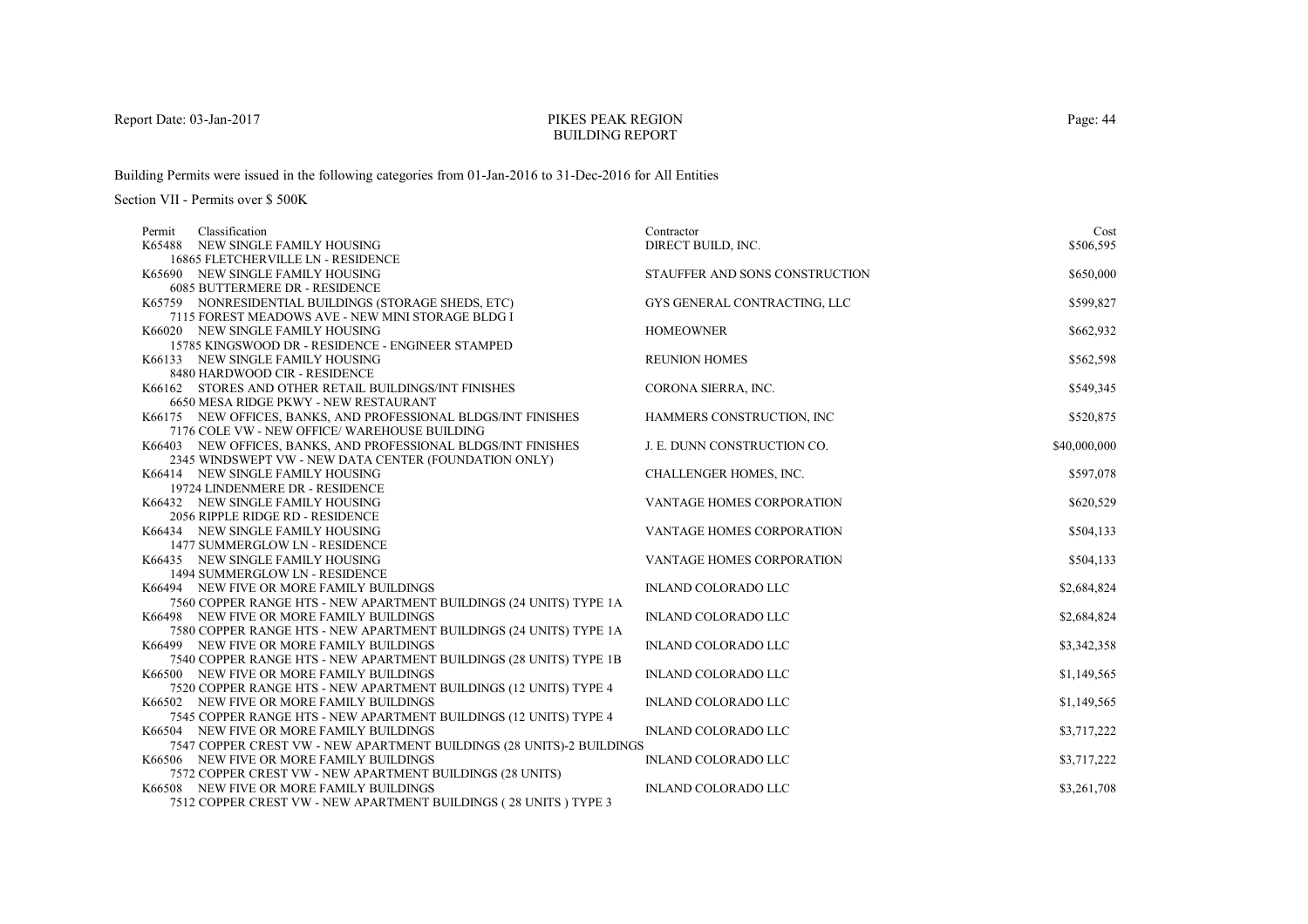### PIKES PEAK REGIONBUILDING REPORT

Building Permits were issued in the following categories from 01-Jan-2016 to 31-Dec-2016 for All Entities

| Classification<br>Permit                                                      | Contractor                                | Cost        |
|-------------------------------------------------------------------------------|-------------------------------------------|-------------|
| K66509 NEW FIVE OR MORE FAMILY BUILDINGS                                      | <b>INLAND COLORADO LLC</b>                | \$3,261,708 |
| 7577 COPPER CREST VW - NEW APARTMENT BUILDINGS (28 UNITS ) TYPE 3             |                                           |             |
| K66511 NEW FIVE OR MORE FAMILY BUILDINGS                                      | <b>INLAND COLORADO LLC</b>                | \$3,261,708 |
| 7542 COPPER CREST VW - NEW APARTMENT BUILDINGS (28 UNITS) TYPE 3              |                                           |             |
| K66572 NEW SINGLE FAMILY HOUSING                                              | SKRABO CONSTRUCTION, INC.                 | \$850,108   |
| 19857 KERSHAW CT - RESIDENCE                                                  |                                           |             |
| K66678 STORES AND OTHER RETAIL BUILDINGS/INT FINISHES                         | CHRISTOFFERSON COMM BLDRS INC             | \$1,100,000 |
| 3090 N CHESTNUT ST - COMMERCIAL BUILDING (THROUGH FINISH)                     |                                           |             |
| K66752 NEW SINGLE FAMILY HOUSING                                              | GOETZMANN CUSTOM HOMES INC                | \$549,213   |
| 12470 ARROW CREEK CT - RESIDENCE                                              |                                           |             |
| K66843 COMMERCIAL ALTERATIONS (ADDITIONS, REMODELS, ETC)                      | CENTRAL STATES ROOF. & INSULAT            | \$814,718   |
| 1275 VAPOR TRL - REROOF                                                       |                                           |             |
| K66875 NEW SINGLE FAMILY HOUSING                                              | <b>HOMEOWNER</b>                          | \$854,927   |
| 8312 AIRPARK HTS - RESIDENCE                                                  |                                           |             |
| K67033 NEW SINGLE FAMILY HOUSING                                              | LAURIA BLDRS. & LAND, LLC.                | \$558,529   |
| 15815 SOFTWOOD RD - RESIDENCE                                                 |                                           |             |
| K67088 NEW SINGLE FAMILY HOUSING                                              | ALLIANCE HOMES, LLC DBA ALLIANCE BUILDERS | \$974,000   |
| 14110 MILLHAVEN PL - RESIDENCE<br>K67111 NEW HOSPITALS AND OTHER INSTITUTIONS | H.W. HOUSTON CONSTRUCTION LLC             | \$2,000,000 |
| 5528 N NEVADA AVE - VETERINARY HOSPITAL                                       |                                           |             |
| K67120 NEW SINGLE FAMILY HOUSING                                              | PICASSO HOMES, LLC                        | \$620,422   |
| 739 OVERLOOK RIDGE PT - RESIDENCE                                             |                                           |             |
| K67128 NEW SINGLE FAMILY HOUSING                                              | SADDLETREE HOLDINGS, INC.                 | \$602,298   |
| <b>1828 REDBANK DR - RESIDENCE</b>                                            |                                           |             |
| K67161 COMMERCIAL ALTERATIONS (ADDITIONS, REMODELS, ETC)                      | NUNN CONSTRUCTION INC                     | \$2,700,000 |
| 21 W LAS VEGAS ST - INTERIOR REMODEL CHANGE OF OCC & ADDITION                 |                                           |             |
| K68196 NEW SINGLE FAMILY HOUSING                                              | RIVERWOOD HOMES OF COLORADO               | \$1,119,736 |
| 17530 POND VIEW PL - RESIDENCE - ENGINEER STAMPED                             |                                           |             |
| K68232 NEW SINGLE FAMILY HOUSING                                              | COMITO BUILDING AND DESIGN, LLC           | \$900,000   |
| 2575 STRATTON WOODS VW - RESIDENCE                                            |                                           |             |
| K68243 NEW SINGLE FAMILY HOUSING                                              | ELITE PROPERTIES OF AMERICA, INC.         | \$561,420   |
| <b>1526 SUMMERGLOW LN - RESIDENCE</b>                                         |                                           |             |
| K68244 NEW SINGLE FAMILY HOUSING                                              | ELITE PROPERTIES OF AMERICA, INC.         | \$567,738   |
| 1590 SUMMERGLOW LN - RESIDENCE                                                |                                           |             |
| K68245 NEW SINGLE FAMILY HOUSING                                              | ELITE PROPERTIES OF AMERICA, INC.         | \$576,519   |
| 2028 EVER RED CT - RESIDENCE                                                  |                                           |             |
| K68249 NEW SINGLE FAMILY HOUSING                                              | ELITE PROPERTIES OF AMERICA, INC.         | \$561,420   |
| 5534 THURBER DR - RESIDENCE                                                   |                                           |             |
| K68253 NEW SINGLE FAMILY HOUSING                                              | ELITE PROPERTIES OF AMERICA, INC.         | \$500,278   |
| 12581 CHIANTI CT - RESIDENCE                                                  |                                           |             |